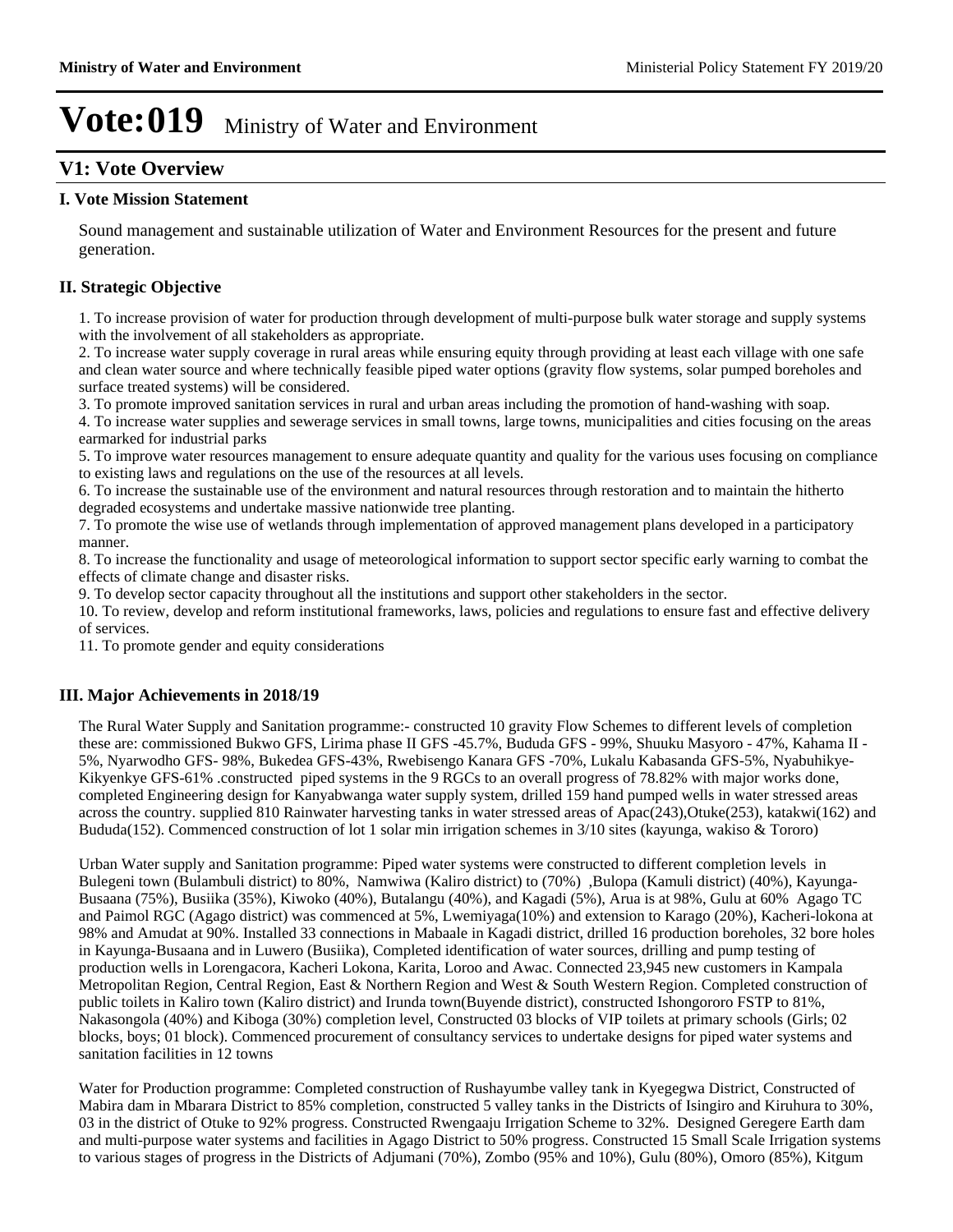(50%), Nwoya (70%), Alebtong (100% and 95%), Oyam (10% and 25%), Dokolo (15%), Pakwach (85%), Arua (75%), Nakaseke (50%) and Agago (25%).

Water resources management programme:- 5 Landing sites & feeder roads leading to landing sites were constructed to 15%, Office block and water quality laboratory in Fort Portal was constructed to 93%. Development of Lakes Edward and Albert Integrated Basin Management Plan at 80%. Hydro-meteorological stations were constructed to 70%, Commenced the studies for preparation of 2 Catchment Management Plans (Nyamwamba & Mitano), 5.5km of riverbank for River Semiliki were fenced, 2 nursery beds of 20,000 seedlings were established at Bweramule and Kabimbiri, 16,000 indigenous trees were planted. Completed Catchment Management Plan for Katonga and developed Kiha catchment Management Plan to 60% completion.

Natural Resources Management:- Distributed 2,389,372 assorted tree seedlings in the 4 districts of Kween, Butaleja, Oyam and Pakwach , constructed Irrigation schemes of Tochi 39.5%, Mubuku-II 27.4%, Doho-II 27%, Ngenge 33.1% and Wadelai 3.5% progress, opened and demarcated 46.8Km of Nabigaga wetland boundary with pillars in Buyende town council. 127.7ha of critical wetlands were restored in Amuria. Constructed of 5 fish ponds and stocked them with 75,000 fingerlings, Restored 50ha in Limoto wetland. 33Km of external boundaries of Mabira CFR were demarcated, supported communities surrounding Mabira in tree growing by supplying 450,000 high value fruit tree seedlings in Budondo and Butagaya in Jinja, Wakisi in Buikwe, Kangulumira in Kayunga and Nagojje in Mukono.

Policy, Planning and Support Services Programme:- Prepared one performance reports for FY 2018/19.Non Tax Revenue and Prepared Final Accounts for the FY 2017/18 collected. Carried out Financial Monitoring and Evaluation, Provided leadership to climate change issues and Coordinated capacity building activities in all departments and Regional offices

#### **IV. Medium Term Plans**

Over the medium term Rural Water Supply and Sanitation programme will focus on: completion of the construction Bugiri Water Supply System; Bitsya GFS; Bugangari Bwambara WSS; Ngoma- Wakyato GFS; Nkanka Water Supply; complete Rehabilitation of GFSs (Kabale, Kisoro, Ntungamo, Rukungiri, Bushenyi, Mbarara); other planned medium term interventions will include operation and investments in water stressed areas abstracting from production wells as well as large Gravity Flow Scheme (GFS) where appropriate to serve the rural areas, promote appropriate sanitation technologies.

Urban Water Supply and Sanitation programme the ministry will complete the refurbishment and upgrading of the current water treatment plant in Arua town; complete the rehabilitation and expansion of the water treatment plant, water supply network, and sewerage network and wastewater treatment plant in Gulu;

Complete the construction of the first phase of the Kitagata Water Treatment Plant (3,150m3/day), refurbishment of Nyaruzinga Water Treatment Plant, construction of reservoirs in Kikuba-Ishaka (1,600m3) and Kitagata (90m3), laying of 17 Km of transmission main from the new water treatment plant in Kitagata to the new reservoir at Kikuba hill in Bushenyi; Complete the construction of Tokora WSS,Lorengai WSS, Kalapata WSS, Lorengacora WSS, Kakingol WSS; Commence construction of Iriiri (Kidine) Lolebia, Nabilatuk T/C, Loroo and Napumpum.

Water for Production programme will increase cumulative storage of Water for Production to 55MCM in FY 2020/21 through Construction/Rehabilitation of Communal Valley Tanks, Design and Supervision of Water for Production Infrastructure and Facilities; establishment of new bulk water systems for multipurpose use; rehabilitate and maintain existing Water for Production facilities; continue with implementation of the National Irrigation Master Plan that takes into account future impacts of climate change

Water Resource Management will increase use of Integrated Water Resource Management approaches in the planning, management and development of water resources; establish a Water Resource Institute for in-country human resource capacity development for water resources management; develop and review legal and institutional framework for WRM; improve the assessment and evaluation of permits for various water uses and use of other tools for water resources regulation; promote dam safety and reservoir regulation for large water reservoirs and water bodies, develop and operationalize a national policy and strategy for management of International Waters.

Natural Resource programme will continue with promotion of ecosystem based adaptation to climate change in order to increase the resilience of ecosystems and communities to the impacts of climate change; promote Payment for Ecosystem Services (PES) and other benefit sharing schemes; demarcate, restore and gazette wetland eco-systems country wide and develop and operationalize legal and governance mechanisms for sustainable wetlands management.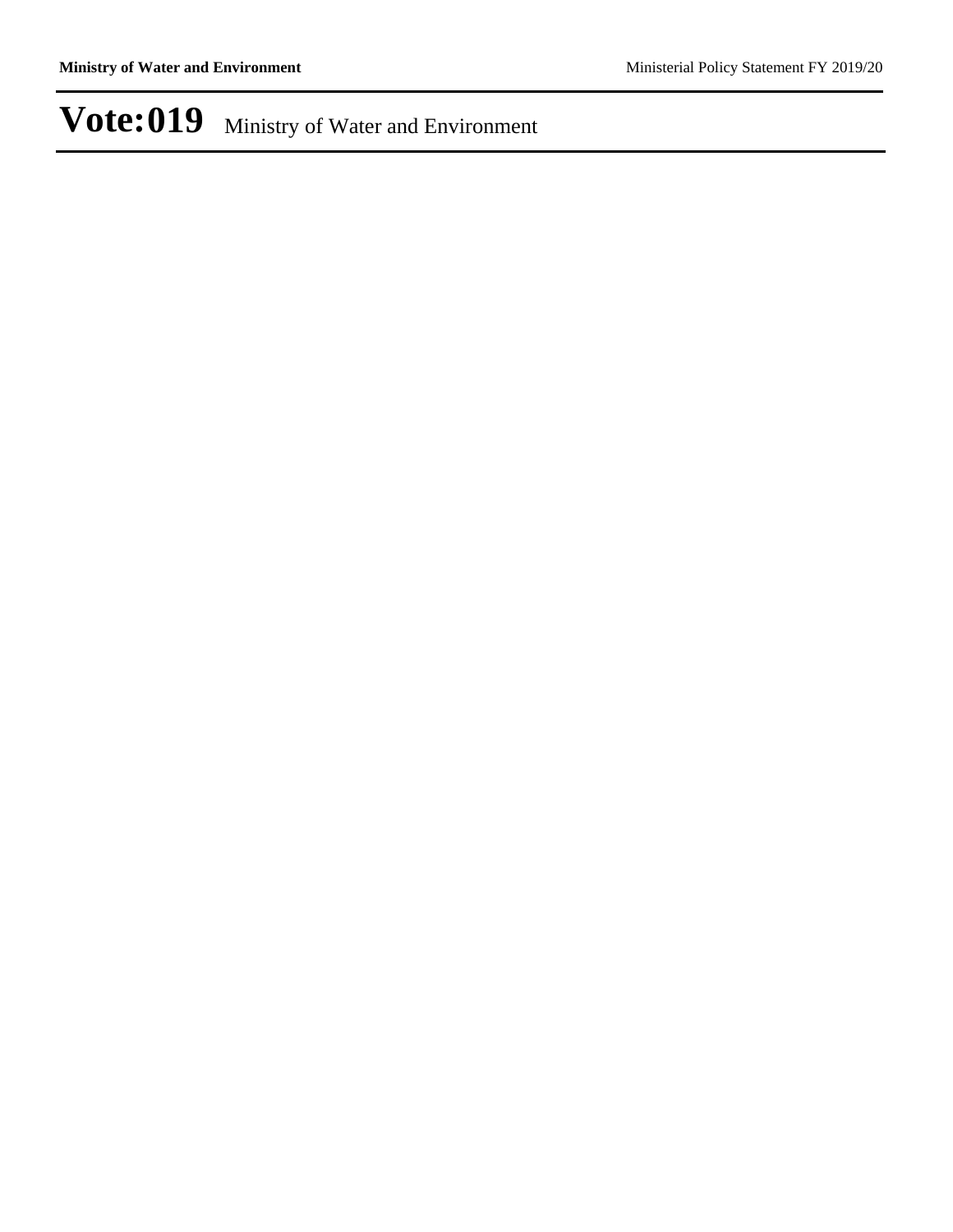#### **V. Summary of Past Performance and Medium Term Budget Allocations**

**Table 5.1: Overview of Vote Expenditures (UShs Billion)**

|                  |                                                      |                    |               | 2018/19                                   |         | <b>MTEF Budget Projections</b> |           |           |         |
|------------------|------------------------------------------------------|--------------------|---------------|-------------------------------------------|---------|--------------------------------|-----------|-----------|---------|
|                  |                                                      | 2017/18<br>Outturn | <b>Budget</b> | <b>Approved Expenditure</b><br>by End Dec | 2019/20 | 2020/21                        | 2021/22   | 2022/23   | 2023/24 |
| <b>Recurrent</b> | Wage                                                 | 4.652              | 7.182         | 3.269                                     | 7.182   | 7.541                          | 7.918     | 8.314     | 8.730   |
|                  | Non Wage                                             | 12.770             | 14.600        | 7.063                                     | 14.681  | 16.884                         | 20.260    | 24.313    | 29.175  |
| Devt.            | GoU                                                  | 292.697            | 301.162       | 220.094                                   | 334.762 | 401.714                        | 401.714   | 401.714   | 401.714 |
|                  | Ext. Fin.                                            | 197.874            | 825.521       | 133.394                                   | 523.287 | 942.549                        | 1,024.001 | 695.786   | 321.619 |
|                  | <b>GoU</b> Total                                     | 310.119            | 322.943       | 230.426                                   | 356.625 | 426.139                        | 429.893   | 434.341   | 439.619 |
|                  | <b>Total GoU+Ext Fin (MTEF)</b>                      | 507.993            | 1,148.465     | 363.819                                   | 879.913 | 1,368.688                      | 1,453.894 | 1,130.126 | 761.238 |
|                  | Arrears                                              | 7.470              | 0.102         | 0.000                                     | 12.925  | 0.000                          | 0.000     | 0.000     | 0.000   |
|                  | <b>Total Budget</b>                                  | 515.463            | 1,148.567     | 363.819                                   | 892.838 | 1,368.688                      | 1,453.894 | 1,130,126 | 761.238 |
|                  | <b>A.I.A Total</b>                                   | N/A                | N/A           | N/A                                       | N/A     | N/A                            | N/A       | N/A       | N/A     |
|                  | <b>Grand Total</b>                                   | 515.463            | 1,148.567     | 363.819                                   | 892.838 | 1,368.688                      | 1,453.894 | 1,130.126 | 761.238 |
|                  | <b>Total Vote Budget</b><br><b>Excluding Arrears</b> | 507.993            | 1,148.465     | 363.819                                   | 879.913 | 1,368.688                      | 1,453.894 | 1,130.126 | 761.238 |

#### **VI. Budget By Economic Clasification**

**Table V6.1 2018/19 and 2019/20 Budget Allocations by Item**

|                                       |        |          | 2018/19 Approved Budget |              |        | 2019/20 Draft Estimates |              |
|---------------------------------------|--------|----------|-------------------------|--------------|--------|-------------------------|--------------|
| Billion Uganda Shillings              | GoU    | Ext. Fin | AIA                     | <b>Total</b> | GoU    | Ext. Fin                | <b>Total</b> |
| <b>Output Class: Outputs Provided</b> | 62.428 | 70.516   | 0.000                   | 132.944      | 72.852 | 57.658                  | 130.511      |
| 211 Wages and Salaries                | 21.018 | 3.194    | 0.000                   | 24.212       | 22.310 | 1.236                   | 23.546       |
| 212 Social Contributions              | 4.197  | 0.071    | 0.000                   | 4.268        | 4.839  | 0.000                   | 4.839        |
| 213 Other Employee Costs              | 0.655  | 0.000    | 0.000                   | 0.655        | 0.686  | 0.000                   | 0.686        |
| 221 General Expenses                  | 5.373  | 9.065    | 0.000                   | 14.439       | 8.278  | 3.706                   | 11.984       |
| 222 Communications                    | 0.278  | 0.075    | 0.000                   | 0.352        | 0.454  | 0.059                   | 0.514        |
| 223 Utility and Property Expenses     | 1.917  | 0.014    | 0.000                   | 1.931        | 3.196  | 0.000                   | 3.196        |
| 224 Supplies and Services             | 2.594  | 1.358    | 0.000                   | 3.952        | 3.441  | 0.740                   | 4.181        |
| 225 Professional Services             | 15.876 | 45.121   | 0.000                   | 60.997       | 15.467 | 48.608                  | 64.075       |
| 226 Insurances and Licenses           | 0.015  | 0.000    | 0.000                   | 0.015        | 0.000  | 0.000                   | 0.000        |
| 227 Travel and Transport              | 8.174  | 6.582    | 0.000                   | 14.756       | 11.250 | 2.674                   | 13.924       |
| 228 Maintenance                       | 2.330  | 5.035    | 0.000                   | 7.366        | 2.930  | 0.635                   | 3.566        |
| <b>Output Class: Outputs Funded</b>   | 4.322  | 4.338    | 0.000                   | 8.660        | 5.433  | 0.000                   | 5.433        |
| 262 To international organisations    | 0.684  | 4.338    | 0.000                   | 5.022        | 1.235  | 0.000                   | 1.235        |
| 263 To other general government units | 3.638  | 0.000    | 0.000                   | 3.638        | 4.198  | 0.000                   | 4.198        |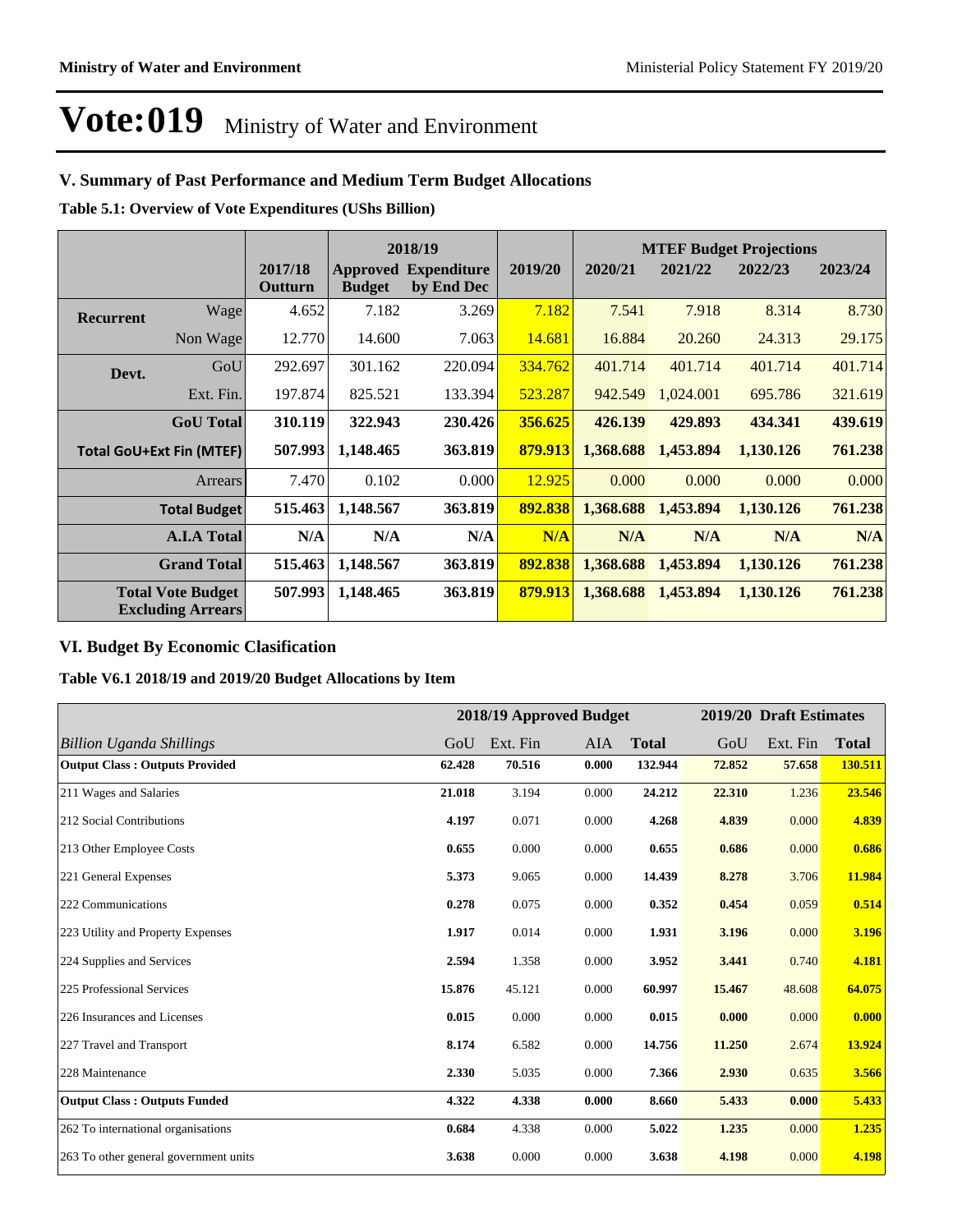| <b>Output Class: Capital Purchases</b>    | 256.194 | 750.667 | 0.000 | 1.006.861 | 278.341 | 465.629 | 743.970 |
|-------------------------------------------|---------|---------|-------|-----------|---------|---------|---------|
| 281 Property expenses other than interest | 27.374  | 19.996  | 0.000 | 47.369    | 29.186  | 17.005  | 46.191  |
| 311 NON-PRODUCED ASSETS                   | 2.655   | 0.000   | 0.000 | 2.655     | 3.500   | 0.000   | 3.500   |
| 312 FIXED ASSETS                          | 226.016 | 730.671 | 0.000 | 956.686   | 245.655 | 448.512 | 694.167 |
| 314 INVENTORIES (STOCKS AND STORES)       | 0.150   | 0.000   | 0.000 | 0.150     | 0.000   | 0.112   | 0.112   |
| <b>Output Class: Arrears</b>              | 0.102   | 0.000   | 0.000 | 0.102     | 12.925  | 0.000   | 12.925  |
| 321 DOMESTIC                              | 0.102   | 0.000   | 0.000 | 0.102     | 12.925  | 0.000   | 12.925  |
| <b>Grand Total:</b>                       | 323.046 | 825.521 | 0.000 | 1.148.567 | 369.550 | 523.287 | 892.838 |
| <b>Total excluding Arrears</b>            | 322.943 | 825.521 | 0.000 | 1,148.465 | 356.625 | 523.287 | 879.913 |

#### **VII. Budget By Programme And Subprogramme**

#### **Table V7.1: Past Expenditure Outturns and Medium Term Projections by Programme and SubProgramme**

| Billion Uganda shillings                                                         |                       | FY 2018/19                |                                   |                                             | <b>Medium Term Projections</b> |         |         |         |  |
|----------------------------------------------------------------------------------|-----------------------|---------------------------|-----------------------------------|---------------------------------------------|--------------------------------|---------|---------|---------|--|
|                                                                                  | FY 2017/18<br>Outturn | Approved<br><b>Budget</b> | <b>Spent By</b><br><b>End Dec</b> | 2019-20<br><b>Proposed</b><br><b>Budget</b> | 2020-21                        | 2021-22 | 2022-23 | 2023-24 |  |
| 01 Rural Water Supply and Sanitation                                             | 86.669                | 90.135                    | 53.257                            | 104.911                                     | 257.994                        | 261.460 | 261.744 | 158.612 |  |
| 0163 Support to RWS Project                                                      | 15.287                | 10.694                    | 7.109                             | 0.000                                       | 0.000                          | 0.000   | 0.000   | 0.000   |  |
| 05 Rural Water Supply and Sanitation                                             | 0.580                 | 2.581                     | 1.585                             | 3.142                                       | 2.642                          | 2.748   | 3.032   | 3.900   |  |
| 1347 Solar Powered Mini-Piped Water<br>Schemes in rural Areas                    | 18.204                | 21.400                    | 13.016                            | 28.977                                      | 113.211                        | 112.211 | 113.611 | 92.689  |  |
| 1359 Piped Water in Rural Areas                                                  | 52.598                | 55.461                    | 31.548                            | 60.478                                      | 129.426                        | 132.786 | 130.886 | 47.308  |  |
| 1530 Integrated Water Resources<br>Management and Development Project<br>(IWMDP) | 0.000                 | 0.000                     | 0.000                             | 12.315                                      | 12.715                         | 13.715  | 14.215  | 14.715  |  |
| 02 Urban Water Supply and<br><b>Sanitation</b>                                   | 249.829               | 748.428                   | 151.009                           | 469.113                                     | 665.897                        | 748.454 | 420.349 | 303.867 |  |
| 0164 Support to small town WSP                                                   | 4.785                 | 5.174                     | 1.679                             | 0.000                                       | 0.000                          | 0.000   | 0.000   | 0.000   |  |
| 0168 Urban Water Reform                                                          | 3.922                 | 4.163                     | 1.796                             | 3.600                                       | 2.800                          | 22.800  | 22.800  | 2.800   |  |
| 04 Urban Water Supply & Sewerage                                                 | 6.984                 | 0.464                     | 0.047                             | 0.464                                       | 0.464                          | 1.074   | 1.074   | 1.074   |  |
| 1074 Water and Sanitation Development<br>Facility-North                          | 9.350                 | 34.131                    | 7.128                             | 0.000                                       | 0.000                          | 0.000   | 0.000   | 0.000   |  |
| 1075 Water and Sanitation Development<br>Facility - East                         | 11.871                | 8.029                     | 6.575                             | 0.000                                       | 0.000                          | 0.000   | 0.000   | 0.000   |  |
| 1130 WSDF Central                                                                | 49.826                | 57.405                    | 33.691                            | 0.000                                       | 0.000                          | 0.000   | 0.000   | 0.000   |  |
| 1188 Protection of Lake Victoria-Kampala<br><b>Sanitation Program</b>            | 65.007                | 120.607                   | 6.000                             | 70.750                                      | 68.189                         | 65.822  | 65.822  | 30.081  |  |
| 1192 Lake Victoria Water and Sanitation<br>(LVWATSAN)Phase II Project            | 1.744                 | 2.500                     | 1.660                             | 0.000                                       | 0.000                          | 0.000   | 0.000   | 0.000   |  |
| 1193 Kampala Water Lake Victoria Water<br>and Sanitation Project                 | 4.029                 | 363.550                   | 3.000                             | 0.000                                       | 0.000                          | 0.000   | 0.000   | 0.000   |  |
| 1231 Water Management and Development<br>Project II                              | 54.856                | 93.100                    | 40.458                            | 0.000                                       | 0.000                          | 0.000   | 0.000   | 0.000   |  |
| 1283 Water and Sanitation Development<br>Facility-South Western                  | 10.996                | 13.640                    | 6.300                             | 0.000                                       | 0.000                          | 0.000   | 0.000   | 0.000   |  |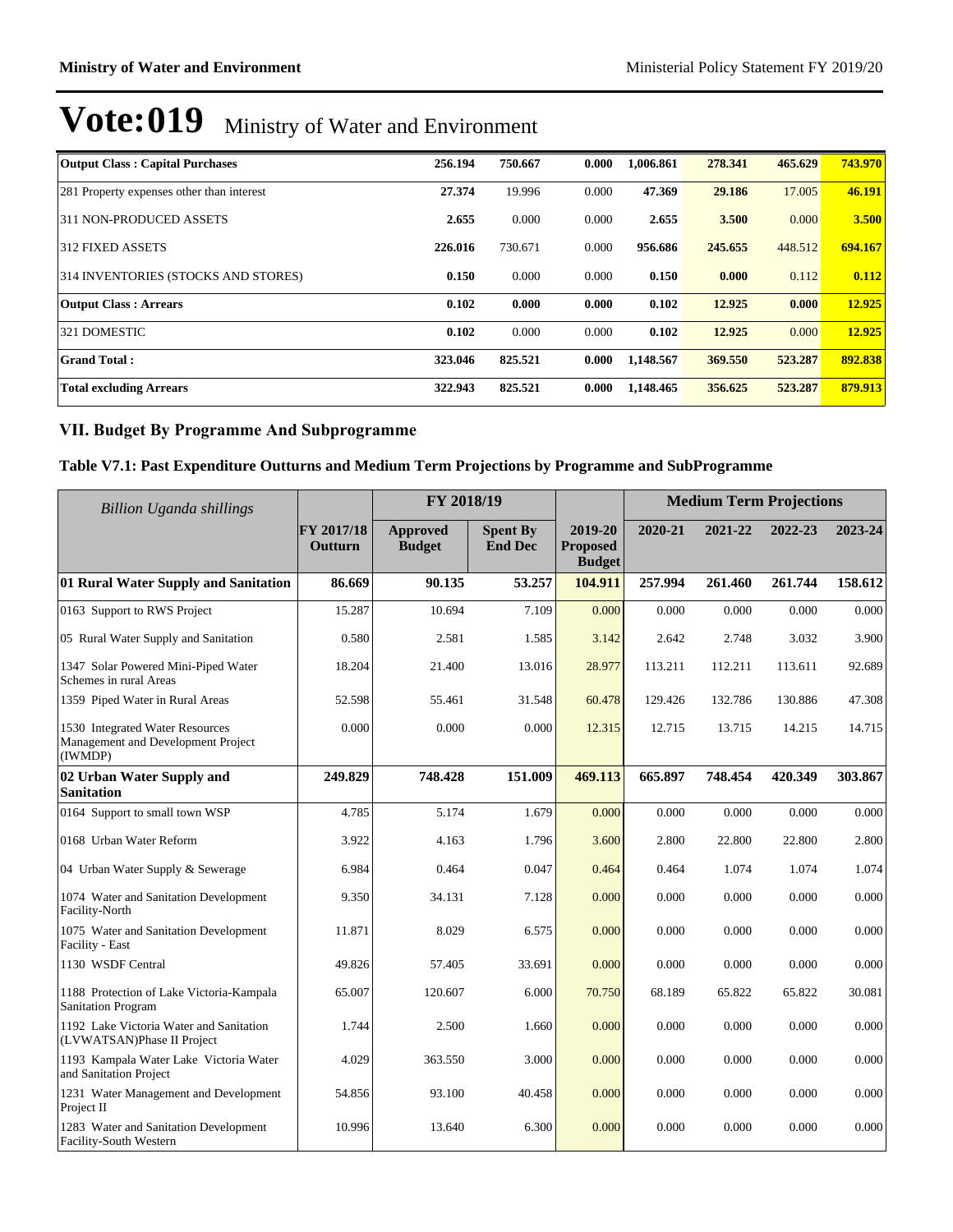| 1399 Karamoja Small Town and Rural<br>growth Centers Water Supply and Sanitation<br>Project                        | 4.223  | 7.816  | 5.001  | 6.500   | 6.816   | 21.444  | 21.444  | 21.444  |
|--------------------------------------------------------------------------------------------------------------------|--------|--------|--------|---------|---------|---------|---------|---------|
| 1438 Water Services Acceleration Project<br>(SCAP)                                                                 | 22.000 | 37.600 | 37.600 | 52.600  | 370.148 | 400.857 | 108.820 | 77.967  |
| 1524 Water and Sanitation Development<br>Facility - East-Phase II                                                  | 0.000  | 0.000  | 0.000  | 12.243  | 12.643  | 12.643  | 12.643  | 12.643  |
| 1525 Water and Sanitation Development<br>Facility - South Western-Phase II                                         | 0.000  | 0.000  | 0.000  | 10.569  | 24.482  | 24.482  | 24.482  | 24.482  |
| 1529 Strategic Towns Water Supply and<br>Sanitation Project (STWSSP)                                               | 0.000  | 0.000  | 0.000  | 26.844  | 29.144  | 29.144  | 29.144  | 29.144  |
| 1530 Integrated Water Resources<br>Management and Development Project<br>(IWMDP)                                   | 0.000  | 0.000  | 0.000  | 146.918 | 15.000  | 40.216  | 41.000  | 9.366   |
| 1531 South Western Cluster (SWC) Project                                                                           | 0.000  | 0.000  | 0.000  | 52.341  | 57.741  | 55.341  | 57.341  | 58.341  |
| 1532 100% Service Coverage Acceleration<br>Project - umbrellas (SCAP 100 - umbrellas)                              | 0.000  | 0.000  | 0.000  | 4.406   | 6.116   | 6.450   | 6.900   | 7.000   |
| 1533 Water and Sanitation Development<br>Facility Central - Phase II                                               | 0.000  | 0.000  | 0.000  | 53.142  | 56.846  | 52.178  | 13.766  | 13.800  |
| 1534 Water and Sanitation Development<br>Facility North - Phase II                                                 | 0.000  | 0.000  | 0.000  | 28.440  | 15.000  | 15.000  | 14.000  | 14.500  |
| 22 Urban Water Regulation Programme                                                                                | 0.236  | 0.248  | 0.074  | 0.295   | 0.507   | 1.002   | 1.112   | 1.223   |
| <b>03 Water for Production</b>                                                                                     | 58.481 | 95.594 | 57.928 | 95.014  | 186.782 | 187.893 | 188.004 | 137.707 |
| 0169 Water for Production                                                                                          | 25.773 | 47.783 | 21.857 | 0.000   | 0.000   | 0.000   | 0.000   | 0.000   |
| 13 Water for Production                                                                                            | 1.522  | 0.526  | 0.263  | 0.246   | 0.714   | 1.825   | 1.936   | 2.147   |
| 1396 Water for Production Regional Center-<br>North (WfPRC-N) based in Lira                                        | 5.589  | 13.457 | 7.452  | 13.457  | 42.245  | 42.245  | 43.245  | 43.345  |
| 1397 Water for Production Regional Center-<br>East (WfPRC_E) based in Mbale                                        | 11.740 | 16.024 | 15.729 | 17.524  | 47.450  | 47.450  | 47.610  | 32.620  |
| 1398 Water for Production Regional Centre-<br>West (WfPRC-W) based in Mbarara                                      | 13.857 | 17.805 | 12.627 | 17.005  | 63.703  | 63.703  | 65.113  | 30.195  |
| 1523 Water for Production Phase II                                                                                 | 0.000  | 0.000  | 0.000  | 46.783  | 32.670  | 32.670  | 30.100  | 29.400  |
| 04 Water Resources Management                                                                                      | 16.546 | 44.666 | 29.824 | 47.666  | 86.567  | 87.300  | 87.300  | 40.504  |
| 0137 Lake Victoria Envirn Mgt Project                                                                              | 0.410  | 0.000  | 0.000  | 0.000   | 0.000   | 0.000   | 0.000   | 0.000   |
| 0165 Support to WRM                                                                                                | 3.599  | 2.678  | 1.931  | 0.000   | 0.000   | 0.000   | 0.000   | 0.000   |
| 10 Water Resources M & A                                                                                           | 0.571  | 0.571  | 0.245  | 0.606   | 0.639   | 0.825   | 0.825   | 0.825   |
| 1021 Mapping of Ground Water Resurces in<br>Uganda                                                                 | 0.132  | 0.000  | 0.000  | 0.000   | 0.000   | 0.000   | 0.000   | 0.000   |
| 11 Water Resources Regulation                                                                                      | 0.319  | 0.321  | 0.160  | 0.354   | 0.390   | 0.608   | 0.608   | 0.608   |
| 12 Water Quality Management                                                                                        | 0.423  | 0.425  | 0.199  | 0.336   | 0.534   | 0.645   | 0.645   | 0.645   |
| 1231 Water Management and Development<br>Project                                                                   | 3.127  | 20.050 | 19.975 | 0.000   | 0.000   | 0.000   | 0.000   | 0.000   |
| 1302 Support for Hydro-Power Devt and<br>Operations on River Nile                                                  | 0.862  | 2.500  | 1.741  | 5.178   | 2.500   | 2.500   | 2.500   | 2.500   |
| 1348 Water Management Zones Project                                                                                | 2.056  | 4.278  | 1.888  | 4.788   | 2.618   | 2.278   | 3.278   | 1.470   |
| 1424 Multi-Lateral Lakes Edward & Albert<br><b>Integrated Fisheries and Water Resources</b><br>Management (LEAFII) | 4.491  | 10.235 | 3.055  | 13.949  | 31.185  | 30.785  | 29.125  | 3.500   |
| 1487 Enhancing Resilience of Communities<br>to Climate Change                                                      | 0.473  | 3.526  | 0.605  | 4.526   | 26.776  | 26.776  | 27.436  | 17.828  |
| 1522 Inner Murchison Bay Cleanup Project                                                                           | 0.000  | 0.000  | 0.000  | 1.000   | 1.100   | 1.500   | 1.000   | 1.000   |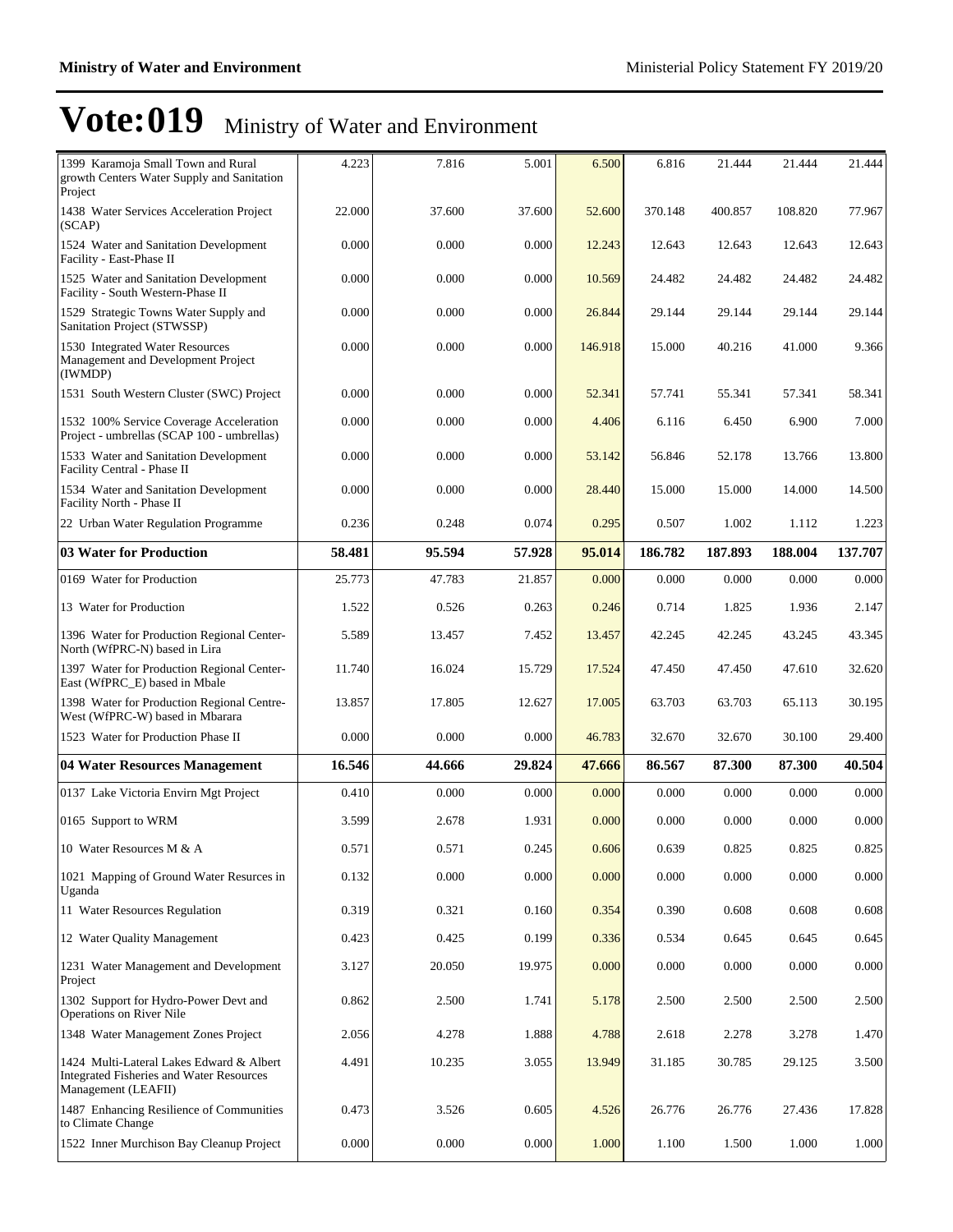| 1530 Integrated Water Resources<br>Management and Development Project<br>(IWMDP)                  | 0.000   | 0.000     | 0.000   | 16.826  | 20.660  | 21.000                                | 21.500  | 11.745  |
|---------------------------------------------------------------------------------------------------|---------|-----------|---------|---------|---------|---------------------------------------|---------|---------|
| 21 Trans-Boundary Water Resource<br>Management Programme                                          | 0.082   | 0.082     | 0.024   | 0.102   | 0.164   | 0.383                                 | 0.383   | 0.383   |
| <b>05 Natural Resources Management</b>                                                            | 75.219  | 140.380   | 55.708  | 134.594 | 139.744 | 136.384                               | 136.384 | 80.115  |
| 1301 The National REDD-Plus Project                                                               | 4.451   | 3.000     | 1.774   | 3.598   | 3.000   | 3.000                                 | 3.000   | 41.336  |
| 14 Environment Support Services                                                                   | 0.834   | 0.845     | 0.371   | 0.845   | 0.845   | 0.845                                 | 0.845   | 0.845   |
| 1417 Farm Income Enhancement and<br>Forestry Conservation Project Phase II<br>(FIEFOC II)         | 66.149  | 130.746   | 51.235  | 123.005 | 128.066 | 124.706                               | 124.706 | 30.101  |
| 15 Forestry Support Services                                                                      | 1.585   | 2.620     | 0.502   | 2.420   | 2.620   | 2.620                                 | 2.620   | 2.620   |
| 1520 Building Resilient Communities,<br>Wetland Ecosystems and Associated<br>Catchments in Uganda | 0.000   | 0.020     | 0.000   | 3.521   | 2.700   | 2.700                                 | 2.700   | 2.700   |
| 16 Wetland Management Services                                                                    | 2.199   | 3.149     | 1.826   | 1.205   | 2.513   | 2.513                                 | 2.513   | 2.513   |
| 06 Weather, Climate and Climate<br><b>Change</b>                                                  | 1.810   | 0.640     | 0.326   | 0.660   | 1.034   | 1.513                                 | 1.513   | 1.513   |
| 1102 Climate Change Project                                                                       | 1.670   | 0.000     | 0.000   | 0.000   | 0.000   | 0.000                                 | 0.000   | 0.000   |
| 24 Climate Change Programme                                                                       | 0.140   | 0.640     | 0.326   | 0.660   | 1.034   | 1.513                                 | 1.513   | 1.513   |
| <b>49 Policy, Planning and Support</b><br><b>Services</b>                                         | 28.400  | 28.724    | 15.797  | 40.880  | 30.669  | 30.890                                | 34.832  | 38.920  |
| 01 Finance and Administration                                                                     | 6.932   | 6.705     | 3.357   | 7.970   | 7.011   | 7.114                                 | 7.235   | 7.469   |
| 0151 Policy and Management Support                                                                | 15.053  | 12.352    | 8.660   | 18.249  | 14.428  | 14.428                                | 14.428  | 14.428  |
| 08 Office of Director DWD                                                                         | 0.204   | 0.206     | 0.098   | 0.206   | 0.425   | 0.425                                 | 0.536   | 1.536   |
| 09 Planning                                                                                       | 0.963   | 1.178     | 0.605   | 1.544   | 1.178   | 1.178                                 | 1.178   | 1.767   |
| 1190 Support to Nabyeya Forestry College<br>Project                                               | 1.782   | 2.148     | 1.883   | 2.448   | 2.648   | 2.648                                 | 2.648   | 2.648   |
| 1231 Water Management and Development<br>Project                                                  | 2.149   | 4.811     | 0.545   | 0.000   | 0.000   | 0.000                                 | 0.000   | 0.000   |
| 1530 Integrated Water Resources<br>Management and Development Project<br>(IWMDP)                  | 0.000   | 0.000     | 0.000   | 8.990   | 2.235   | 2.235                                 | 2.235   | 2.235   |
| 17 Office of Director DWRM                                                                        | 0.195   | 0.197     | 0.074   | 0.197   | 0.426   | 0.426                                 | 0.748   | 1.748   |
| 18 Office of the Director DEA                                                                     | 0.186   | 0.188     | 0.097   | 0.188   | 0.319   | 0.319                                 | 0.740   | 1.740   |
| 19 Internal Audit                                                                                 | 0.225   | 0.226     | 0.098   | 0.376   | 0.323   | 0.323                                 | 1.323   | 1.726   |
| 20 Nabyeya Forestry College                                                                       | 0.521   | 0.522     | 0.320   | 0.522   | 0.608   | 0.608                                 | 1.608   | 1.816   |
| 23 Water and Environment Liaison<br>Programme                                                     | 0.189   | 0.191     | 0.061   | 0.191   | 1.068   | 1.186                                 | 2.153   | 1.807   |
| <b>Total for the Vote</b>                                                                         | 516.954 | 1,148.567 | 363.850 |         |         | 892.838 1,368.688 1,453.894 1,130.126 |         | 761.238 |
| <b>Total Excluding Arrears</b>                                                                    | 509.484 | 1,148.465 | 363.850 | 879.913 |         | 1,368.688 1,453.894 1,130.126         |         | 761.238 |

#### **VIII. Programme Performance and Medium Term Plans**

#### **Table V8.1: Programme Outcome and Outcome Indicators ( Only applicable for FY 2019/20)**

**Programme :** 01 Rural Water Supply and Sanitation

**Programme Objective** To ensure availability and access to safe and clean water as well as hygienic sanitation facilities in rural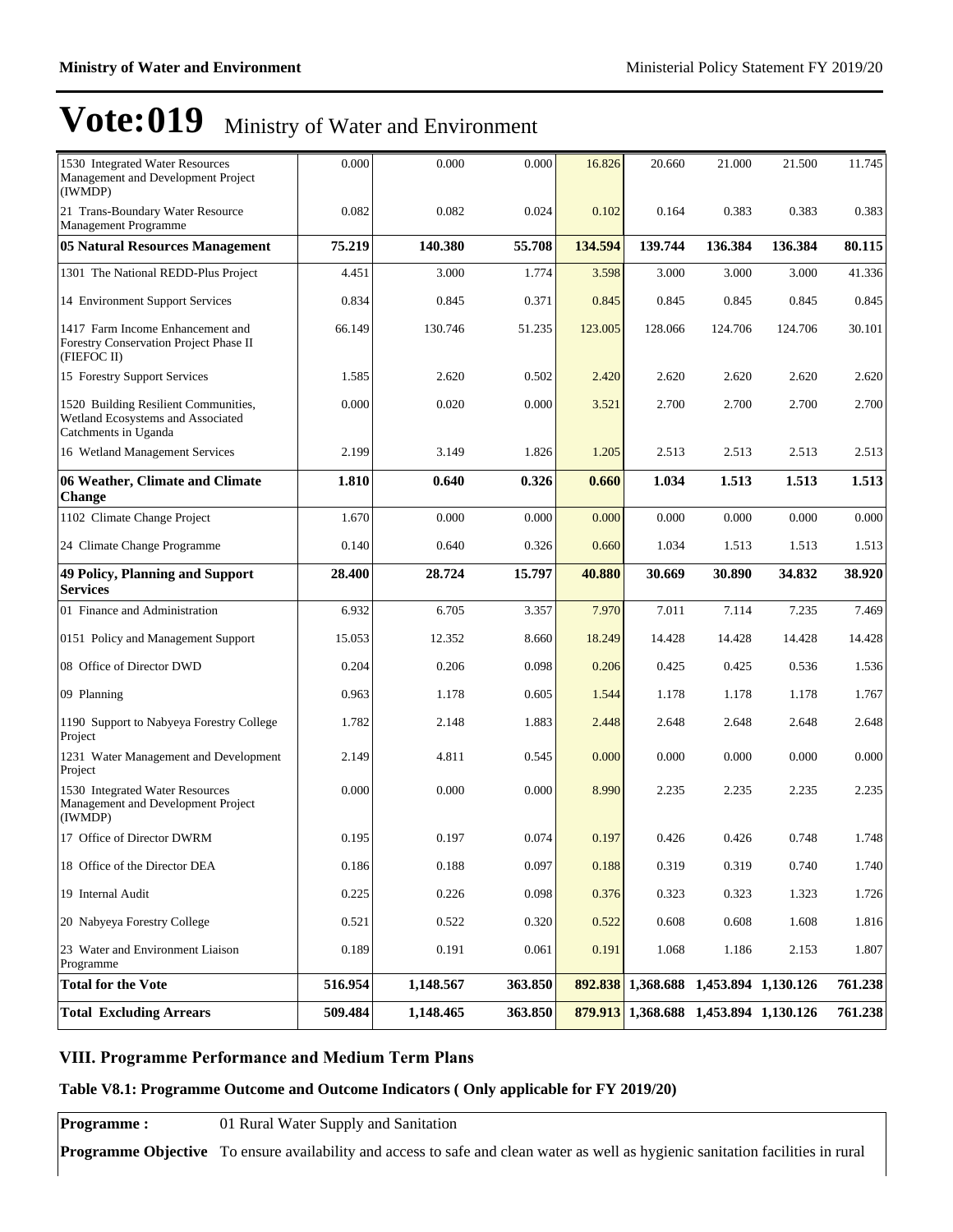| areas country-wide<br><b>Commissioner Rural Water Department</b><br>Programme Outcome: Increased access to safe water supply and sanitation facilities in rural areas<br><b>Sector Outcomes contributed to by the Programme Outcome</b> |                                                                                                                                                                                                                                                                                                                                                                                                                                                                                                                                                                                                                                                                                                                                                                                                                                                                                                                                                                                                                          |                                                                                                                                                                                                                                                                                                                                                                    |                                                                          |                                                                                          |                                                                                                                                                                                                                                                                                                                                                                       |
|-----------------------------------------------------------------------------------------------------------------------------------------------------------------------------------------------------------------------------------------|--------------------------------------------------------------------------------------------------------------------------------------------------------------------------------------------------------------------------------------------------------------------------------------------------------------------------------------------------------------------------------------------------------------------------------------------------------------------------------------------------------------------------------------------------------------------------------------------------------------------------------------------------------------------------------------------------------------------------------------------------------------------------------------------------------------------------------------------------------------------------------------------------------------------------------------------------------------------------------------------------------------------------|--------------------------------------------------------------------------------------------------------------------------------------------------------------------------------------------------------------------------------------------------------------------------------------------------------------------------------------------------------------------|--------------------------------------------------------------------------|------------------------------------------------------------------------------------------|-----------------------------------------------------------------------------------------------------------------------------------------------------------------------------------------------------------------------------------------------------------------------------------------------------------------------------------------------------------------------|
|                                                                                                                                                                                                                                         |                                                                                                                                                                                                                                                                                                                                                                                                                                                                                                                                                                                                                                                                                                                                                                                                                                                                                                                                                                                                                          |                                                                                                                                                                                                                                                                                                                                                                    |                                                                          |                                                                                          |                                                                                                                                                                                                                                                                                                                                                                       |
|                                                                                                                                                                                                                                         |                                                                                                                                                                                                                                                                                                                                                                                                                                                                                                                                                                                                                                                                                                                                                                                                                                                                                                                                                                                                                          |                                                                                                                                                                                                                                                                                                                                                                    |                                                                          |                                                                                          |                                                                                                                                                                                                                                                                                                                                                                       |
|                                                                                                                                                                                                                                         |                                                                                                                                                                                                                                                                                                                                                                                                                                                                                                                                                                                                                                                                                                                                                                                                                                                                                                                                                                                                                          |                                                                                                                                                                                                                                                                                                                                                                    |                                                                          |                                                                                          |                                                                                                                                                                                                                                                                                                                                                                       |
| 1. Increased access to quality safe water and sanitation facilities for rural, urban and water for production uses                                                                                                                      |                                                                                                                                                                                                                                                                                                                                                                                                                                                                                                                                                                                                                                                                                                                                                                                                                                                                                                                                                                                                                          |                                                                                                                                                                                                                                                                                                                                                                    |                                                                          |                                                                                          |                                                                                                                                                                                                                                                                                                                                                                       |
|                                                                                                                                                                                                                                         |                                                                                                                                                                                                                                                                                                                                                                                                                                                                                                                                                                                                                                                                                                                                                                                                                                                                                                                                                                                                                          |                                                                                                                                                                                                                                                                                                                                                                    |                                                                          |                                                                                          |                                                                                                                                                                                                                                                                                                                                                                       |
|                                                                                                                                                                                                                                         |                                                                                                                                                                                                                                                                                                                                                                                                                                                                                                                                                                                                                                                                                                                                                                                                                                                                                                                                                                                                                          |                                                                                                                                                                                                                                                                                                                                                                    | 2019/20                                                                  | 2020/21                                                                                  | 2021/22                                                                                                                                                                                                                                                                                                                                                               |
|                                                                                                                                                                                                                                         | <b>Baseline</b>                                                                                                                                                                                                                                                                                                                                                                                                                                                                                                                                                                                                                                                                                                                                                                                                                                                                                                                                                                                                          | <b>Base year</b>                                                                                                                                                                                                                                                                                                                                                   | <b>Target</b>                                                            | Projection                                                                               | Projection                                                                                                                                                                                                                                                                                                                                                            |
|                                                                                                                                                                                                                                         | 65%                                                                                                                                                                                                                                                                                                                                                                                                                                                                                                                                                                                                                                                                                                                                                                                                                                                                                                                                                                                                                      | 2015                                                                                                                                                                                                                                                                                                                                                               | <b>73%</b>                                                               | 75%                                                                                      | 79%                                                                                                                                                                                                                                                                                                                                                                   |
|                                                                                                                                                                                                                                         | 77%                                                                                                                                                                                                                                                                                                                                                                                                                                                                                                                                                                                                                                                                                                                                                                                                                                                                                                                                                                                                                      | 2015                                                                                                                                                                                                                                                                                                                                                               | 87%                                                                      | 90%                                                                                      | 95%                                                                                                                                                                                                                                                                                                                                                                   |
|                                                                                                                                                                                                                                         |                                                                                                                                                                                                                                                                                                                                                                                                                                                                                                                                                                                                                                                                                                                                                                                                                                                                                                                                                                                                                          |                                                                                                                                                                                                                                                                                                                                                                    |                                                                          |                                                                                          |                                                                                                                                                                                                                                                                                                                                                                       |
|                                                                                                                                                                                                                                         |                                                                                                                                                                                                                                                                                                                                                                                                                                                                                                                                                                                                                                                                                                                                                                                                                                                                                                                                                                                                                          |                                                                                                                                                                                                                                                                                                                                                                    |                                                                          |                                                                                          |                                                                                                                                                                                                                                                                                                                                                                       |
|                                                                                                                                                                                                                                         |                                                                                                                                                                                                                                                                                                                                                                                                                                                                                                                                                                                                                                                                                                                                                                                                                                                                                                                                                                                                                          |                                                                                                                                                                                                                                                                                                                                                                    |                                                                          |                                                                                          | 6                                                                                                                                                                                                                                                                                                                                                                     |
|                                                                                                                                                                                                                                         |                                                                                                                                                                                                                                                                                                                                                                                                                                                                                                                                                                                                                                                                                                                                                                                                                                                                                                                                                                                                                          |                                                                                                                                                                                                                                                                                                                                                                    |                                                                          |                                                                                          |                                                                                                                                                                                                                                                                                                                                                                       |
|                                                                                                                                                                                                                                         |                                                                                                                                                                                                                                                                                                                                                                                                                                                                                                                                                                                                                                                                                                                                                                                                                                                                                                                                                                                                                          |                                                                                                                                                                                                                                                                                                                                                                    |                                                                          |                                                                                          |                                                                                                                                                                                                                                                                                                                                                                       |
|                                                                                                                                                                                                                                         |                                                                                                                                                                                                                                                                                                                                                                                                                                                                                                                                                                                                                                                                                                                                                                                                                                                                                                                                                                                                                          |                                                                                                                                                                                                                                                                                                                                                                    |                                                                          |                                                                                          | 20                                                                                                                                                                                                                                                                                                                                                                    |
|                                                                                                                                                                                                                                         |                                                                                                                                                                                                                                                                                                                                                                                                                                                                                                                                                                                                                                                                                                                                                                                                                                                                                                                                                                                                                          |                                                                                                                                                                                                                                                                                                                                                                    |                                                                          |                                                                                          |                                                                                                                                                                                                                                                                                                                                                                       |
|                                                                                                                                                                                                                                         |                                                                                                                                                                                                                                                                                                                                                                                                                                                                                                                                                                                                                                                                                                                                                                                                                                                                                                                                                                                                                          |                                                                                                                                                                                                                                                                                                                                                                    |                                                                          |                                                                                          | 30                                                                                                                                                                                                                                                                                                                                                                    |
|                                                                                                                                                                                                                                         |                                                                                                                                                                                                                                                                                                                                                                                                                                                                                                                                                                                                                                                                                                                                                                                                                                                                                                                                                                                                                          |                                                                                                                                                                                                                                                                                                                                                                    |                                                                          |                                                                                          |                                                                                                                                                                                                                                                                                                                                                                       |
|                                                                                                                                                                                                                                         |                                                                                                                                                                                                                                                                                                                                                                                                                                                                                                                                                                                                                                                                                                                                                                                                                                                                                                                                                                                                                          |                                                                                                                                                                                                                                                                                                                                                                    |                                                                          |                                                                                          | <b>200</b>                                                                                                                                                                                                                                                                                                                                                            |
|                                                                                                                                                                                                                                         |                                                                                                                                                                                                                                                                                                                                                                                                                                                                                                                                                                                                                                                                                                                                                                                                                                                                                                                                                                                                                          |                                                                                                                                                                                                                                                                                                                                                                    |                                                                          |                                                                                          |                                                                                                                                                                                                                                                                                                                                                                       |
|                                                                                                                                                                                                                                         |                                                                                                                                                                                                                                                                                                                                                                                                                                                                                                                                                                                                                                                                                                                                                                                                                                                                                                                                                                                                                          |                                                                                                                                                                                                                                                                                                                                                                    |                                                                          |                                                                                          |                                                                                                                                                                                                                                                                                                                                                                       |
|                                                                                                                                                                                                                                         |                                                                                                                                                                                                                                                                                                                                                                                                                                                                                                                                                                                                                                                                                                                                                                                                                                                                                                                                                                                                                          |                                                                                                                                                                                                                                                                                                                                                                    |                                                                          |                                                                                          | 20                                                                                                                                                                                                                                                                                                                                                                    |
|                                                                                                                                                                                                                                         |                                                                                                                                                                                                                                                                                                                                                                                                                                                                                                                                                                                                                                                                                                                                                                                                                                                                                                                                                                                                                          |                                                                                                                                                                                                                                                                                                                                                                    |                                                                          |                                                                                          |                                                                                                                                                                                                                                                                                                                                                                       |
|                                                                                                                                                                                                                                         |                                                                                                                                                                                                                                                                                                                                                                                                                                                                                                                                                                                                                                                                                                                                                                                                                                                                                                                                                                                                                          |                                                                                                                                                                                                                                                                                                                                                                    |                                                                          |                                                                                          | 7                                                                                                                                                                                                                                                                                                                                                                     |
|                                                                                                                                                                                                                                         |                                                                                                                                                                                                                                                                                                                                                                                                                                                                                                                                                                                                                                                                                                                                                                                                                                                                                                                                                                                                                          |                                                                                                                                                                                                                                                                                                                                                                    |                                                                          |                                                                                          |                                                                                                                                                                                                                                                                                                                                                                       |
|                                                                                                                                                                                                                                         |                                                                                                                                                                                                                                                                                                                                                                                                                                                                                                                                                                                                                                                                                                                                                                                                                                                                                                                                                                                                                          |                                                                                                                                                                                                                                                                                                                                                                    |                                                                          |                                                                                          |                                                                                                                                                                                                                                                                                                                                                                       |
|                                                                                                                                                                                                                                         |                                                                                                                                                                                                                                                                                                                                                                                                                                                                                                                                                                                                                                                                                                                                                                                                                                                                                                                                                                                                                          |                                                                                                                                                                                                                                                                                                                                                                    |                                                                          |                                                                                          | 20                                                                                                                                                                                                                                                                                                                                                                    |
|                                                                                                                                                                                                                                         |                                                                                                                                                                                                                                                                                                                                                                                                                                                                                                                                                                                                                                                                                                                                                                                                                                                                                                                                                                                                                          |                                                                                                                                                                                                                                                                                                                                                                    |                                                                          |                                                                                          |                                                                                                                                                                                                                                                                                                                                                                       |
|                                                                                                                                                                                                                                         |                                                                                                                                                                                                                                                                                                                                                                                                                                                                                                                                                                                                                                                                                                                                                                                                                                                                                                                                                                                                                          |                                                                                                                                                                                                                                                                                                                                                                    |                                                                          |                                                                                          | 35                                                                                                                                                                                                                                                                                                                                                                    |
|                                                                                                                                                                                                                                         |                                                                                                                                                                                                                                                                                                                                                                                                                                                                                                                                                                                                                                                                                                                                                                                                                                                                                                                                                                                                                          |                                                                                                                                                                                                                                                                                                                                                                    |                                                                          |                                                                                          |                                                                                                                                                                                                                                                                                                                                                                       |
|                                                                                                                                                                                                                                         |                                                                                                                                                                                                                                                                                                                                                                                                                                                                                                                                                                                                                                                                                                                                                                                                                                                                                                                                                                                                                          |                                                                                                                                                                                                                                                                                                                                                                    |                                                                          |                                                                                          |                                                                                                                                                                                                                                                                                                                                                                       |
|                                                                                                                                                                                                                                         |                                                                                                                                                                                                                                                                                                                                                                                                                                                                                                                                                                                                                                                                                                                                                                                                                                                                                                                                                                                                                          |                                                                                                                                                                                                                                                                                                                                                                    |                                                                          |                                                                                          |                                                                                                                                                                                                                                                                                                                                                                       |
|                                                                                                                                                                                                                                         |                                                                                                                                                                                                                                                                                                                                                                                                                                                                                                                                                                                                                                                                                                                                                                                                                                                                                                                                                                                                                          |                                                                                                                                                                                                                                                                                                                                                                    |                                                                          |                                                                                          |                                                                                                                                                                                                                                                                                                                                                                       |
|                                                                                                                                                                                                                                         | <b>Outcome Indicators</b><br>• % of people accessing safe water supply within 1000M<br>• % people with access to an improved sanitation facilities in rural areas<br><b>SubProgramme: 05 Rural Water Supply and Sanitation</b><br>Output: 03 Promotion of sanitation and hygiene education<br>No. of sanitation campaigns and trainings conducted<br>Output: 03 Promotion of sanitation and hygiene education<br>No. of sanitation campaigns and trainings conducted<br>No. of piped water systems/GFS constructed in rural areas**<br><b>Output: 81 Construction of Point Water Sources</b><br><b>SubProgramme: 1359 Piped Water in Rural Areas</b><br>Output: 03 Promotion of sanitation and hygiene education<br>No. of sanitation campaigns and trainings conducted<br>No. of piped water systems/GFS constructed in rural areas**<br>Output: 03 Promotion of sanitation and hygiene education<br>No. of sanitation campaigns and trainings conducted<br>No. of piped water systems/GFS constructed in rural areas** | <b>Output: 80 Construction of Piped Water Supply Systems (Rural)</b><br><b>Output: 80 Construction of Piped Water Supply Systems (Rural)</b><br><b>Output: 80 Construction of Piped Water Supply Systems (Rural)</b><br>02 Urban Water Supply and Sanitation<br>Municipalities and the cities through MWE and NWSC<br>Commissioner Urban Water Supply and Sewerage | SubProgramme: 1347 Solar Powered Mini-Piped Water Schemes in rural Areas | SubProgramme: 1530 Integrated Water Resources Management and Development Project (IWMDP) | <b>Performance Targets</b><br>$\boldsymbol{6}$<br>6<br>25<br>20<br>45<br>40<br>270<br>270<br>14<br>20<br>6<br>7<br>$\overline{2}$<br>20<br>$\overline{2}$<br>35<br>To provide safe water and improved sanitation facilities in Small Towns, large towns,<br>Increased access to safe water supply and sanitation facilities in Urban areas uses in the urban areas of |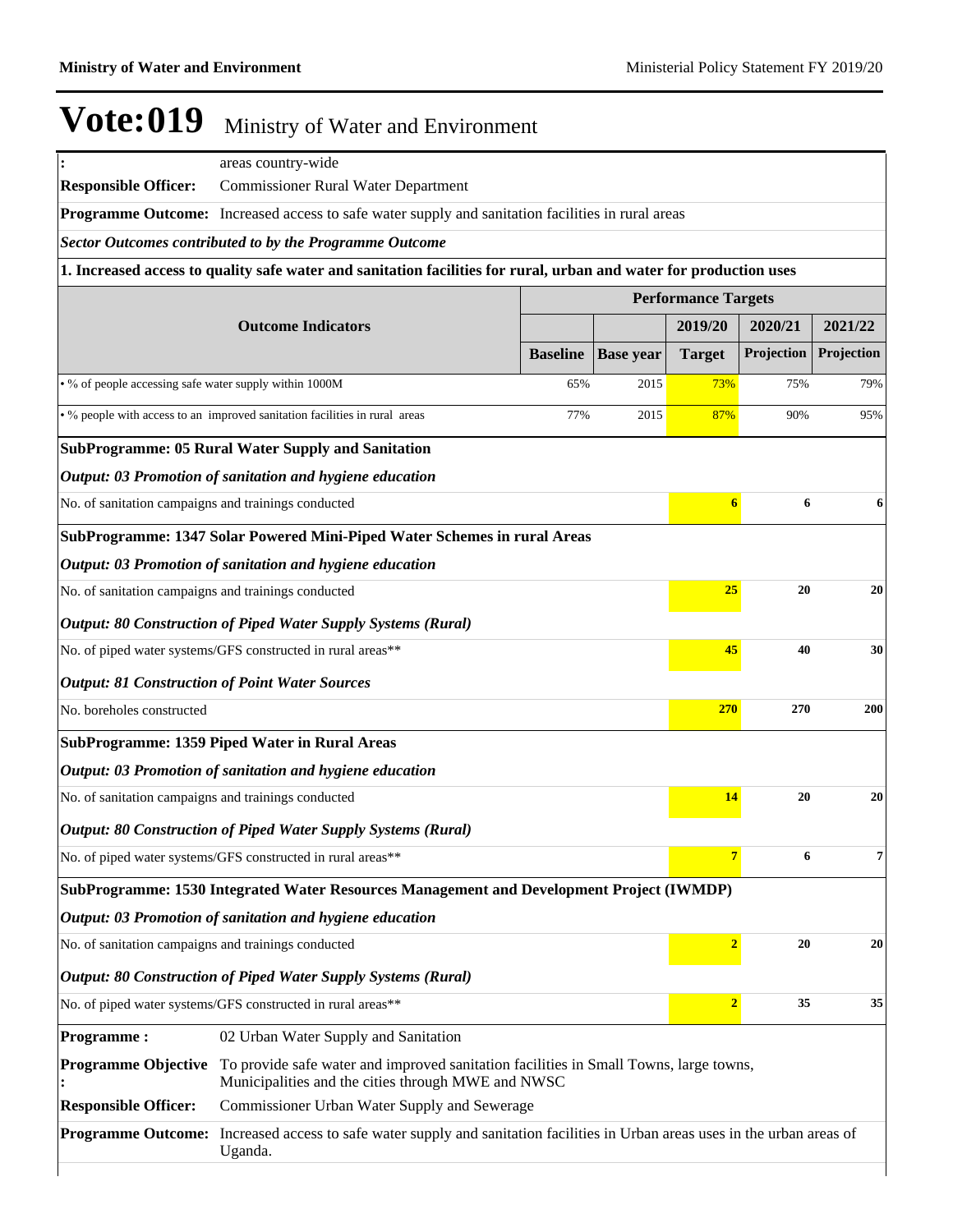*Sector Outcomes contributed to by the Programme Outcome*

| 1. Increased access to quality safe water and sanitation facilities for rural, urban and water for production uses |                 |                  |                            |                                                                                              |                |
|--------------------------------------------------------------------------------------------------------------------|-----------------|------------------|----------------------------|----------------------------------------------------------------------------------------------|----------------|
|                                                                                                                    |                 |                  | <b>Performance Targets</b> |                                                                                              |                |
| <b>Outcome Indicators</b>                                                                                          |                 |                  | 2019/20                    | 2020/21<br>Projection                                                                        | 2021/22        |
|                                                                                                                    | <b>Baseline</b> | <b>Base year</b> | <b>Target</b>              | 83%<br>98%<br>1<br>8<br>15<br>5<br>5<br>4<br><b>10</b><br>8<br>8<br>20<br>$\mathbf{1}$<br>10 | Projection     |
| • % of people accessing safe water supply within 200M                                                              | 73%             | 2015             | 81%                        |                                                                                              | 85%            |
| • % people with access to an improved sanitation facility in Urban Areas                                           | 84.1%           | 2015             | 96%                        |                                                                                              | 99%            |
| SubProgramme: 1438 Water Services Acceleration Project (SCAP)                                                      |                 |                  |                            |                                                                                              |                |
| Output: 80 Construction of Piped Water Supply Systems (Urban)                                                      |                 |                  |                            |                                                                                              |                |
| No. of piped water supply systems under construction in urban areas**                                              |                 |                  | $\mathbf{1}$               |                                                                                              | 1              |
| SubProgramme: 1524 Water and Sanitation Development Facility - East-Phase II                                       |                 |                  |                            |                                                                                              |                |
| Output: 04 Backup support for Operation and Maintainance                                                           |                 |                  |                            |                                                                                              |                |
| No of schemes supported in operation and maintained                                                                |                 |                  | 6                          |                                                                                              | 8              |
| Output: 05 Improved sanitation services and hygiene                                                                |                 |                  |                            |                                                                                              |                |
| No. of hygiene promotion campaigns (Urban) undertaken                                                              |                 |                  | 14                         |                                                                                              | 15             |
| <b>Output: 80 Construction of Piped Water Supply Systems (Urban)</b>                                               |                 |                  |                            |                                                                                              |                |
| No. of piped water supply systems under construction in urban areas**                                              |                 |                  | 7                          |                                                                                              | 6              |
| No. of piped water supply systems designed **                                                                      |                 |                  |                            |                                                                                              | 5              |
| <b>Output: 82 Construction of Sanitation Facilities (Urban)</b>                                                    |                 |                  |                            |                                                                                              |                |
| No. of sanitation facilities constructed (Household, Public and feacal sludge managment)                           |                 |                  | $\overline{\mathbf{4}}$    |                                                                                              | 5              |
| SubProgramme: 1525 Water and Sanitation Development Facility - South Western-Phase II                              |                 |                  |                            |                                                                                              |                |
| Output: 04 Backup support for Operation and Maintainance                                                           |                 |                  |                            |                                                                                              |                |
| No of schemes supported in operation and maintained                                                                |                 |                  | 5                          |                                                                                              | 10             |
| Output: 05 Improved sanitation services and hygiene                                                                |                 |                  |                            |                                                                                              |                |
| No. of hygiene promotion campaigns (Urban) undertaken                                                              |                 |                  | 8                          |                                                                                              | 8              |
| <b>Output: 80 Construction of Piped Water Supply Systems (Urban)</b>                                               |                 |                  |                            |                                                                                              |                |
| No. of piped water supply systems under construction in urban areas**                                              |                 |                  | $\bf{8}$                   |                                                                                              | 9              |
| No. of piped water supply systems designed **                                                                      |                 |                  | 24                         |                                                                                              | 20             |
| Output: 81 Energy installation for pumped water supply schemes                                                     |                 |                  |                            |                                                                                              |                |
| No. of energy packages for pumped water schemes installed                                                          |                 |                  | $\overline{2}$             |                                                                                              | $\overline{2}$ |
| <b>Output: 82 Construction of Sanitation Facilities (Urban)</b>                                                    |                 |                  |                            |                                                                                              |                |
| No. of sanitation facilities constructed (Household, Public and feacal sludge managment)                           |                 |                  | 12                         |                                                                                              | 10             |
|                                                                                                                    |                 |                  |                            |                                                                                              |                |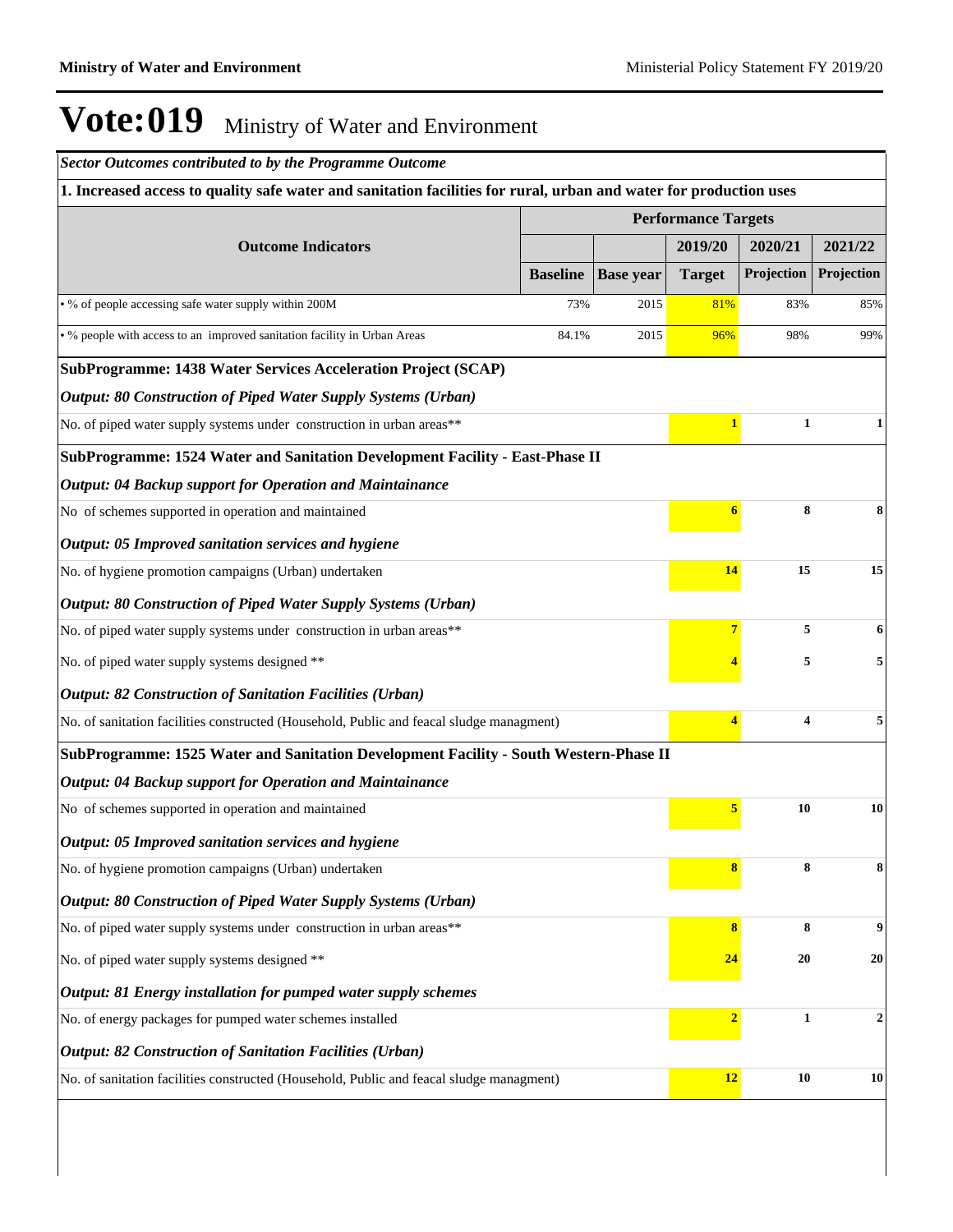|                                                     | SubProgramme: 1530 Integrated Water Resources Management and Development Project (IWMDP)                                                                                                                                                                                                                    |          |                         |    |
|-----------------------------------------------------|-------------------------------------------------------------------------------------------------------------------------------------------------------------------------------------------------------------------------------------------------------------------------------------------------------------|----------|-------------------------|----|
|                                                     | Output: 05 Improved sanitation services and hygiene                                                                                                                                                                                                                                                         |          |                         |    |
|                                                     | No. of hygiene promotion campaigns (Urban) undertaken                                                                                                                                                                                                                                                       | 12       | 20                      | 20 |
|                                                     | Output: 80 Construction of Piped Water Supply Systems (Urban)                                                                                                                                                                                                                                               |          |                         |    |
|                                                     | No. of piped water supply systems under construction in urban areas**                                                                                                                                                                                                                                       | 3        | 5                       |    |
| No. of piped water supply systems designed **       |                                                                                                                                                                                                                                                                                                             |          | 3                       |    |
|                                                     | SubProgramme: 1533 Water and Sanitation Development Facility Central - Phase II                                                                                                                                                                                                                             |          |                         |    |
|                                                     | Output: 04 Backup support for Operation and Maintainance                                                                                                                                                                                                                                                    |          |                         |    |
| No of schemes supported in operation and maintained |                                                                                                                                                                                                                                                                                                             | 11       | 10                      | 10 |
|                                                     | Output: 05 Improved sanitation services and hygiene                                                                                                                                                                                                                                                         |          |                         |    |
|                                                     | No. of hygiene promotion campaigns (Urban) undertaken                                                                                                                                                                                                                                                       | $\bf{8}$ | 8                       | 8  |
|                                                     | <b>Output: 80 Construction of Piped Water Supply Systems (Urban)</b>                                                                                                                                                                                                                                        |          |                         |    |
|                                                     | No. of piped water supply systems under construction in urban areas**                                                                                                                                                                                                                                       | 11       | 10                      | 10 |
|                                                     | Output: 82 Construction of Sanitation Facilities (Urban)                                                                                                                                                                                                                                                    |          |                         |    |
|                                                     | No. of sanitation facilities constructed (Household, Public and feacal sludge managment)                                                                                                                                                                                                                    | 11       | 11                      | 11 |
|                                                     | SubProgramme: 1534 Water and Sanitation Development Facility North - Phase II                                                                                                                                                                                                                               |          |                         |    |
|                                                     | <b>Output: 04 Backup support for Operation and Maintainance</b>                                                                                                                                                                                                                                             |          |                         |    |
| No of schemes supported in operation and maintained |                                                                                                                                                                                                                                                                                                             | 6        | $\overline{7}$          | 8  |
|                                                     | Output: 05 Improved sanitation services and hygiene                                                                                                                                                                                                                                                         |          |                         |    |
|                                                     | No. of hygiene promotion campaigns (Urban) undertaken                                                                                                                                                                                                                                                       | 8        | $\overline{\mathbf{7}}$ | 7  |
|                                                     | <b>Output: 80 Construction of Piped Water Supply Systems (Urban)</b>                                                                                                                                                                                                                                        |          |                         |    |
|                                                     | No. of piped water supply systems under construction in urban areas**                                                                                                                                                                                                                                       | 4        | 8                       | 8  |
| No. of piped water supply systems designed **       |                                                                                                                                                                                                                                                                                                             | 13       | 10                      |    |
|                                                     | Output: 81 Energy installation for pumped water supply schemes                                                                                                                                                                                                                                              |          |                         |    |
|                                                     | No. of energy packages for pumped water schemes installed                                                                                                                                                                                                                                                   |          | 4                       | 4  |
|                                                     | <b>Output: 82 Construction of Sanitation Facilities (Urban)</b>                                                                                                                                                                                                                                             |          |                         |    |
|                                                     | No. of sanitation facilities constructed (Household, Public and feacal sludge managment)                                                                                                                                                                                                                    | 13       | 12                      | 12 |
| <b>Programme:</b>                                   | 03 Water for Production                                                                                                                                                                                                                                                                                     |          |                         |    |
| <b>Programme Objective</b>                          | To provide and ensure functionality of multi-purpose water for production facilities in order to<br>enhance production and productivity thereby contributing to socio-economic transformation as<br>well as mitigation of the effects of climate change and disaster risks                                  |          |                         |    |
| <b>Responsible Officer:</b>                         | <b>Commissioner Water for Production</b>                                                                                                                                                                                                                                                                    |          |                         |    |
|                                                     | <b>Programme Outcome:</b> Increased availability and use of built storage facilities of water for multi-purpose uses for socio-<br>economic development, modernize agriculture and mitigate the effects of climate change development,<br>modernize agriculture and mitigate the effects of climate change. |          |                         |    |
|                                                     | <b>Sector Outcomes contributed to by the Programme Outcome</b>                                                                                                                                                                                                                                              |          |                         |    |
|                                                     | 1. Increased access to quality safe water and sanitation facilities for rural, urban and water for production uses                                                                                                                                                                                          |          |                         |    |

**1. Increased access to quality safe water and sanitation facilities for rural, urban and water for production uses**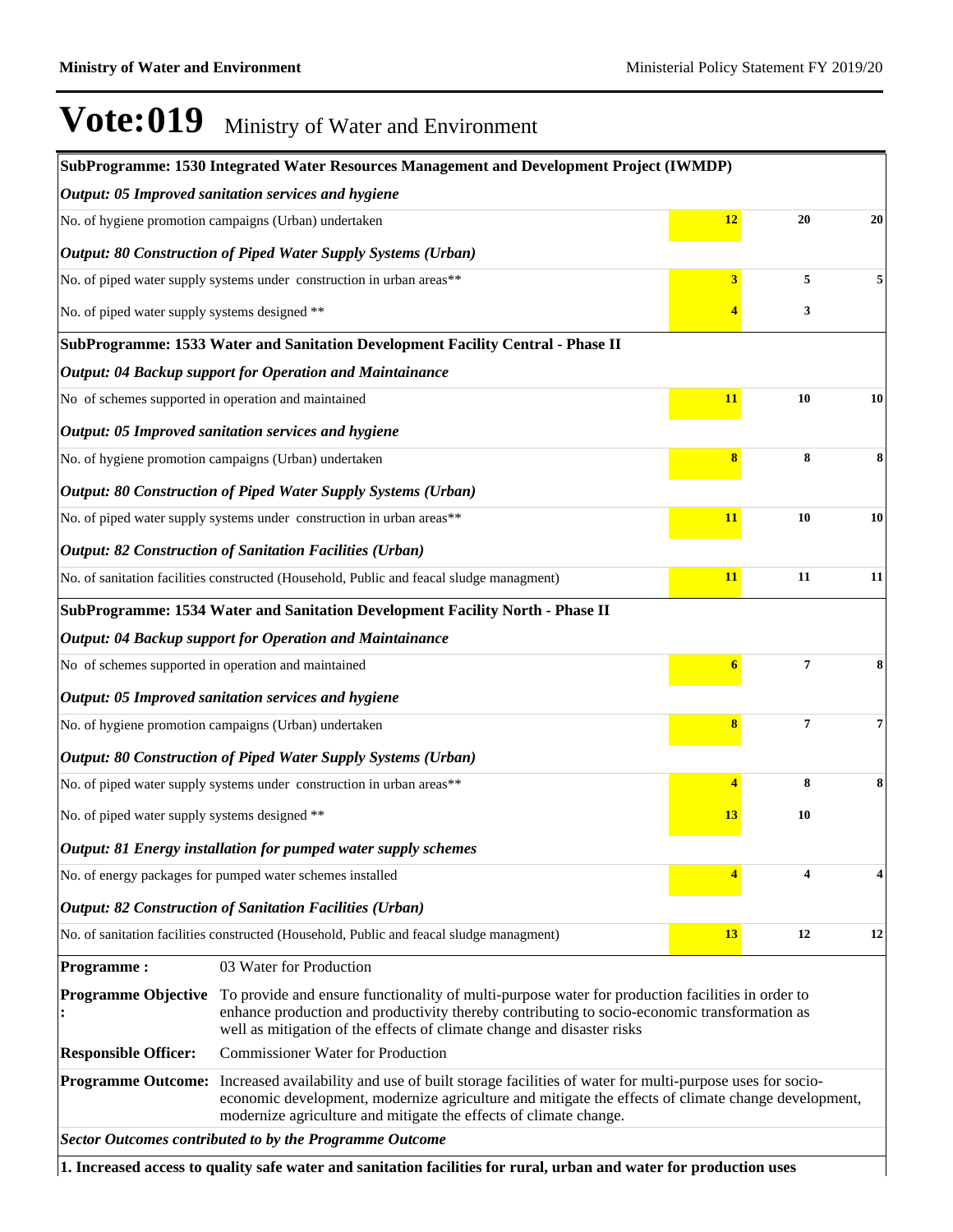|                                                                                         | <b>Performance Targets</b> |                  |                |                |              |  |
|-----------------------------------------------------------------------------------------|----------------------------|------------------|----------------|----------------|--------------|--|
| <b>Outcome Indicators</b>                                                               |                            |                  | 2019/20        | 2020/21        | 2021/22      |  |
|                                                                                         | <b>Baseline</b>            | <b>Base year</b> | <b>Target</b>  | Projection     | Projection   |  |
| • % of water for production facilities that are functional                              | 75%                        | 2015             | 87%            | 88%            | 89%          |  |
| SubProgramme: 1396 Water for Production Regional Center-North (WfPRC-N) based in Lira   |                            |                  |                |                |              |  |
| Output: 06 Suatainable Water for Production management systems established              |                            |                  |                |                |              |  |
| No. of water management committees/irrigation cooperatives formed and trained           |                            |                  | <b>15</b>      | 20             | 17           |  |
| <b>Output: 81 Construction of Water Surface Reservoirs</b>                              |                            |                  |                |                |              |  |
| Number of Dams designed/constructed                                                     |                            |                  | 1              | $\mathbf{1}$   | 1            |  |
| Number of Valley Tanks Designed/Constructed                                             |                            |                  |                | 6              |              |  |
| No. of valley tanks constructed on individual Farms                                     |                            |                  |                | 5              | 6            |  |
| SubProgramme: 1397 Water for Production Regional Center-East (WfPRC_E) based in Mbale   |                            |                  |                |                |              |  |
| Output: 06 Suatainable Water for Production management systems established              |                            |                  |                |                |              |  |
| No. of water management committees/irrigation cooperatives formed and trained           |                            |                  | 30             | 25             | 20           |  |
| <b>Output: 81 Construction of Water Surface Reservoirs</b>                              |                            |                  |                |                |              |  |
| Number of Dams designed/constructed                                                     |                            |                  |                | 4              | 2            |  |
| Number of Valley Tanks Designed/Constructed                                             |                            |                  |                | 8              |              |  |
| No. of valley tanks constructed on individual Farms                                     |                            |                  | 5              | 7              | 9            |  |
| SubProgramme: 1398 Water for Production Regional Centre-West (WfPRC-W) based in Mbarara |                            |                  |                |                |              |  |
| Output: 06 Suatainable Water for Production management systems established              |                            |                  |                |                |              |  |
| No. of water management committees/irrigation cooperatives formed and trained           |                            |                  | <b>15</b>      | 20             | 18           |  |
| <b>Output: 81 Construction of Water Surface Reservoirs</b>                              |                            |                  |                |                |              |  |
| Number of Dams designed/constructed                                                     |                            |                  | $\overline{2}$ | $\overline{2}$ | 1            |  |
| Number of Valley Tanks Designed/Constructed                                             |                            |                  | 6              | 4              | 5            |  |
| No. of valley tanks constructed on individual Farms                                     |                            |                  | <b>10</b>      | 15             | 16           |  |
| <b>SubProgramme: 1523 Water for Production Phase II</b>                                 |                            |                  |                |                |              |  |
| Output: 06 Suatainable Water for Production management systems established              |                            |                  |                |                |              |  |
| No. of water management committees/irrigation cooperatives formed and trained           |                            |                  | <b>10</b>      | 15             | 12           |  |
| <b>Output: 80 Construction of Bulk Water Supply Schemes</b>                             |                            |                  |                |                |              |  |
| Proportion of irrigation water requirement to actual water abstraction                  |                            |                  | 0%             | $0\%$          | 0%           |  |
| <b>Output: 81 Construction of Water Surface Reservoirs</b>                              |                            |                  |                |                |              |  |
| Number of Dams designed/constructed                                                     |                            |                  | $\overline{2}$ | 3              | $\mathbf{2}$ |  |
| No. of valley tanks constructed on individual Farms                                     |                            |                  | 40             | 50             | 60           |  |
| 04 Water Resources Management<br><b>Programme:</b>                                      |                            |                  |                |                |              |  |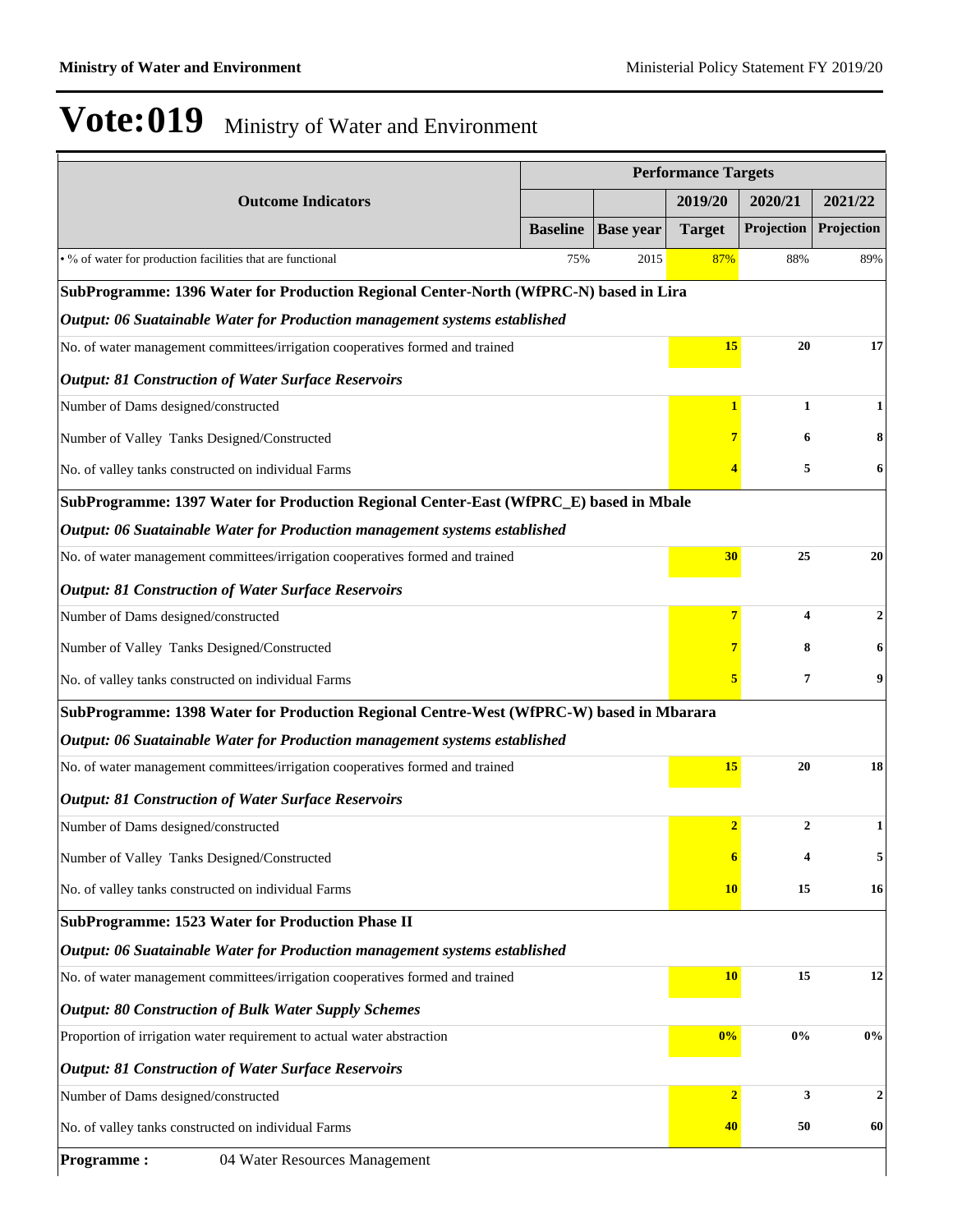**Baseline Base year Target Projection Projection** 

# $\bf Vote:019$  Ministry of Water and Environment

**Programme Objective**  To ensure that the water resources of Uganda are equitably shared and wisely used for **:** sustainable socio-economic development

**Responsible Officer:** Director Water Resources Management

**Programme Outcome:** Improved Quality and adequate Quantity of water resources.

*Sector Outcomes contributed to by the Programme Outcome*

#### **1. Improved Water Resources Assessment, Monitoring, Planning, Regulation and Quality Management**

|                                                                        |                                                                                                                                                                                |                 |                  | <b>Performance Targets</b> |            |            |
|------------------------------------------------------------------------|--------------------------------------------------------------------------------------------------------------------------------------------------------------------------------|-----------------|------------------|----------------------------|------------|------------|
|                                                                        | <b>Outcome Indicators</b>                                                                                                                                                      |                 |                  | 2019/20                    | 2020/21    | 2021/22    |
|                                                                        |                                                                                                                                                                                | <b>Baseline</b> | <b>Base year</b> | <b>Target</b>              | Projection | Projection |
| holders)                                                               | • % of water permit holders complying with permit conditions (Surface and Ground permit)                                                                                       | 75%             | 2015             | 80%                        | 85%        | 90%        |
|                                                                        | • % of water samples taken at point of water collection that comply with national standards                                                                                    | 60%             | 2015             | 76%                        | 78%        | 80%        |
|                                                                        | • % of water resources related investments from catchment plans                                                                                                                | 25%             | 2016             | 30%                        | 35%        | 40%        |
|                                                                        | SubProgramme: 1302 Support for Hydro-Power Devt and Operations on River Nile                                                                                                   |                 |                  |                            |            |            |
|                                                                        | Output: 05 Water resources rationally planned, allocated and regulated                                                                                                         |                 |                  |                            |            |            |
|                                                                        | No. of catchment management plans developed and implemented                                                                                                                    |                 |                  | $\overline{\mathbf{3}}$    | 3          | 3          |
| No. of water permits issued                                            |                                                                                                                                                                                |                 |                  |                            | 260<br>350 | 440        |
| No. of permit holders complying with permit conditions and regulations |                                                                                                                                                                                | 320             | 480              | 640                        |            |            |
|                                                                        | SubProgramme: 1522 Inner Murchison Bay Cleanup Project                                                                                                                         |                 |                  |                            |            |            |
|                                                                        | Output: 04 The quality of water resources regularly monitored and assessed                                                                                                     |                 |                  |                            |            |            |
| No. of water samples collected and analyzed                            |                                                                                                                                                                                |                 |                  | <b>100</b>                 | 200        | 300        |
| No. of datasets collected                                              |                                                                                                                                                                                |                 |                  | <b>119</b>                 | 119        | 119        |
| <b>Programme:</b>                                                      | 05 Natural Resources Management                                                                                                                                                |                 |                  |                            |            |            |
| <b>Programme Objective</b>                                             | To coordinate rational and sustainable utilization, development and effective management of<br>environment and natural resources for socio-economic development of the country |                 |                  |                            |            |            |
| <b>Responsible Officer:</b>                                            | Director Environment Affairs                                                                                                                                                   |                 |                  |                            |            |            |
|                                                                        | <b>Programme Outcome:</b> Increased protection and productivity of the environment and natural resources                                                                       |                 |                  |                            |            |            |
|                                                                        | <b>Sector Outcomes contributed to by the Programme Outcome</b>                                                                                                                 |                 |                  |                            |            |            |
| <b>Resources</b>                                                       | 1. Improved Weather, Climate and Climate Change Management, Protection and Restoration of Environment and Natural                                                              |                 |                  |                            |            |            |
|                                                                        |                                                                                                                                                                                |                 |                  | <b>Performance Targets</b> |            |            |
|                                                                        | <b>Outcome Indicators</b>                                                                                                                                                      |                 |                  | 2019/20                    | 2020/21    | 2021/22    |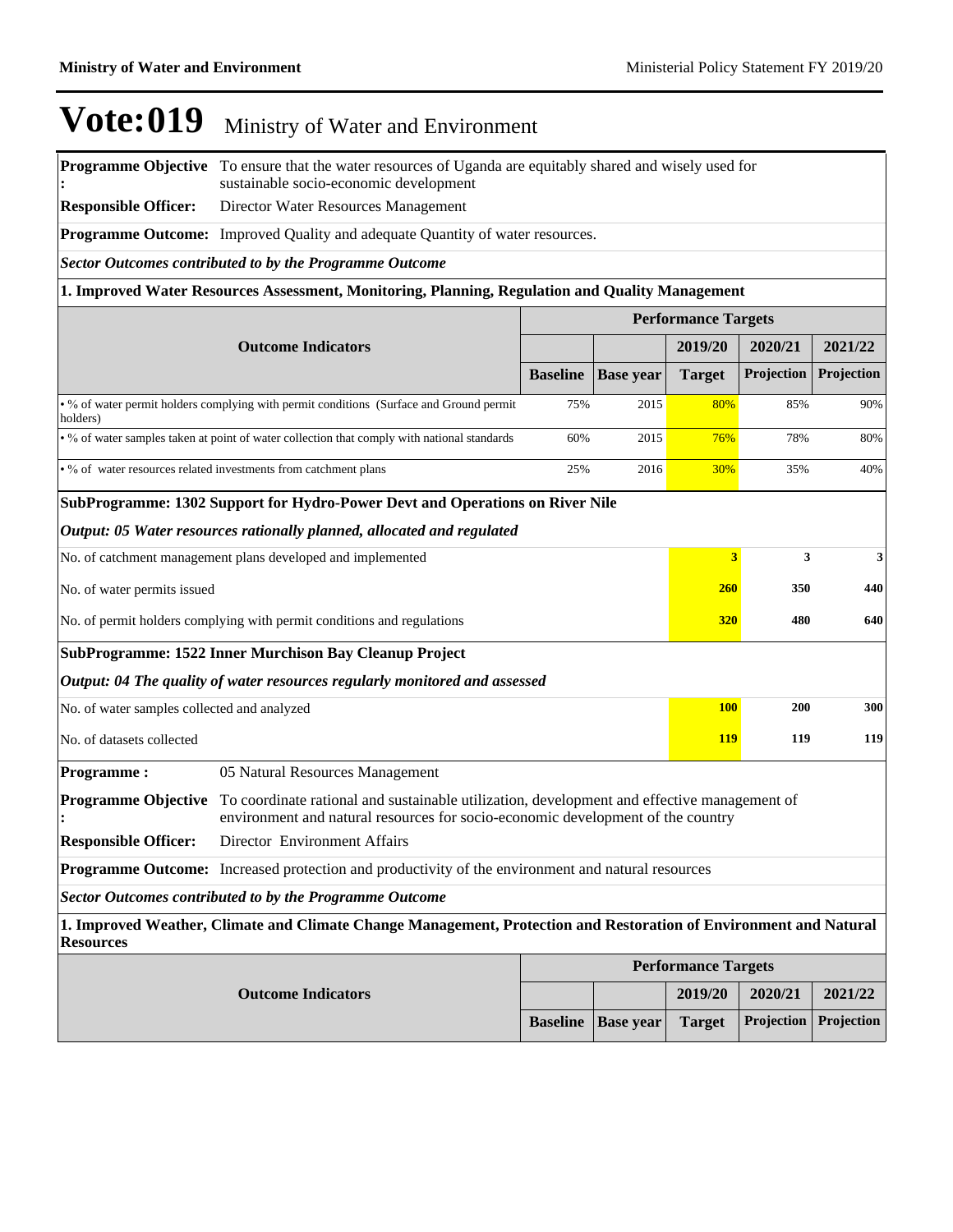| . % area of wetlands cover restored and maintained    |                                                                                                                                                                                                                    | 10.9%  | 2015 | 9%                         | 9.5%      | 10%       |
|-------------------------------------------------------|--------------------------------------------------------------------------------------------------------------------------------------------------------------------------------------------------------------------|--------|------|----------------------------|-----------|-----------|
| . % area of forest cover restored and maintained      |                                                                                                                                                                                                                    | 10-11% | 2015 | 9.5%                       | 10%       | 10.5%     |
|                                                       | . % area of river banks, lakeshores, mountains and rangelands restored and maintained                                                                                                                              | 14%    | 2015 | 10%                        | 11%       | 12%       |
|                                                       | SubProgramme: 1301 The National REDD-Plus Project                                                                                                                                                                  |        |      |                            |           |           |
| <b>Output: 79 Acquisition of Other Capital Assets</b> |                                                                                                                                                                                                                    |        |      |                            |           |           |
| No. of trees seedlings procured and supplied          |                                                                                                                                                                                                                    |        |      | 1,200,000                  | 2,000,000 | 2,500,000 |
|                                                       | SubProgramme: 1417 Farm Income Enhancement and Forestry Conservation Project Phase II (FIEFOC II)                                                                                                                  |        |      |                            |           |           |
| <b>Output: 79 Acquisition of Other Capital Assets</b> |                                                                                                                                                                                                                    |        |      |                            |           |           |
| No. of trees seedlings procured and supplied          |                                                                                                                                                                                                                    |        |      | 2.000.000                  | 4,000,000 | 6,000,000 |
|                                                       | SubProgramme: 1520 Building Resilient Communities, Wetland Ecosystems and Associated Catchments in Uganda                                                                                                          |        |      |                            |           |           |
|                                                       | Output: 02 Restoration of degraded and Protection of ecosystems                                                                                                                                                    |        |      |                            |           |           |
|                                                       | Area (Ha) of the degraded wetlands reclaimed and protected                                                                                                                                                         |        |      | 1,300                      | 1,500     | 1,700     |
| Length of wetland boundary demarcated (Km)            |                                                                                                                                                                                                                    |        |      | 500                        | 600       | 700       |
|                                                       | No. of wetlands management plans developed and approved                                                                                                                                                            |        |      | 5                          | 5         | 5         |
| <b>Programme:</b>                                     | 06 Weather, Climate and Climate Change                                                                                                                                                                             |        |      |                            |           |           |
| <b>Programme Objective</b>                            | To coordinate and monitor implementation of Uganda's Climate Change Policy and the respective<br>international agreements for increased resilience of Uganda's population to climate change and disaster<br>risks. |        |      |                            |           |           |
| <b>Responsible Officer:</b>                           | <b>Commissioner Climate Change Department</b>                                                                                                                                                                      |        |      |                            |           |           |
|                                                       | <b>Programme Outcome:</b> Improved coordination for implementation, of Uganda's Climate Change Policy, to promote resilience to<br>climate change and disaster risks.                                              |        |      |                            |           |           |
|                                                       | <b>Sector Outcomes contributed to by the Programme Outcome</b>                                                                                                                                                     |        |      |                            |           |           |
| <b>Resources</b>                                      | 1. Improved Weather, Climate and Climate Change Management, Protection and Restoration of Environment and Natural                                                                                                  |        |      |                            |           |           |
|                                                       |                                                                                                                                                                                                                    |        |      | <b>Performance Targets</b> |           |           |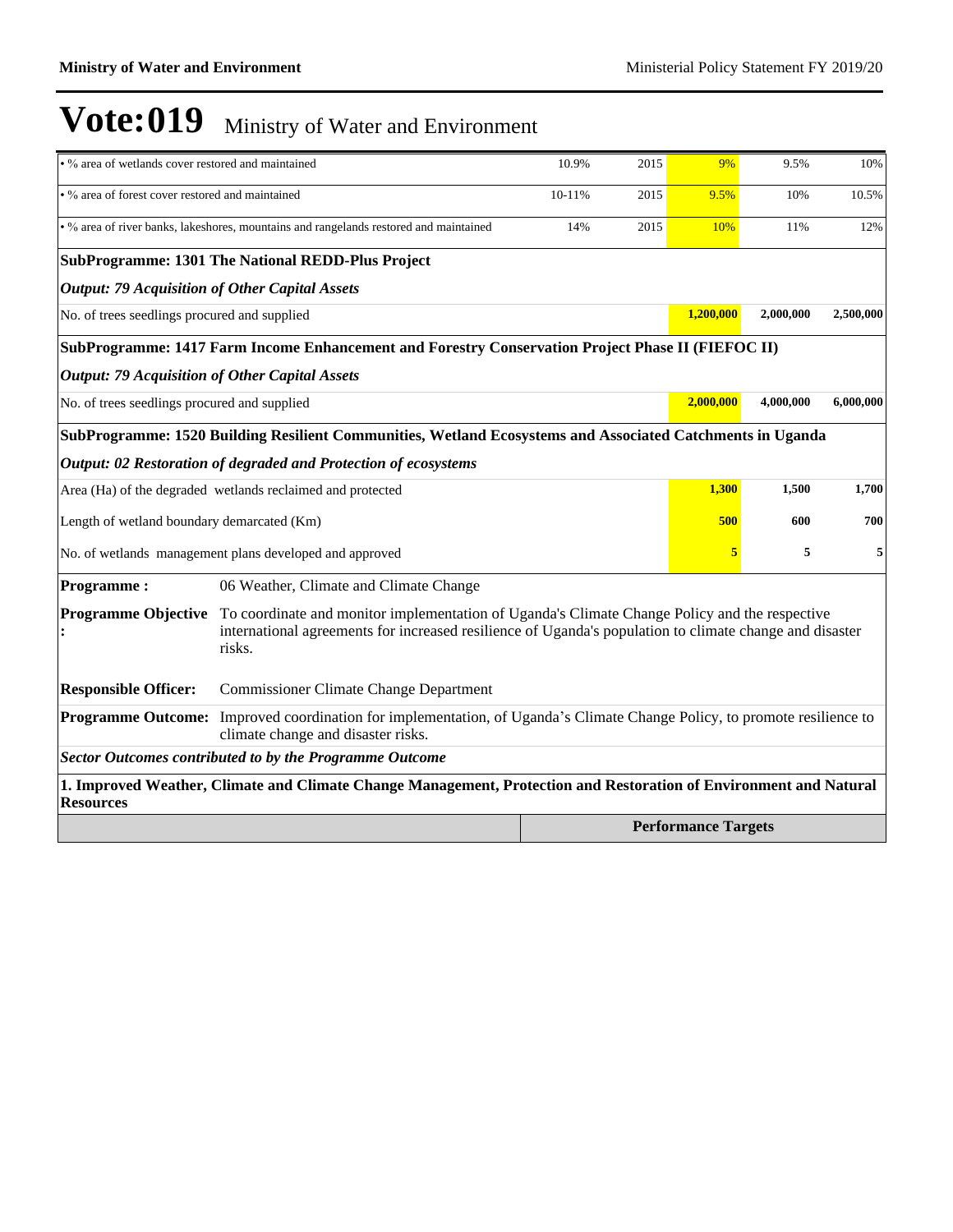|                                                                                          | <b>Outcome Indicators</b>                                                                                                                                                                                                                                                                                                                                      |                 |                  | 2019/20                    | 2020/21    | 2021/22    |  |
|------------------------------------------------------------------------------------------|----------------------------------------------------------------------------------------------------------------------------------------------------------------------------------------------------------------------------------------------------------------------------------------------------------------------------------------------------------------|-----------------|------------------|----------------------------|------------|------------|--|
|                                                                                          |                                                                                                                                                                                                                                                                                                                                                                | <b>Baseline</b> | <b>Base year</b> | <b>Target</b>              | Projection | Projection |  |
| • % of sectors integrating climate change in their development and implementation plans. |                                                                                                                                                                                                                                                                                                                                                                |                 | 2018             | 26%                        | 47%        | 68%        |  |
|                                                                                          | <b>SubProgramme: 24 Climate Change Programme</b>                                                                                                                                                                                                                                                                                                               |                 |                  |                            |            |            |  |
|                                                                                          | Output: 04 Adaptation and Mitigation measures.                                                                                                                                                                                                                                                                                                                 |                 |                  |                            |            |            |  |
|                                                                                          | No. of sectors integrating climate change in their development and implementation plans                                                                                                                                                                                                                                                                        |                 |                  | $\overline{\mathbf{4}}$    | 4          | 4          |  |
| Reduction in quantity of greenhouse gasese emitted                                       |                                                                                                                                                                                                                                                                                                                                                                |                 |                  | 2%                         | $1\%$      | #Error     |  |
| <b>Programme:</b>                                                                        | 49 Policy, Planning and Support Services                                                                                                                                                                                                                                                                                                                       |                 |                  |                            |            |            |  |
| <b>Programme Objective</b>                                                               | To coordinate and support all departments and agencies under the Ministry to comply with Public Service<br>Standing Orders and regulations through carrying out administrative back up sector strategic planning and<br>budgeting, capacity building, legislation, policy and regulation, undertake monitoring and Sector<br>Performance Reviews and reporting |                 |                  |                            |            |            |  |
| <b>Responsible Officer:</b>                                                              | Under Secretary Finance and Administration                                                                                                                                                                                                                                                                                                                     |                 |                  |                            |            |            |  |
| <b>Programme Outcome:</b>                                                                | Improved coordination of all structures and institutions under the sector for compliance to Public Service<br>regulations and timely, efficient and effective delivery of services and timely, efficient and effective<br>delivery of services.                                                                                                                |                 |                  |                            |            |            |  |
|                                                                                          | <b>Sector Outcomes contributed to by the Programme Outcome</b>                                                                                                                                                                                                                                                                                                 |                 |                  |                            |            |            |  |
|                                                                                          | 1. Increased access to quality safe water and sanitation facilities for rural, urban and water for production uses                                                                                                                                                                                                                                             |                 |                  |                            |            |            |  |
|                                                                                          |                                                                                                                                                                                                                                                                                                                                                                |                 |                  | <b>Performance Targets</b> |            |            |  |
|                                                                                          | <b>Outcome Indicators</b>                                                                                                                                                                                                                                                                                                                                      |                 |                  | 2019/20                    | 2020/21    | 2021/22    |  |
|                                                                                          |                                                                                                                                                                                                                                                                                                                                                                | <b>Baseline</b> | <b>Base year</b> | <b>Target</b>              | Projection | Projection |  |
| requirements for the use of public funds.                                                | • % compliance to mandatory planning, budgeting, accountability and reporting                                                                                                                                                                                                                                                                                  | 70%             | 2016             | 97%                        | 100%       | 100%       |  |
|                                                                                          | • % of internal and external clients reporting "satisfied" with the services of the Ministry.                                                                                                                                                                                                                                                                  | 75%             | 2015             | 80%                        | 85%        | 90%        |  |
|                                                                                          | <b>SubProgramme: 0151 Policy and Management Support</b>                                                                                                                                                                                                                                                                                                        |                 |                  |                            |            |            |  |
|                                                                                          | Output: 01 Policy, Planning, Budgeting and Monitoring.                                                                                                                                                                                                                                                                                                         |                 |                  |                            |            |            |  |
| Approved Sector Ministerial Policy Statement                                             |                                                                                                                                                                                                                                                                                                                                                                |                 |                  |                            | Yes<br>Yes | Yes        |  |
| <b>Output: 03 Ministry Support Services</b>                                              |                                                                                                                                                                                                                                                                                                                                                                |                 |                  |                            |            |            |  |
| Qualification of the Annual Internal and External Audit report                           |                                                                                                                                                                                                                                                                                                                                                                |                 |                  |                            | Yes<br>Yes | Yes        |  |
|                                                                                          | <b>SubProgramme: 23 Water and Environment Liaison Programme</b>                                                                                                                                                                                                                                                                                                |                 |                  |                            |            |            |  |
|                                                                                          | Output: 01 Policy, Planning, Budgeting and Monitoring.                                                                                                                                                                                                                                                                                                         |                 |                  |                            |            |            |  |
| Approved Sector Ministerial Policy Statement                                             | Yes                                                                                                                                                                                                                                                                                                                                                            | Yes             | Yes              |                            |            |            |  |

#### **IX. Major Capital Investments And Changes In Resource Allocation**

**Table 9.1: Major Capital Investment (Capital Purchases outputs over 0.5Billion)**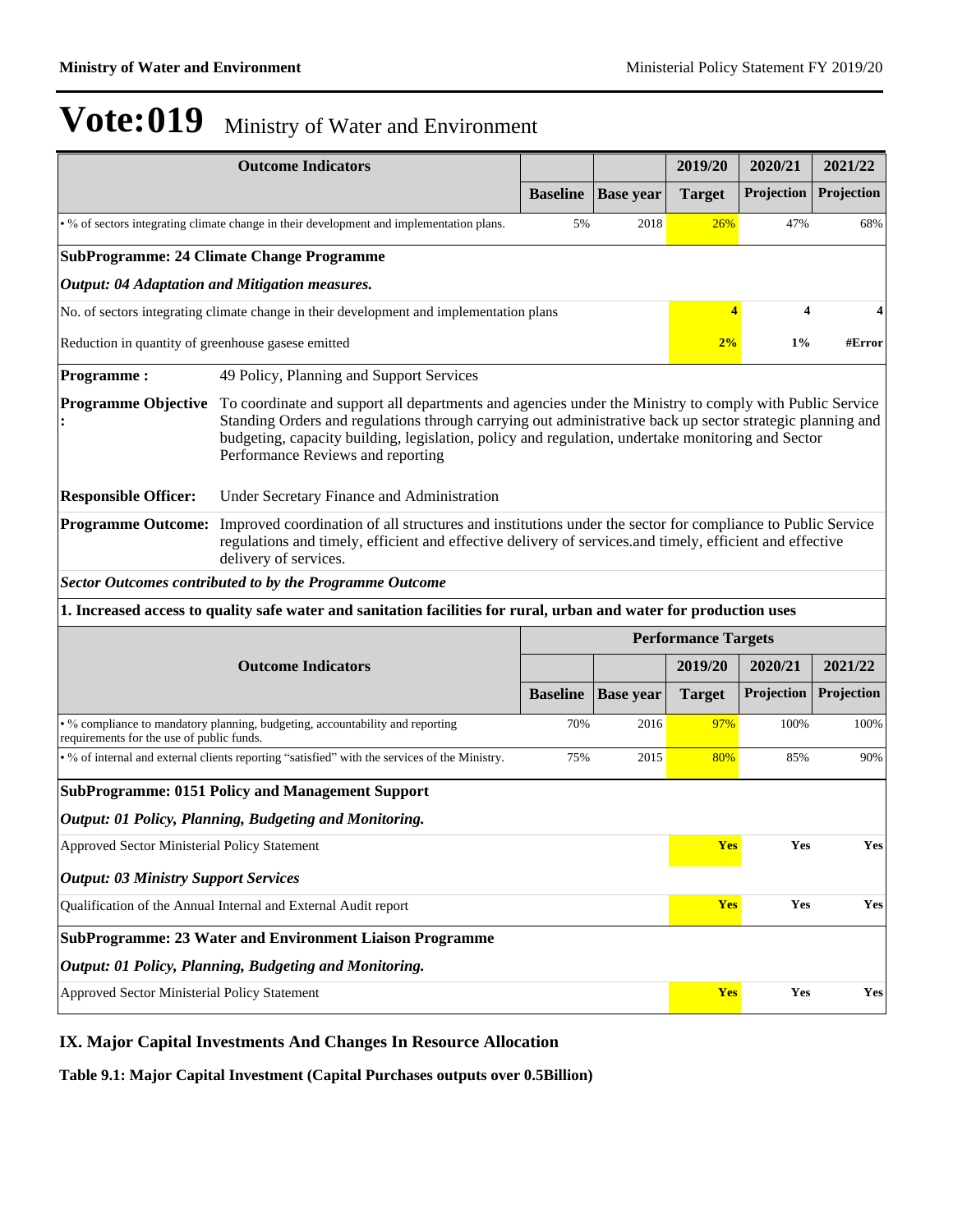| FY 2018/19                                                                                                                                                                                                                                                                                                                                                                                                                                                                                                                                               |              |                                                                                                                                                                                                                                                                                                                                                                                                                                                                                                                                                                                                                                                                                                                                                                                                                                                                                                                                                                                                                                                                                                                                                                                                                                                                                                                                                                                                                                                                                                                                                                                                                                                       | FY 2019/20                                                                                                                                                                                                                                                                                                                                                                                                                                                                                                                                                                                                                                                                       |
|----------------------------------------------------------------------------------------------------------------------------------------------------------------------------------------------------------------------------------------------------------------------------------------------------------------------------------------------------------------------------------------------------------------------------------------------------------------------------------------------------------------------------------------------------------|--------------|-------------------------------------------------------------------------------------------------------------------------------------------------------------------------------------------------------------------------------------------------------------------------------------------------------------------------------------------------------------------------------------------------------------------------------------------------------------------------------------------------------------------------------------------------------------------------------------------------------------------------------------------------------------------------------------------------------------------------------------------------------------------------------------------------------------------------------------------------------------------------------------------------------------------------------------------------------------------------------------------------------------------------------------------------------------------------------------------------------------------------------------------------------------------------------------------------------------------------------------------------------------------------------------------------------------------------------------------------------------------------------------------------------------------------------------------------------------------------------------------------------------------------------------------------------------------------------------------------------------------------------------------------------|----------------------------------------------------------------------------------------------------------------------------------------------------------------------------------------------------------------------------------------------------------------------------------------------------------------------------------------------------------------------------------------------------------------------------------------------------------------------------------------------------------------------------------------------------------------------------------------------------------------------------------------------------------------------------------|
| <b>Appr. Budget and Planned Outputs</b>                                                                                                                                                                                                                                                                                                                                                                                                                                                                                                                  |              | <b>Expenditures and Achievements by</b><br>end Dec                                                                                                                                                                                                                                                                                                                                                                                                                                                                                                                                                                                                                                                                                                                                                                                                                                                                                                                                                                                                                                                                                                                                                                                                                                                                                                                                                                                                                                                                                                                                                                                                    | <b>Proposed Budget and Planned</b><br><b>Outputs</b>                                                                                                                                                                                                                                                                                                                                                                                                                                                                                                                                                                                                                             |
| Vote 019 Ministry of Water and Environment                                                                                                                                                                                                                                                                                                                                                                                                                                                                                                               |              |                                                                                                                                                                                                                                                                                                                                                                                                                                                                                                                                                                                                                                                                                                                                                                                                                                                                                                                                                                                                                                                                                                                                                                                                                                                                                                                                                                                                                                                                                                                                                                                                                                                       |                                                                                                                                                                                                                                                                                                                                                                                                                                                                                                                                                                                                                                                                                  |
| <b>Program: 09 01 Rural Water Supply and Sanitation</b>                                                                                                                                                                                                                                                                                                                                                                                                                                                                                                  |              |                                                                                                                                                                                                                                                                                                                                                                                                                                                                                                                                                                                                                                                                                                                                                                                                                                                                                                                                                                                                                                                                                                                                                                                                                                                                                                                                                                                                                                                                                                                                                                                                                                                       |                                                                                                                                                                                                                                                                                                                                                                                                                                                                                                                                                                                                                                                                                  |
| Development Project : 1347 Solar Powered Mini-Piped Water Schemes in rural Areas                                                                                                                                                                                                                                                                                                                                                                                                                                                                         |              |                                                                                                                                                                                                                                                                                                                                                                                                                                                                                                                                                                                                                                                                                                                                                                                                                                                                                                                                                                                                                                                                                                                                                                                                                                                                                                                                                                                                                                                                                                                                                                                                                                                       |                                                                                                                                                                                                                                                                                                                                                                                                                                                                                                                                                                                                                                                                                  |
| Output: 09 01 80 Construction of Piped Water Supply Systems (Rural)                                                                                                                                                                                                                                                                                                                                                                                                                                                                                      |              |                                                                                                                                                                                                                                                                                                                                                                                                                                                                                                                                                                                                                                                                                                                                                                                                                                                                                                                                                                                                                                                                                                                                                                                                                                                                                                                                                                                                                                                                                                                                                                                                                                                       |                                                                                                                                                                                                                                                                                                                                                                                                                                                                                                                                                                                                                                                                                  |
| 70 Mini solar powered schemes, 30 solar powered systems for<br>micro irrigation countrywide constructed; piped WSS in<br>9RGCs in Kyoga basin and Nyamiyonga -Katojo piped water<br>system cconstructed(12b);Complete engineering design of<br>Isingiro Bukanga WSS (1.8b)<br>Construct 70 Mini solar powered schemes, 30 solar powered<br>systems for micro irrigation countrywide; complete<br>construction of 9 RGCs in Kyoga basin and Nyamiyonga -<br>Katojo piped water system(12b); Complete engineering design<br>of Isingiro Bukanga WSS (1.8b) |              | Construction works on the piped water systems<br>in the 9 RGCs of Nambale in Iganga district,<br>Naigobya, Kyanvuma, Lambala in Luuka<br>district, Buseta & Kasasira in Kibuku district,<br>Kameke, Kapala in Pallisa district, & Kidetok<br>in Serere were at an overall progress of 78.82%<br>completion with major works done being<br>assembly of pump and fence installation, pipe<br>connection for water tanks, solar panel leveling<br>concrete, construction of water kiosks and<br>painting, construction of yard taps, excavation,<br>installation, back filling of transmission and<br>distribution pipelines for each site.<br>Construction for Lot III of the solar powered<br>irrigation schemes commenced in 3/10 sites of<br>(Kayunga, Wakiso & Tororo) with the<br>transmission, distribution networks being laid.<br>Geo-physical surveys for construction under<br>Lot II of the solar powered irrigation schemes<br>were carried out for sites in Apac, Koboko and<br>Nakaseke districts.<br>Construction of Nyamiyonga - Katojo piped<br>water system was up to 73% completion with<br>ecosan toilet completed, 19km of the<br>distribution network laid $&$ fencing of the<br>Nyamiyonga booster site completed.<br>Feasibility studies were completed for Bukanga<br>piped water system in Isingiro district.<br>The construction works (civil) for Lot 1 of the<br>solar powered mini piped systems completed<br>on 12/15 sites pending installation of pumps<br>and inverters.<br>The construction works (civil) and installations<br>completed on 13/15 solar powered mini piped<br>water sites and water is being pumped. | 30 mini solar powered irrigation schemes<br>constructed-20 in western & eastern region to<br>completion, $10$ in western region to $60\%$<br>completion in western Uganda.<br>40 mini solar powered piped water systems<br>constructed to 70% completion in areas with low<br>access.<br>Kabuyanda WSS in Isingiro constructed to 100%.<br>Kanyabwanga WSS in Mitooma constructed to<br>50% completion.<br>Mbunga-Nyakanzinga GFS in Kasese constructed<br>to 30% completion.<br>Lirima II GFS in Manafwa &<br>Shuuku Masyoro GFS in Sheema constructed to<br>completion.<br>Water supply systems in selected districts in west<br>Nile & in Kasese on River Dungulugha designed |
| <b>Total Output Cost(Ushs Thousand)</b>                                                                                                                                                                                                                                                                                                                                                                                                                                                                                                                  | 13,800,000   | 9,214,276                                                                                                                                                                                                                                                                                                                                                                                                                                                                                                                                                                                                                                                                                                                                                                                                                                                                                                                                                                                                                                                                                                                                                                                                                                                                                                                                                                                                                                                                                                                                                                                                                                             | 15,822,000                                                                                                                                                                                                                                                                                                                                                                                                                                                                                                                                                                                                                                                                       |
| Gou Dev't:                                                                                                                                                                                                                                                                                                                                                                                                                                                                                                                                               | 13,800,000   | 9,214,276                                                                                                                                                                                                                                                                                                                                                                                                                                                                                                                                                                                                                                                                                                                                                                                                                                                                                                                                                                                                                                                                                                                                                                                                                                                                                                                                                                                                                                                                                                                                                                                                                                             | 15,822,000                                                                                                                                                                                                                                                                                                                                                                                                                                                                                                                                                                                                                                                                       |
| Ext Fin:                                                                                                                                                                                                                                                                                                                                                                                                                                                                                                                                                 | $\mathbf{0}$ | $\mathbf{0}$                                                                                                                                                                                                                                                                                                                                                                                                                                                                                                                                                                                                                                                                                                                                                                                                                                                                                                                                                                                                                                                                                                                                                                                                                                                                                                                                                                                                                                                                                                                                                                                                                                          | $\overline{0}$                                                                                                                                                                                                                                                                                                                                                                                                                                                                                                                                                                                                                                                                   |
| $A.I.A$ :                                                                                                                                                                                                                                                                                                                                                                                                                                                                                                                                                | $\theta$     | $\Omega$                                                                                                                                                                                                                                                                                                                                                                                                                                                                                                                                                                                                                                                                                                                                                                                                                                                                                                                                                                                                                                                                                                                                                                                                                                                                                                                                                                                                                                                                                                                                                                                                                                              | $\overline{0}$                                                                                                                                                                                                                                                                                                                                                                                                                                                                                                                                                                                                                                                                   |
| Output: 09 01 81 Construction of Point Water Sources                                                                                                                                                                                                                                                                                                                                                                                                                                                                                                     |              |                                                                                                                                                                                                                                                                                                                                                                                                                                                                                                                                                                                                                                                                                                                                                                                                                                                                                                                                                                                                                                                                                                                                                                                                                                                                                                                                                                                                                                                                                                                                                                                                                                                       |                                                                                                                                                                                                                                                                                                                                                                                                                                                                                                                                                                                                                                                                                  |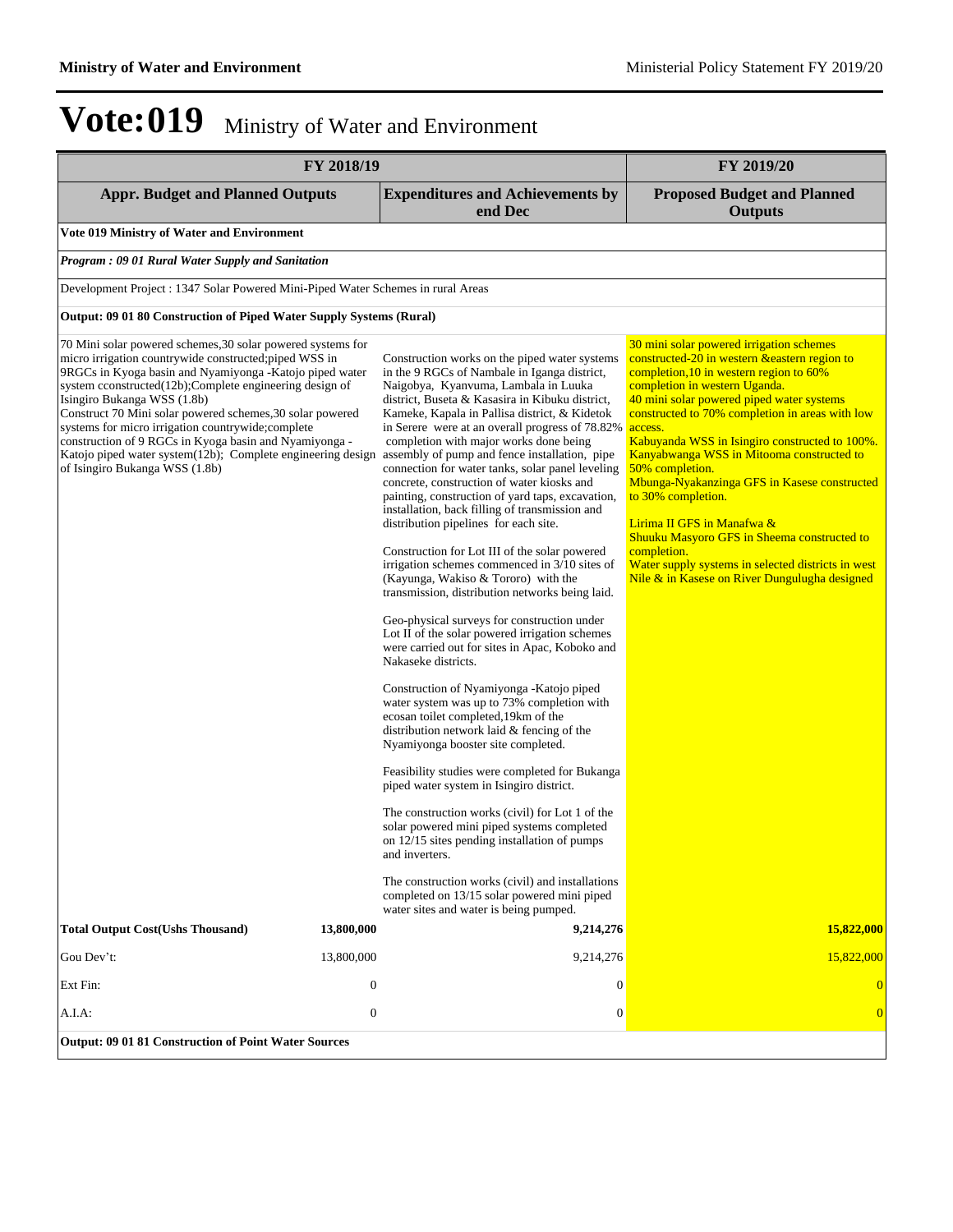| 100 hand pumped wells ,100 production wells and 70 large<br>diameter wells across the country drilled in water stressed<br>areas; 400 Chronically Broken down Hand Pumps<br>rehabilitated countrywide where communities are underserved<br>100 Hand pumps drilled in response to emergencies, 100<br>Production wells drilled to promote PPP and micro<br>irrigation, 70 Large diameter wells drilled in Water stressed<br>areas(Buyende,Mubende,Alebtong);400Chronically Broken<br>down Hand Pumps rehabilitated countr |                  | 159 hand pumped wells drilled in water<br>stressed areas in Kamuli (9), Butambala,<br>Kayunga, Nakasongola, Rukiga, Tororo,<br>Bulambuli Kabarole, Jinja, Wakiso (2),<br>Kassanda, Kumi, Mubende, Kiboga<br>(3), Nakaseke, Kyankwanzi (8), Luuka, Bugiri<br>(2), Bukedea (2), Wakiso (2), Mukono (2),<br>Masaka (2), Luweero (2), Rakai, Kagad i(4),<br>Isingiro (2), Sembabule, Kaabong (30), Amuru,<br>Butambala (4), Bullisa (2), Gomba.<br>159 hand pumped wells drilled in water<br>stressed areas in Kamuli (9), Butambala,<br>Kayunga, Nakasongola, Rukiga, Tororo,<br>Bulambuli Kabarole, Jinja, Wakiso (2),<br>Kassanda, Kumi, Mubende, Kiboga<br>(3), Nakaseke, Kyankwanzi (8), Luuka, Bugiri<br>(2), Bukedea (2), Wakiso (2), Mukono (2),<br>Masaka (2), Luweero (2), Rakai, Kagad i(4),<br>Isingiro (2), Sembabule, Kaabong (30), Amuru,<br>Butambala (4), Bullisa (2), Gomba.                         | 100 hand pump wells drilled in response to<br>emergencies<br>100 production wells drilled in villages with low<br>water coverage.<br>70 large diameter wells drilled in water stressed<br>areas of Kyankwanzi and Rakai districts.<br>400 chronically broken down pumps rehabilitated<br>across the country                                                                                                                                                                                                                                                                                                |
|--------------------------------------------------------------------------------------------------------------------------------------------------------------------------------------------------------------------------------------------------------------------------------------------------------------------------------------------------------------------------------------------------------------------------------------------------------------------------------------------------------------------------|------------------|--------------------------------------------------------------------------------------------------------------------------------------------------------------------------------------------------------------------------------------------------------------------------------------------------------------------------------------------------------------------------------------------------------------------------------------------------------------------------------------------------------------------------------------------------------------------------------------------------------------------------------------------------------------------------------------------------------------------------------------------------------------------------------------------------------------------------------------------------------------------------------------------------------------------|------------------------------------------------------------------------------------------------------------------------------------------------------------------------------------------------------------------------------------------------------------------------------------------------------------------------------------------------------------------------------------------------------------------------------------------------------------------------------------------------------------------------------------------------------------------------------------------------------------|
| <b>Total Output Cost(Ushs Thousand)</b>                                                                                                                                                                                                                                                                                                                                                                                                                                                                                  | 5,500,000        | 2,746,495                                                                                                                                                                                                                                                                                                                                                                                                                                                                                                                                                                                                                                                                                                                                                                                                                                                                                                          | 5,500,000                                                                                                                                                                                                                                                                                                                                                                                                                                                                                                                                                                                                  |
| Gou Dev't:                                                                                                                                                                                                                                                                                                                                                                                                                                                                                                               | 5,500,000        | 2,746,495                                                                                                                                                                                                                                                                                                                                                                                                                                                                                                                                                                                                                                                                                                                                                                                                                                                                                                          | 5,500,000                                                                                                                                                                                                                                                                                                                                                                                                                                                                                                                                                                                                  |
| Ext Fin:                                                                                                                                                                                                                                                                                                                                                                                                                                                                                                                 | $\mathbf{0}$     | $\mathbf{0}$                                                                                                                                                                                                                                                                                                                                                                                                                                                                                                                                                                                                                                                                                                                                                                                                                                                                                                       | $\mathbf{0}$                                                                                                                                                                                                                                                                                                                                                                                                                                                                                                                                                                                               |
| A.I.A:                                                                                                                                                                                                                                                                                                                                                                                                                                                                                                                   | $\boldsymbol{0}$ | $\boldsymbol{0}$                                                                                                                                                                                                                                                                                                                                                                                                                                                                                                                                                                                                                                                                                                                                                                                                                                                                                                   | $\overline{0}$                                                                                                                                                                                                                                                                                                                                                                                                                                                                                                                                                                                             |
| Development Project : 1359 Piped Water in Rural Areas                                                                                                                                                                                                                                                                                                                                                                                                                                                                    |                  |                                                                                                                                                                                                                                                                                                                                                                                                                                                                                                                                                                                                                                                                                                                                                                                                                                                                                                                    |                                                                                                                                                                                                                                                                                                                                                                                                                                                                                                                                                                                                            |
| Output: 09 01 80 Construction of Piped Water Supply Systems (Rural)                                                                                                                                                                                                                                                                                                                                                                                                                                                      |                  |                                                                                                                                                                                                                                                                                                                                                                                                                                                                                                                                                                                                                                                                                                                                                                                                                                                                                                                    |                                                                                                                                                                                                                                                                                                                                                                                                                                                                                                                                                                                                            |
| 6 GFSs;Bukedea, Orom, Rwebisengo-Kanara, Nyabuhikye<br>Kikyenkye, Lukalu-Kabasanda, Nyarwodho II constructed<br>serving households, health centers & mkts. Rehabilitated 4<br>GFSs in south western ,4 piped systems designed, Conducted<br>Water potential studies in Kween,<br>Kahama II piped water supply system constructed in<br>Ntungamo district and Kanyabwanga water supply system in<br>Mitooma district                                                                                                      |                  | Constructed Nyarwodho GFS to 98%<br>completion and snags identified.<br>Bukedea GFS was constructed to 43%<br>completion with 32km of pipework laid, and<br>final finishes made on the sanitary facility.<br>Rwebisengo Kanara GFS was constructed to<br>70% completion with 1.9km raw water<br>pipelines, 44km of clean water pipeline, 28km<br>of distribution ntwk, 80% completion of both<br>the treatment plant and intake works.<br>Lukalu Kabasanda GFS was constructed to<br>10% completion with 3 sanitation facilities, 2<br>pump houses and an office block at ring-beam.<br>Nyabuhikye-Kikyenkye GFS was constructed<br>to 61% completion with 18.4 km of the<br>transmission pipe work laid and 100% (50.06<br>km) of the of the distribution network laid.<br>Kahama II was constructed to 5% completion<br>with source protection for 1 of the sources<br>done.<br>Engineering design completed for | Bukedea GFS covering the districts of Bukedea,<br><b>Bulambuli and Kapchorwa &amp; Rwebisengo</b><br>Kanara GFS in Ntoroko constructed to 100%<br>completion. Kahama II WSS in Ntungamo<br>constructed to 70% completion.<br>Nyakabingo GFS in Rukungiri Rehabilitated<br>Construction of Highway sanitation facilities in<br>Kiruhura district<br>Lukalu- Kabasanda WSS in Butambala<br>constructed to 80% completion and Orom WSS in<br>Kitgum constructed to 60% completion to serve<br>the water stressed villages constructed<br>Piped water supply systems in Kween, Moroto<br>and Kabarole designed |
| <b>Total Output Cost(Ushs Thousand)</b>                                                                                                                                                                                                                                                                                                                                                                                                                                                                                  | 42,936,546       | Kanyabwanga water supply system.<br>29,711,246                                                                                                                                                                                                                                                                                                                                                                                                                                                                                                                                                                                                                                                                                                                                                                                                                                                                     | 52,853,547                                                                                                                                                                                                                                                                                                                                                                                                                                                                                                                                                                                                 |
| Gou Dev't:                                                                                                                                                                                                                                                                                                                                                                                                                                                                                                               | 11,514,783       | 10,378,696                                                                                                                                                                                                                                                                                                                                                                                                                                                                                                                                                                                                                                                                                                                                                                                                                                                                                                         | 12,514,783                                                                                                                                                                                                                                                                                                                                                                                                                                                                                                                                                                                                 |
| Ext Fin:                                                                                                                                                                                                                                                                                                                                                                                                                                                                                                                 | 31,421,764       | 19,332,550                                                                                                                                                                                                                                                                                                                                                                                                                                                                                                                                                                                                                                                                                                                                                                                                                                                                                                         | 40,338,764                                                                                                                                                                                                                                                                                                                                                                                                                                                                                                                                                                                                 |
| A.I.A:                                                                                                                                                                                                                                                                                                                                                                                                                                                                                                                   | $\boldsymbol{0}$ | $\boldsymbol{0}$                                                                                                                                                                                                                                                                                                                                                                                                                                                                                                                                                                                                                                                                                                                                                                                                                                                                                                   | $\overline{0}$                                                                                                                                                                                                                                                                                                                                                                                                                                                                                                                                                                                             |
| Development Project : 1530 Integrated Water Resources Management and Development Project (IWMDP)                                                                                                                                                                                                                                                                                                                                                                                                                         |                  |                                                                                                                                                                                                                                                                                                                                                                                                                                                                                                                                                                                                                                                                                                                                                                                                                                                                                                                    |                                                                                                                                                                                                                                                                                                                                                                                                                                                                                                                                                                                                            |
| Output: 09 01 80 Construction of Piped Water Supply Systems (Rural)                                                                                                                                                                                                                                                                                                                                                                                                                                                      |                  |                                                                                                                                                                                                                                                                                                                                                                                                                                                                                                                                                                                                                                                                                                                                                                                                                                                                                                                    |                                                                                                                                                                                                                                                                                                                                                                                                                                                                                                                                                                                                            |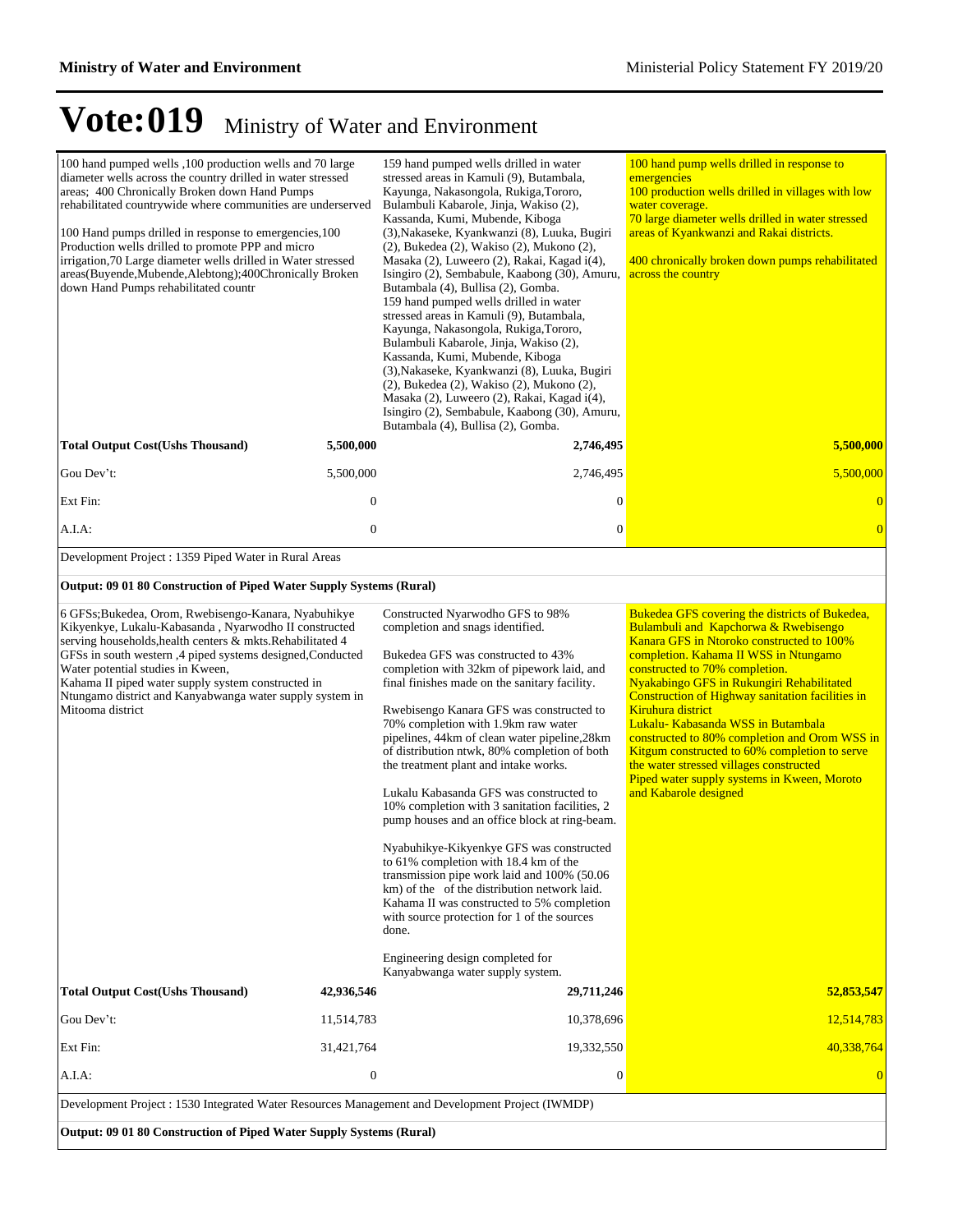|                                                                                                             |                  |                                                                                                                                                                                                                                                                                                                                                                                                                                                                                                          | Water supply system of Bitsya in and<br>Nyamugasani in Kasese designed.                                                                                                                                           |
|-------------------------------------------------------------------------------------------------------------|------------------|----------------------------------------------------------------------------------------------------------------------------------------------------------------------------------------------------------------------------------------------------------------------------------------------------------------------------------------------------------------------------------------------------------------------------------------------------------------------------------------------------------|-------------------------------------------------------------------------------------------------------------------------------------------------------------------------------------------------------------------|
|                                                                                                             |                  |                                                                                                                                                                                                                                                                                                                                                                                                                                                                                                          | <b>Construction of Nyamugasani Water supply</b><br>system in Kasese and Bitsya GFS in commenced                                                                                                                   |
| <b>Total Output Cost(Ushs Thousand)</b>                                                                     | $\bf{0}$         | $\bf{0}$                                                                                                                                                                                                                                                                                                                                                                                                                                                                                                 | 10,975,220                                                                                                                                                                                                        |
| Gou Dev't:                                                                                                  | $\mathbf{0}$     | $\theta$                                                                                                                                                                                                                                                                                                                                                                                                                                                                                                 | 1,000,000                                                                                                                                                                                                         |
| Ext Fin:                                                                                                    | $\overline{0}$   | $\theta$                                                                                                                                                                                                                                                                                                                                                                                                                                                                                                 | 9,975,220                                                                                                                                                                                                         |
| A.I.A:                                                                                                      | $\overline{0}$   | $\theta$                                                                                                                                                                                                                                                                                                                                                                                                                                                                                                 |                                                                                                                                                                                                                   |
| Program: 09 02 Urban Water Supply and Sanitation                                                            |                  |                                                                                                                                                                                                                                                                                                                                                                                                                                                                                                          |                                                                                                                                                                                                                   |
| Development Project : 1188 Protection of Lake Victoria-Kampala Sanitation Program                           |                  |                                                                                                                                                                                                                                                                                                                                                                                                                                                                                                          |                                                                                                                                                                                                                   |
| Output: 09 02 82 Construction of Sanitation Facilities (Urban)                                              |                  |                                                                                                                                                                                                                                                                                                                                                                                                                                                                                                          |                                                                                                                                                                                                                   |
| Complete construction of Nakivubo Waste Water Treatment<br>Plant, Kinawataka Sewer network                  |                  | Digester Construction currently at 75%.                                                                                                                                                                                                                                                                                                                                                                                                                                                                  | Kinawataka pre-treatment and pumping station<br>completed.                                                                                                                                                        |
| Continue construction of Nakivubo Waste Water Treatment<br>Plant                                            |                  | Snags were identified and contractor currently<br>handling them.                                                                                                                                                                                                                                                                                                                                                                                                                                         | Continue construction of Katosi - Kampala<br><b>Drinking Water Transmission mains</b><br>Katosi - Kampala Drinking Water Treatment                                                                                |
|                                                                                                             |                  | The Plant has been pre-commissioned and can<br>now receive and treat waste water.<br>Performance monitoring of completed works is<br>ongoing.<br>Substantial completion of Nakivubo and<br>Kinawataka sewers was achieved in September<br>2018 and draft Substantial Completion report<br>completed. Defects liability is ongoing.<br>Substantial completion was achieved for the<br>construction of Kinawataka Pre-Treatment<br>plant. Snags were identified and contractor<br>currently handling them. | Plant constructed.<br>Nakivubo and Kinawataka sewers completed.<br>Nakivubo Waste Water Treatment Plant Project<br>completed.<br>Water and Sanitation Infrastructure for the<br>informal settlements constructed. |
| <b>Total Output Cost(Ushs Thousand)</b>                                                                     | 120,607,400      | 6,000,000                                                                                                                                                                                                                                                                                                                                                                                                                                                                                                | 70,750,355                                                                                                                                                                                                        |
| Gou Dev't:                                                                                                  | 17,731,000       | 6,000,000                                                                                                                                                                                                                                                                                                                                                                                                                                                                                                | 37,000,000                                                                                                                                                                                                        |
| Ext Fin:                                                                                                    | 102,876,400      | $\overline{0}$                                                                                                                                                                                                                                                                                                                                                                                                                                                                                           | 33,750,355                                                                                                                                                                                                        |
| A.I.A:                                                                                                      | $\mathbf{0}$     | $\theta$                                                                                                                                                                                                                                                                                                                                                                                                                                                                                                 | $\overline{0}$                                                                                                                                                                                                    |
| Development Project : 1399 Karamoja Small Town and Rural growth Centers Water Supply and Sanitation Project |                  |                                                                                                                                                                                                                                                                                                                                                                                                                                                                                                          |                                                                                                                                                                                                                   |
| Output: 09 02 72 Government Buildings and Administrative Infrastructure                                     |                  |                                                                                                                                                                                                                                                                                                                                                                                                                                                                                                          |                                                                                                                                                                                                                   |
| Commence and designs for ministry of water Karamoja<br>regional office block.                               |                  | Procurement of contractor for construction of<br>MWE Karamoja regional office block in<br>progress. Bids evaluation in progress.                                                                                                                                                                                                                                                                                                                                                                         | Ministry of Water and environment Karamoja<br>regional office block constructed.                                                                                                                                  |
| <b>Total Output Cost(Ushs Thousand)</b>                                                                     | 500,000          | 125,000                                                                                                                                                                                                                                                                                                                                                                                                                                                                                                  | 1,500,000                                                                                                                                                                                                         |
| Gou Dev't:                                                                                                  | 500,000          | 125,000                                                                                                                                                                                                                                                                                                                                                                                                                                                                                                  | 1,500,000                                                                                                                                                                                                         |
| Ext Fin:                                                                                                    | $\boldsymbol{0}$ | $\boldsymbol{0}$                                                                                                                                                                                                                                                                                                                                                                                                                                                                                         | $\overline{0}$                                                                                                                                                                                                    |
| A.I.A:                                                                                                      | $\boldsymbol{0}$ | $\boldsymbol{0}$                                                                                                                                                                                                                                                                                                                                                                                                                                                                                         | 0                                                                                                                                                                                                                 |
| Output: 09 02 80 Construction of Piped Water Supply Systems (Urban)                                         |                  |                                                                                                                                                                                                                                                                                                                                                                                                                                                                                                          |                                                                                                                                                                                                                   |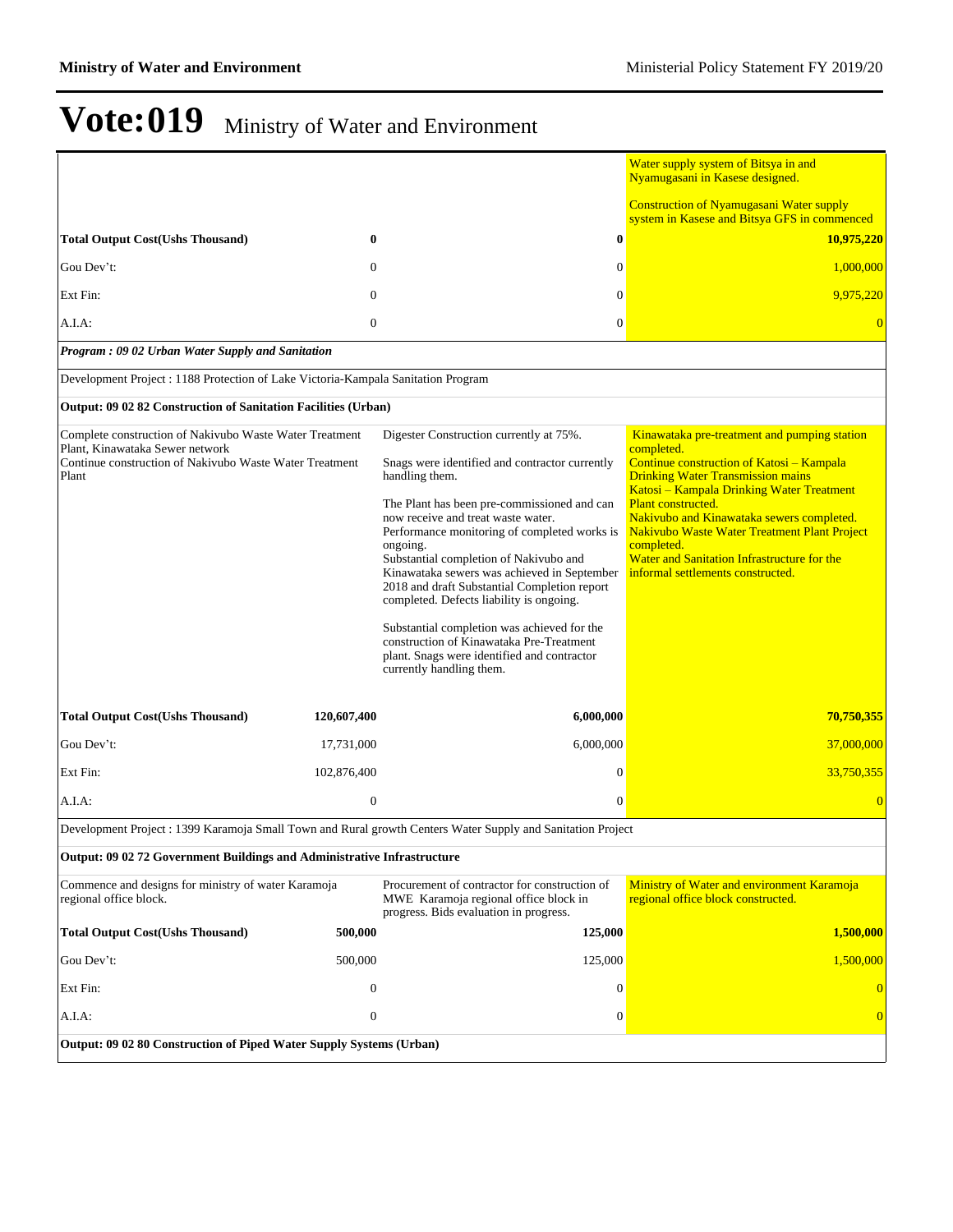| Commence and complete detailled design and identification of<br>water sources in Lorengacora in Napak, Nadunget in Moroto,<br>Lorengai in Nakapiripirit, Napumpum in Kotido, Lutome<br>RGC.<br>Complete construction in Amudat WSS, Continue and<br>complete construction in Kacheri-Lokona, Commence<br>construction in Karenga, Kapedo, Morelem, Abim T/C,<br>Alerek, Namalu. |                  | Completed identification of water sources,<br>drilling and pup testing of production wells in<br>Lorengacora, Kacheri Lokona, Karita, Loroo<br>and Awac.<br>Procurement of the consultants is in progress.<br>(Bids evaluation in progress)<br>Construction of Kacheri-lokona at 98% and<br>Amudat at 90%.<br>Procured pipes for extension of Water supply<br>system in; Abim, Karenga, Namalu, and<br>Alerek | Construction in Tokora WSS, Lorengai WSS,<br>Kalapata WSS, Lorengacora WSS, Kakingol WSS<br>commenced.<br>Commence and complete designs in Iriiri<br>(Kidine) Lolebia, Nabilatuk T/C, Loroo and<br>Napumpum. |
|---------------------------------------------------------------------------------------------------------------------------------------------------------------------------------------------------------------------------------------------------------------------------------------------------------------------------------------------------------------------------------|------------------|---------------------------------------------------------------------------------------------------------------------------------------------------------------------------------------------------------------------------------------------------------------------------------------------------------------------------------------------------------------------------------------------------------------|--------------------------------------------------------------------------------------------------------------------------------------------------------------------------------------------------------------|
| <b>Total Output Cost(Ushs Thousand)</b>                                                                                                                                                                                                                                                                                                                                         | 3,107,151        | 2,471,151                                                                                                                                                                                                                                                                                                                                                                                                     | 3,083,000                                                                                                                                                                                                    |
| Gou Dev't:                                                                                                                                                                                                                                                                                                                                                                      | 3,107,151        | 2,471,151                                                                                                                                                                                                                                                                                                                                                                                                     | 3,083,000                                                                                                                                                                                                    |
| Ext Fin:                                                                                                                                                                                                                                                                                                                                                                        | $\mathbf{0}$     | $\boldsymbol{0}$                                                                                                                                                                                                                                                                                                                                                                                              | $\overline{0}$                                                                                                                                                                                               |
| A.I.A:                                                                                                                                                                                                                                                                                                                                                                          | $\boldsymbol{0}$ | $\boldsymbol{0}$                                                                                                                                                                                                                                                                                                                                                                                              | $\overline{0}$                                                                                                                                                                                               |
| Development Project : 1438 Water Services Acceleration Project (SCAP)                                                                                                                                                                                                                                                                                                           |                  |                                                                                                                                                                                                                                                                                                                                                                                                               |                                                                                                                                                                                                              |
| Output: 09 02 80 Construction of Piped Water Supply Systems (Urban)                                                                                                                                                                                                                                                                                                             |                  |                                                                                                                                                                                                                                                                                                                                                                                                               |                                                                                                                                                                                                              |
| Pipes and fittings purchased and laid in towns and Rural<br>Growth Centers.<br>Pipes and fittings purchased and laid in towns.                                                                                                                                                                                                                                                  |                  | 931.64 kms of water mains extensions had been<br>laid.                                                                                                                                                                                                                                                                                                                                                        | <b>Existing secondary and tertiary water networks</b><br>expanded, upgraded and rehabilitated.                                                                                                               |
|                                                                                                                                                                                                                                                                                                                                                                                 |                  | 23,945 new customers had been had been<br>connected, of which, 1,433 were Public Stand<br>Posts.                                                                                                                                                                                                                                                                                                              | Kapeeka Water Supply System upgraded.                                                                                                                                                                        |
|                                                                                                                                                                                                                                                                                                                                                                                 |                  | 931.64 kms of water mains extensions had been<br>laid.                                                                                                                                                                                                                                                                                                                                                        |                                                                                                                                                                                                              |
|                                                                                                                                                                                                                                                                                                                                                                                 |                  | 23,945 new customers had been had been<br>connected, of which, 1,433 were Public Stand<br>Posts installed in Kampala Metropolitan<br>Region, Central Region, East & Northern<br>Region and West & South Western Region.                                                                                                                                                                                       |                                                                                                                                                                                                              |
| <b>Total Output Cost(Ushs Thousand)</b>                                                                                                                                                                                                                                                                                                                                         | 37,600,000       | 37,600,000                                                                                                                                                                                                                                                                                                                                                                                                    | 52,600,000                                                                                                                                                                                                   |
| Gou Dev't:                                                                                                                                                                                                                                                                                                                                                                      | 37,600,000       | 37,600,000                                                                                                                                                                                                                                                                                                                                                                                                    | 52,600,000                                                                                                                                                                                                   |
| Ext Fin:                                                                                                                                                                                                                                                                                                                                                                        | $\boldsymbol{0}$ | $\boldsymbol{0}$                                                                                                                                                                                                                                                                                                                                                                                              | $\Omega$                                                                                                                                                                                                     |
| A.I.A:                                                                                                                                                                                                                                                                                                                                                                          | $\mathbf{0}$     | $\boldsymbol{0}$                                                                                                                                                                                                                                                                                                                                                                                              | $\overline{0}$                                                                                                                                                                                               |
| Development Project : 1524 Water and Sanitation Development Facility - East-Phase II                                                                                                                                                                                                                                                                                            |                  |                                                                                                                                                                                                                                                                                                                                                                                                               |                                                                                                                                                                                                              |
| Output: 09 02 72 Government Buildings and Administrative Infrastructure                                                                                                                                                                                                                                                                                                         |                  |                                                                                                                                                                                                                                                                                                                                                                                                               |                                                                                                                                                                                                              |
|                                                                                                                                                                                                                                                                                                                                                                                 |                  |                                                                                                                                                                                                                                                                                                                                                                                                               | Construction and supervision of WSDF-E regional<br>office block in Mbale completed                                                                                                                           |
| <b>Total Output Cost(Ushs Thousand)</b>                                                                                                                                                                                                                                                                                                                                         | $\bf{0}$         | $\bf{0}$                                                                                                                                                                                                                                                                                                                                                                                                      | 500,000                                                                                                                                                                                                      |
| Gou Dev't:                                                                                                                                                                                                                                                                                                                                                                      | $\mathbf{0}$     | $\mathbf{0}$                                                                                                                                                                                                                                                                                                                                                                                                  | 500,000                                                                                                                                                                                                      |
| Ext Fin:                                                                                                                                                                                                                                                                                                                                                                        | $\mathbf{0}$     | $\mathbf{0}$                                                                                                                                                                                                                                                                                                                                                                                                  | $\Omega$                                                                                                                                                                                                     |
| A.I.A:                                                                                                                                                                                                                                                                                                                                                                          | $\boldsymbol{0}$ | $\mathbf{0}$                                                                                                                                                                                                                                                                                                                                                                                                  | $\overline{0}$                                                                                                                                                                                               |
| Output: 09 02 75 Purchase of Motor Vehicles and Other Transport Equipment                                                                                                                                                                                                                                                                                                       |                  |                                                                                                                                                                                                                                                                                                                                                                                                               |                                                                                                                                                                                                              |
|                                                                                                                                                                                                                                                                                                                                                                                 |                  |                                                                                                                                                                                                                                                                                                                                                                                                               | 01 motor vehicles procured for monitoring and<br>supervision of water supply and sanitation<br>schemes                                                                                                       |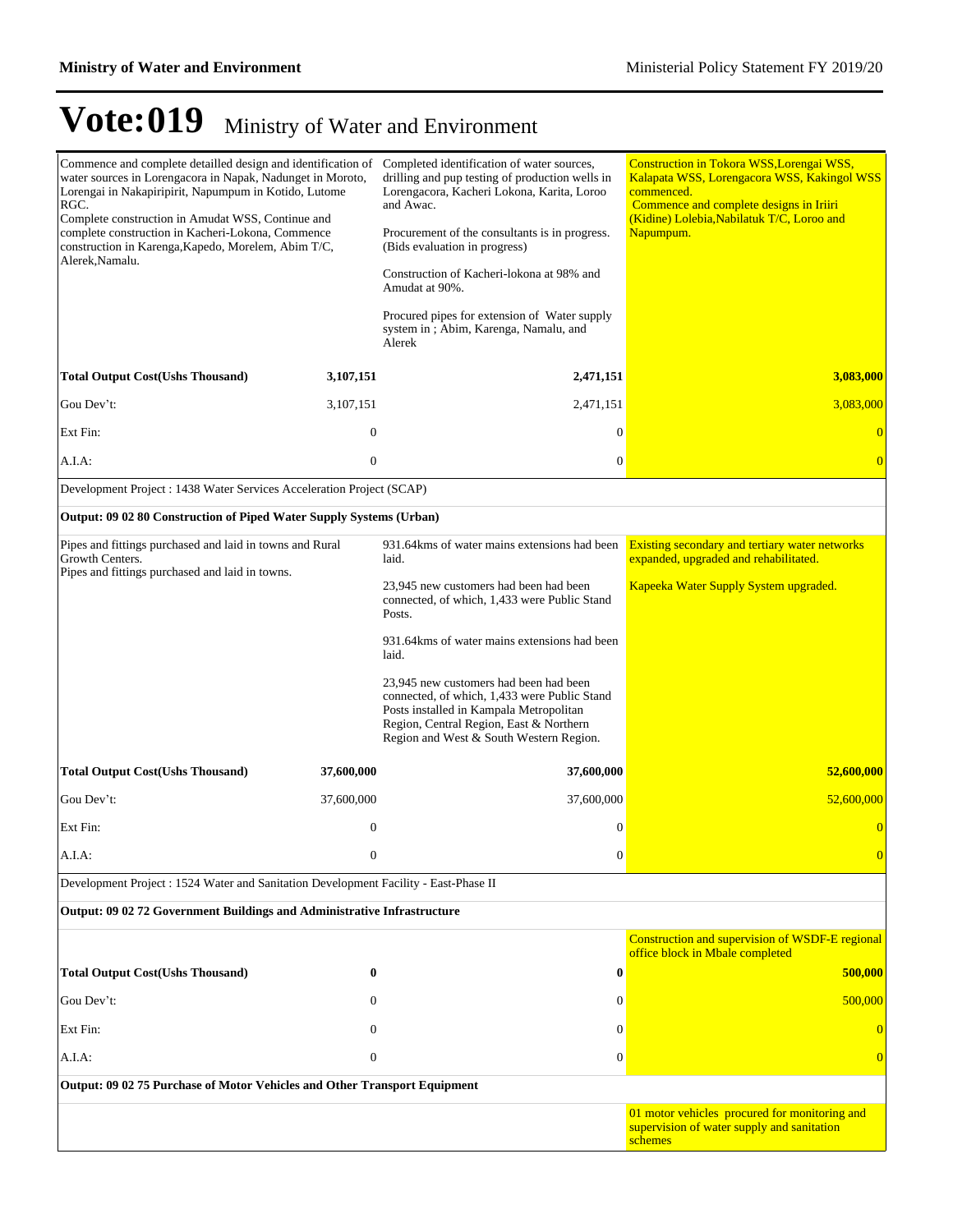| <b>Total Output Cost(Ushs Thousand)</b>                                                       | $\bf{0}$         | $\bf{0}$       | 500,000                                                                                                                                                                                                                                                                                                                                                                                                                                                                                                                                                                     |
|-----------------------------------------------------------------------------------------------|------------------|----------------|-----------------------------------------------------------------------------------------------------------------------------------------------------------------------------------------------------------------------------------------------------------------------------------------------------------------------------------------------------------------------------------------------------------------------------------------------------------------------------------------------------------------------------------------------------------------------------|
| Gou Dev't:                                                                                    | $\mathbf{0}$     | $\mathbf{0}$   | 500,000                                                                                                                                                                                                                                                                                                                                                                                                                                                                                                                                                                     |
| Ext Fin:                                                                                      | $\mathbf{0}$     | $\mathbf{0}$   | $\overline{0}$                                                                                                                                                                                                                                                                                                                                                                                                                                                                                                                                                              |
| A.I.A:                                                                                        | $\boldsymbol{0}$ | $\mathbf{0}$   | $\overline{0}$                                                                                                                                                                                                                                                                                                                                                                                                                                                                                                                                                              |
| Output: 09 02 80 Construction of Piped Water Supply Systems (Urban)                           |                  |                |                                                                                                                                                                                                                                                                                                                                                                                                                                                                                                                                                                             |
|                                                                                               |                  |                | Construction of piped water systems commenced<br>in 4 towns of Acowa (Amuria district), Manafwa<br>TC (Manafwa district), Tubur (Soroti district),<br>Kanapa (Kumi disrict), Ngenge and Kaproroni<br>(Kween district)<br>Construction works of piped water systems<br>completed in 3 towns of Binyiny (Kween district),<br>Bulangira (Butebo district) and Idudi (Iganga<br>district)<br>Design of piped water systems completed in<br>Kaproroni (Kween district), )Mayuge area,<br>Iganga-Idudi-Bugiri<br>Design of piped water system commenced in<br><b>Buyende</b> area |
| <b>Total Output Cost(Ushs Thousand)</b>                                                       | $\bf{0}$         | $\bf{0}$       | 8,141,300                                                                                                                                                                                                                                                                                                                                                                                                                                                                                                                                                                   |
| Gou Dev't:                                                                                    | $\mathbf{0}$     | 0              | 4,465,300                                                                                                                                                                                                                                                                                                                                                                                                                                                                                                                                                                   |
| Ext Fin:                                                                                      | $\theta$         | $\mathbf{0}$   | 3,676,000                                                                                                                                                                                                                                                                                                                                                                                                                                                                                                                                                                   |
| A.I.A.                                                                                        | $\mathbf{0}$     | $\overline{0}$ | $\overline{0}$                                                                                                                                                                                                                                                                                                                                                                                                                                                                                                                                                              |
| Development Project : 1525 Water and Sanitation Development Facility - South Western-Phase II |                  |                |                                                                                                                                                                                                                                                                                                                                                                                                                                                                                                                                                                             |
| Output: 09 02 80 Construction of Piped Water Supply Systems (Urban)                           |                  |                |                                                                                                                                                                                                                                                                                                                                                                                                                                                                                                                                                                             |
|                                                                                               |                  |                | Construction of piped water systems completed<br>and handed-over for O&M in 05 towns of<br>Buyamba (Rakai district), Lwemiyaga (Sembabule<br>district), Kambuga(Kanungu district), Kibugu<br>(Kisoro district) and Karago(Kabarole district).<br>Designs for piped water systems completed for 24<br>STs/RGCs<br>Piped water systems constructed to 70%<br>completion level in Bethlehem-Nabigasa (Kyotera<br>district), Rushango & Igorora both in Ibanda<br>district.                                                                                                     |
| <b>Total Output Cost(Ushs Thousand)</b>                                                       | $\bf{0}$         | $\bf{0}$       | 3,908,425                                                                                                                                                                                                                                                                                                                                                                                                                                                                                                                                                                   |
| Gou Dev't:                                                                                    | $\mathbf{0}$     | $\mathbf{0}$   | 3,908,425                                                                                                                                                                                                                                                                                                                                                                                                                                                                                                                                                                   |
| Ext Fin:                                                                                      | $\Omega$         | $\Omega$       | $\Omega$                                                                                                                                                                                                                                                                                                                                                                                                                                                                                                                                                                    |
| A.I.A.                                                                                        | $\boldsymbol{0}$ | $\overline{0}$ | $\Omega$                                                                                                                                                                                                                                                                                                                                                                                                                                                                                                                                                                    |
| Development Project: 1529 Strategic Towns Water Supply and Sanitation Project (STWSSP)        |                  |                |                                                                                                                                                                                                                                                                                                                                                                                                                                                                                                                                                                             |
| Output: 09 02 75 Purchase of Motor Vehicles and Other Transport Equipment                     |                  |                |                                                                                                                                                                                                                                                                                                                                                                                                                                                                                                                                                                             |
|                                                                                               |                  |                | 6No project vehicles purchased                                                                                                                                                                                                                                                                                                                                                                                                                                                                                                                                              |
| <b>Total Output Cost(Ushs Thousand)</b>                                                       | $\bf{0}$         | 0              | 800,000                                                                                                                                                                                                                                                                                                                                                                                                                                                                                                                                                                     |
| Gou Dev't:                                                                                    | $\Omega$         | 0              | $\overline{0}$                                                                                                                                                                                                                                                                                                                                                                                                                                                                                                                                                              |
| Ext Fin:                                                                                      | $\mathbf{0}$     | $\Omega$       | 800,000                                                                                                                                                                                                                                                                                                                                                                                                                                                                                                                                                                     |
| A.I.A:                                                                                        | $\boldsymbol{0}$ | $\overline{0}$ | $\overline{0}$                                                                                                                                                                                                                                                                                                                                                                                                                                                                                                                                                              |
| Output: 09 02 80 Construction of Piped Water Supply Systems (Urban)                           |                  |                |                                                                                                                                                                                                                                                                                                                                                                                                                                                                                                                                                                             |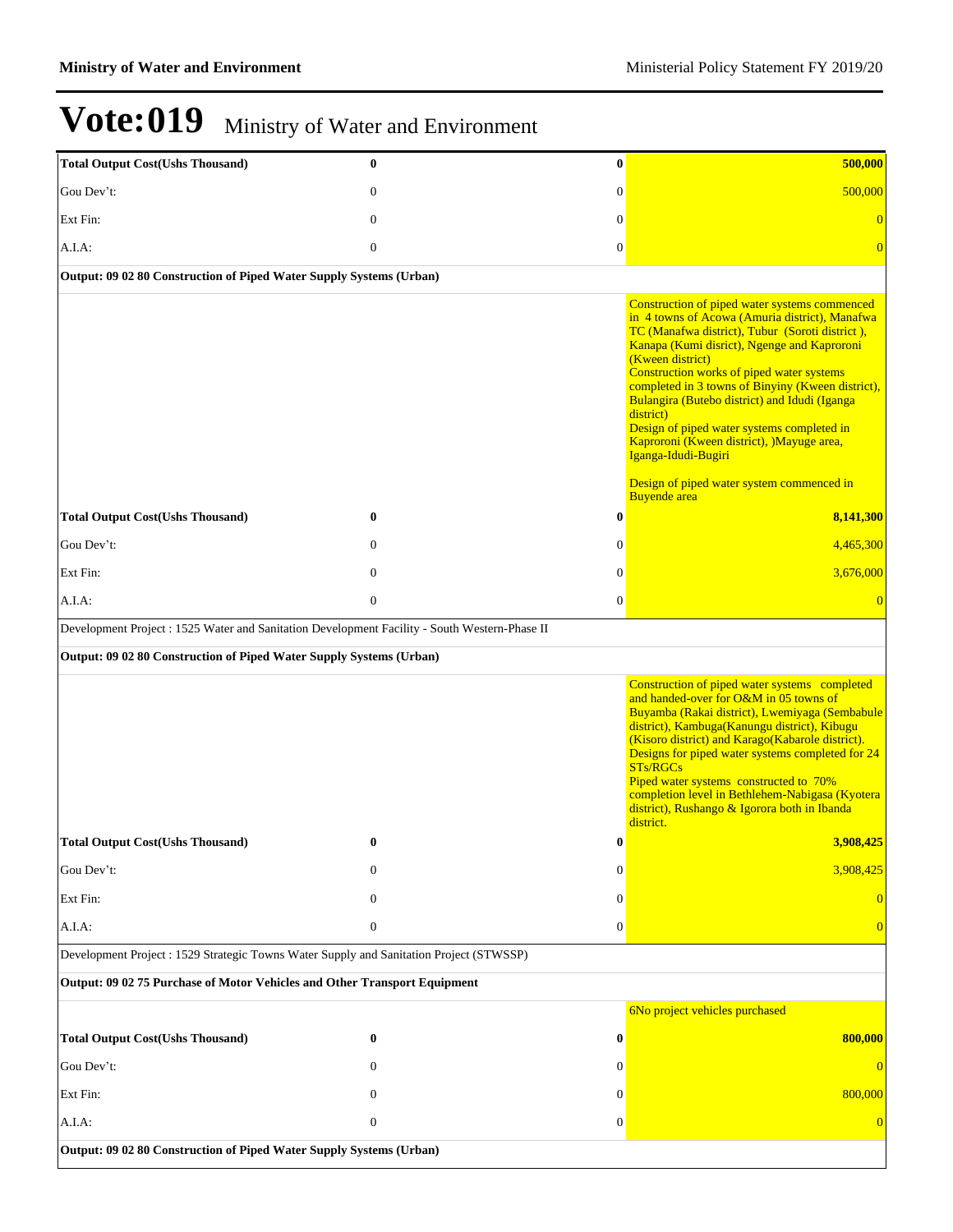|                                                                                                  |                  |                  | Commence construction of piped water supply<br>systems in 3 project towns of Nakasongola,<br>Dokolo and Buikwe.<br>Design review and detailed design of water supply<br>systems in 8No project towns of Nakasongola,<br>Buikwe, Dokolo, Kyenjojo, Katooke, Kapchorwa,<br><b>Bundibugyo and Kamuli.</b><br>Feasibility designs for pilot projects under the |
|--------------------------------------------------------------------------------------------------|------------------|------------------|------------------------------------------------------------------------------------------------------------------------------------------------------------------------------------------------------------------------------------------------------------------------------------------------------------------------------------------------------------|
|                                                                                                  |                  |                  | Uganda strategic program for climate change<br>resilience developed in Kyoga and Upper Nile<br>Catchment areas.                                                                                                                                                                                                                                            |
| <b>Total Output Cost(Ushs Thousand)</b>                                                          | $\bf{0}$         | 0                | 19,904,256                                                                                                                                                                                                                                                                                                                                                 |
| Gou Dev't:                                                                                       | $\mathbf{0}$     | $\overline{0}$   | 200,000                                                                                                                                                                                                                                                                                                                                                    |
| Ext Fin:                                                                                         | $\mathbf{0}$     | $\mathbf{0}$     | 19,704,256                                                                                                                                                                                                                                                                                                                                                 |
| A.I.A.                                                                                           | $\overline{0}$   | $\boldsymbol{0}$ | $\overline{0}$                                                                                                                                                                                                                                                                                                                                             |
| Output: 09 02 82 Construction of Sanitation Facilities (Urban)                                   |                  |                  |                                                                                                                                                                                                                                                                                                                                                            |
|                                                                                                  |                  |                  | Procurement of Consultant for design of sanitation<br>facilities in 3No project towns of Kyenjojo,<br>Dokolo and Buikwe.                                                                                                                                                                                                                                   |
| <b>Total Output Cost(Ushs Thousand)</b>                                                          | $\bf{0}$         | $\bf{0}$         | 3,500,000                                                                                                                                                                                                                                                                                                                                                  |
| Gou Dev't:                                                                                       | $\boldsymbol{0}$ | 0                | $\overline{0}$                                                                                                                                                                                                                                                                                                                                             |
| Ext Fin:                                                                                         | $\boldsymbol{0}$ | $\boldsymbol{0}$ | 3,500,000                                                                                                                                                                                                                                                                                                                                                  |
| A.I.A.                                                                                           | $\boldsymbol{0}$ | $\boldsymbol{0}$ | $\overline{0}$                                                                                                                                                                                                                                                                                                                                             |
| Development Project : 1530 Integrated Water Resources Management and Development Project (IWMDP) |                  |                  |                                                                                                                                                                                                                                                                                                                                                            |
| Output: 09 02 80 Construction of Piped Water Supply Systems (Urban)                              |                  |                  |                                                                                                                                                                                                                                                                                                                                                            |
|                                                                                                  |                  |                  | Commence construction of Busia, Namasale,<br>Namungalwe-Kaliro,<br>Rwashamaire, Naymununka 20%<br>Defects liability monitoring carried out in the<br>towns of Pallisa, Ngora-Nyero-Kumi, Rukungiri,<br>Koboko, Katwe-Kabatoro.                                                                                                                             |
|                                                                                                  |                  |                  | Design review/ detailed design and construction<br>supervision conducted in Kyegegwa-Mpara-<br>Ruyonza, Namasale, Busia, Namungalwe-Kaliro<br>water supply systems.                                                                                                                                                                                        |
| <b>Total Output Cost(Ushs Thousand)</b>                                                          | $\bf{0}$         | $\bf{0}$         | 145,817,194                                                                                                                                                                                                                                                                                                                                                |
| Gou Dev't:                                                                                       | $\mathbf{0}$     | $\Omega$         | 1,199,000                                                                                                                                                                                                                                                                                                                                                  |
| Ext Fin:                                                                                         | $\mathbf{0}$     | 0                | 144,618,194                                                                                                                                                                                                                                                                                                                                                |
| A.I.A:                                                                                           | $\boldsymbol{0}$ | $\overline{0}$   | $\overline{0}$                                                                                                                                                                                                                                                                                                                                             |
| Development Project : 1531 South Western Cluster (SWC) Project                                   |                  |                  |                                                                                                                                                                                                                                                                                                                                                            |
| Output: 09 02 80 Construction of Piped Water Supply Systems (Urban)                              |                  |                  |                                                                                                                                                                                                                                                                                                                                                            |
|                                                                                                  |                  |                  | <b>Construction of towns in Mbarara and Masaka</b><br>area.                                                                                                                                                                                                                                                                                                |
| <b>Total Output Cost(Ushs Thousand)</b>                                                          | $\bf{0}$         | 0                | 52,341,361                                                                                                                                                                                                                                                                                                                                                 |
| Gou Dev't:                                                                                       | $\boldsymbol{0}$ | 0                | $\overline{0}$                                                                                                                                                                                                                                                                                                                                             |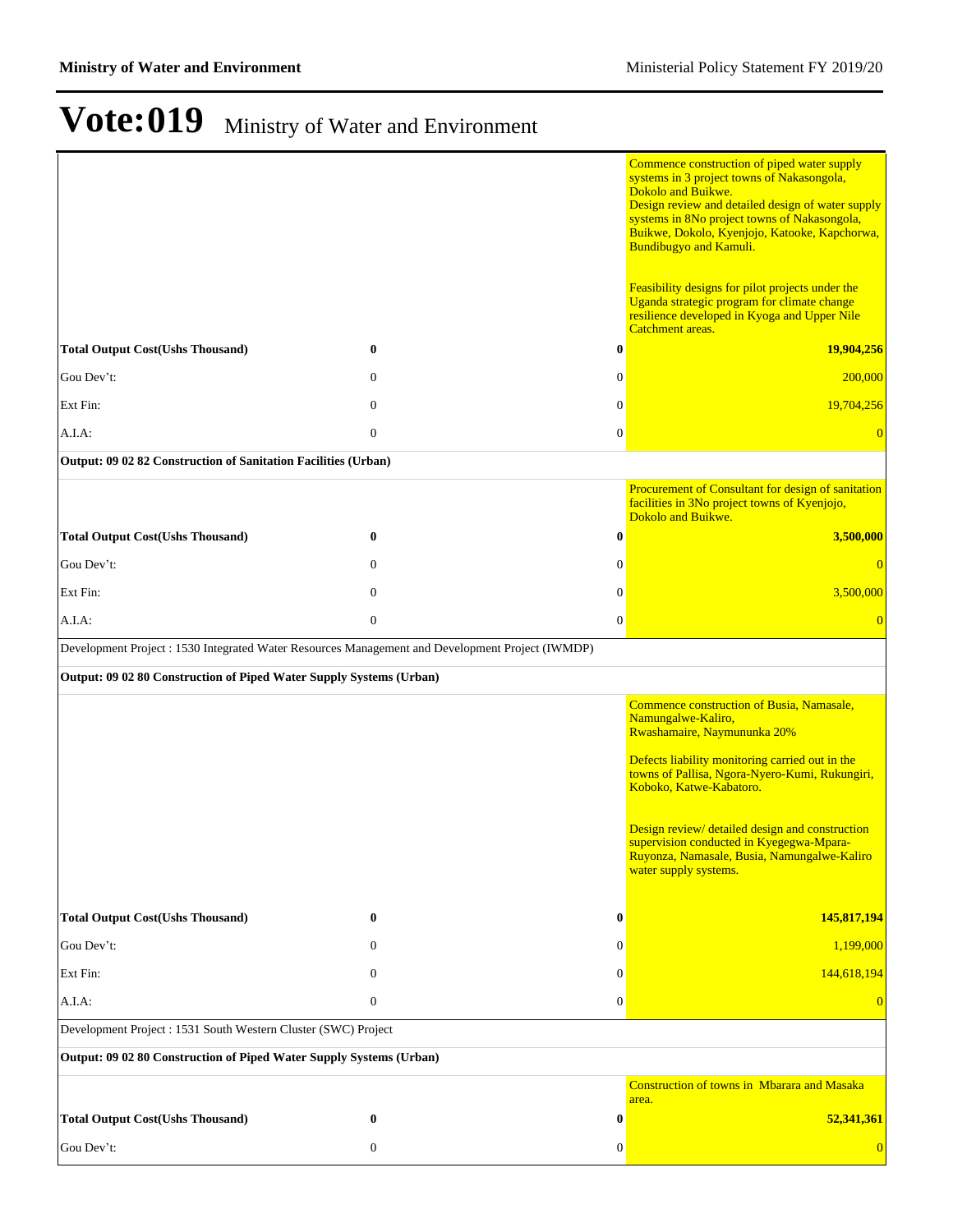| Ext Fin:                                                                                                 | $\theta$         | $\boldsymbol{0}$ | 52,341,361                                                                                                                                                                                                                                                                                                                                                                                                                                                                                                                                                                                                                                                                                                                                                                                                                                                                                                                                                                                                                                                                                                                                                                                                                                                                                                                                                                                                                                                                                                                                                                                                                                    |
|----------------------------------------------------------------------------------------------------------|------------------|------------------|-----------------------------------------------------------------------------------------------------------------------------------------------------------------------------------------------------------------------------------------------------------------------------------------------------------------------------------------------------------------------------------------------------------------------------------------------------------------------------------------------------------------------------------------------------------------------------------------------------------------------------------------------------------------------------------------------------------------------------------------------------------------------------------------------------------------------------------------------------------------------------------------------------------------------------------------------------------------------------------------------------------------------------------------------------------------------------------------------------------------------------------------------------------------------------------------------------------------------------------------------------------------------------------------------------------------------------------------------------------------------------------------------------------------------------------------------------------------------------------------------------------------------------------------------------------------------------------------------------------------------------------------------|
| A.I.A.                                                                                                   | $\boldsymbol{0}$ | $\boldsymbol{0}$ | $\overline{0}$                                                                                                                                                                                                                                                                                                                                                                                                                                                                                                                                                                                                                                                                                                                                                                                                                                                                                                                                                                                                                                                                                                                                                                                                                                                                                                                                                                                                                                                                                                                                                                                                                                |
| Development Project : 1532 100% Service Coverage Acceleration Project - umbrellas (SCAP 100 - umbrellas) |                  |                  |                                                                                                                                                                                                                                                                                                                                                                                                                                                                                                                                                                                                                                                                                                                                                                                                                                                                                                                                                                                                                                                                                                                                                                                                                                                                                                                                                                                                                                                                                                                                                                                                                                               |
| Output: 09 02 80 Construction of Piped Water Supply Systems (Urban)                                      |                  |                  |                                                                                                                                                                                                                                                                                                                                                                                                                                                                                                                                                                                                                                                                                                                                                                                                                                                                                                                                                                                                                                                                                                                                                                                                                                                                                                                                                                                                                                                                                                                                                                                                                                               |
|                                                                                                          |                  |                  | <b>Construction of Kisoro District Water Supply and</b><br>Sanitation Systems (Nkanka, Chuho,<br>Gahamagariro, Kateriteri, Mufumba, Gifumba,<br>Kaberanyuma and Gihuranda Borehole<br>Rehabilitation).<br>Consultancy services for the feasibility study and<br>detailed design of Kisoro Water Supply and<br><b>Sanitation Systems.</b><br>Drilling and siting of boreholes in kapedo,<br>Nakapiripirit, loketileaeu, lorengeduat, nabilatuk,<br>rengen, Namagera, Ochapa, Chere, Gweri,<br>Bubwaya, Namayingo, Namagera, Kamod,<br>Busolwe, maracha, Erusi, Alangi, iceme<br>Engineering and design of piped water supply and<br>sanitation systems in Small Towns (STs) and<br><b>Rural Growth Centres (RGCs)</b><br>Engineering and design of piped water supply and<br>sanitation systems in Small Towns (STs) and<br><b>Rural Growth Centres (RGCs).</b><br>Frame work contract for the supply of domestic<br>and bulk water meters for Umbrellas of Water and<br><b>Sanitation Authorities</b><br>Framework contract for the supply of pipes and<br>fittings in the Small Towns (STs) and Rural<br>Growth Centres (RGCs) under the Umbrellas of<br><b>Water and Sanitation Authorities.</b><br><b>Installation framework contract for Umbrellas of</b><br><b>Water and Sanitation Authorities.</b><br><b>Power extensions for Small Towns (STs) and</b><br><b>Rural Growth Centres (RGCs) managed by</b><br>umbrellas of water and sanitation in Namayumba,<br>Amudat, Morulem, kitalesa, kihura, rugombe,<br>maracha, Erusi installed.<br>Rehabilitation of piped water supply and<br>sanitation systems in the Small Towns (STs) and |
|                                                                                                          |                  |                  | <b>Rural Growth Centres (RGCs) under the</b><br>management of Umbrellas of Water and<br><b>Sanitation Authorities</b><br>Supply and installation of steel water tanks in<br>Alebtong, Kibibi, Nakifuma, Kigolobya, Gombe,<br>Kasanda, Kapedo, Karenga, Bulambuli, Budaka,                                                                                                                                                                                                                                                                                                                                                                                                                                                                                                                                                                                                                                                                                                                                                                                                                                                                                                                                                                                                                                                                                                                                                                                                                                                                                                                                                                     |
|                                                                                                          |                  |                  | Gweri, Bulumba, Mukongoro, Bukuya, Erusi,<br>Alangi, Maracha.                                                                                                                                                                                                                                                                                                                                                                                                                                                                                                                                                                                                                                                                                                                                                                                                                                                                                                                                                                                                                                                                                                                                                                                                                                                                                                                                                                                                                                                                                                                                                                                 |
| <b>Total Output Cost(Ushs Thousand)</b>                                                                  | $\bf{0}$         | $\bf{0}$         | 3,043,534                                                                                                                                                                                                                                                                                                                                                                                                                                                                                                                                                                                                                                                                                                                                                                                                                                                                                                                                                                                                                                                                                                                                                                                                                                                                                                                                                                                                                                                                                                                                                                                                                                     |
| Gou Dev't:                                                                                               | $\mathbf{0}$     | $\mathbf{0}$     | 3,043,534                                                                                                                                                                                                                                                                                                                                                                                                                                                                                                                                                                                                                                                                                                                                                                                                                                                                                                                                                                                                                                                                                                                                                                                                                                                                                                                                                                                                                                                                                                                                                                                                                                     |
| Ext Fin:                                                                                                 | $\mathbf{0}$     | $\boldsymbol{0}$ | $\overline{0}$                                                                                                                                                                                                                                                                                                                                                                                                                                                                                                                                                                                                                                                                                                                                                                                                                                                                                                                                                                                                                                                                                                                                                                                                                                                                                                                                                                                                                                                                                                                                                                                                                                |
| A.I.A:                                                                                                   | $\mathbf{0}$     | $\boldsymbol{0}$ | $\overline{0}$                                                                                                                                                                                                                                                                                                                                                                                                                                                                                                                                                                                                                                                                                                                                                                                                                                                                                                                                                                                                                                                                                                                                                                                                                                                                                                                                                                                                                                                                                                                                                                                                                                |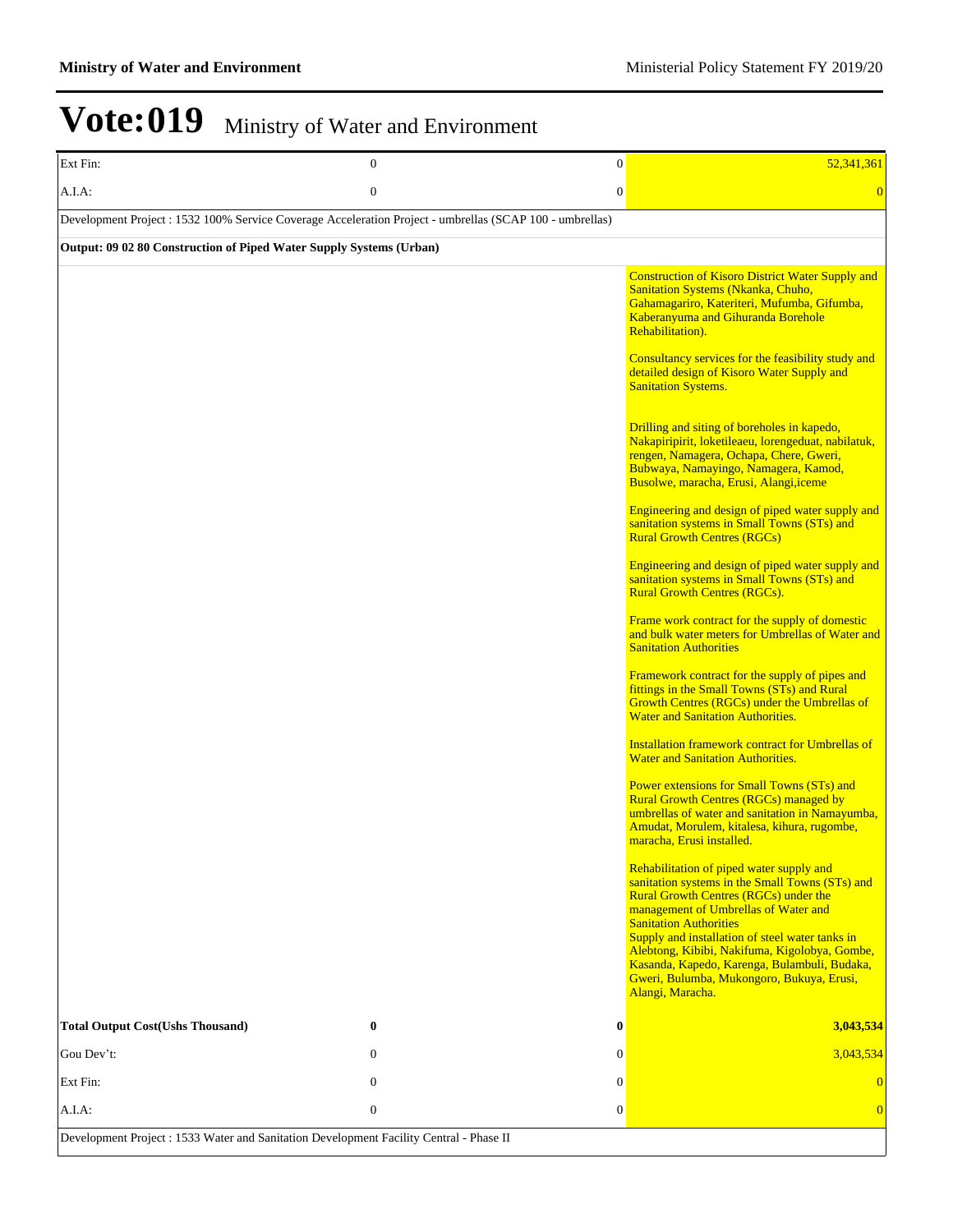| Output: 09 02 80 Construction of Piped Water Supply Systems (Urban)                   |              |                  |                                                                                                                                                                                                                                                                                                                                                                                                                                                                                                                                                                                                                                                                                                                                                                                                   |
|---------------------------------------------------------------------------------------|--------------|------------------|---------------------------------------------------------------------------------------------------------------------------------------------------------------------------------------------------------------------------------------------------------------------------------------------------------------------------------------------------------------------------------------------------------------------------------------------------------------------------------------------------------------------------------------------------------------------------------------------------------------------------------------------------------------------------------------------------------------------------------------------------------------------------------------------------|
|                                                                                       |              |                  | 50 production boreholes in selected project towns<br>drilled<br>Construction of piped water supply systems in 11<br>towns of Butenga, Bamunanika, Butemba,<br>Kyankwanzi, Kakunyu, Kiyindi, Kikandwa,<br>Kasambya, Kagadi, Ngoma and Kayunga-<br>Busaana.                                                                                                                                                                                                                                                                                                                                                                                                                                                                                                                                         |
| <b>Total Output Cost(Ushs Thousand)</b>                                               | $\bf{0}$     | $\bf{0}$         | 41,378,400                                                                                                                                                                                                                                                                                                                                                                                                                                                                                                                                                                                                                                                                                                                                                                                        |
| Gou Dev't:                                                                            | $\mathbf{0}$ | $\mathbf{0}$     | 11,300,000                                                                                                                                                                                                                                                                                                                                                                                                                                                                                                                                                                                                                                                                                                                                                                                        |
| Ext Fin:                                                                              | $\mathbf{0}$ | $\mathbf{0}$     | 30,078,400                                                                                                                                                                                                                                                                                                                                                                                                                                                                                                                                                                                                                                                                                                                                                                                        |
| A.I.A.                                                                                | $\mathbf{0}$ | $\mathbf{0}$     | $\overline{0}$                                                                                                                                                                                                                                                                                                                                                                                                                                                                                                                                                                                                                                                                                                                                                                                    |
| Output: 09 02 82 Construction of Sanitation Facilities (Urban)                        |              |                  |                                                                                                                                                                                                                                                                                                                                                                                                                                                                                                                                                                                                                                                                                                                                                                                                   |
|                                                                                       |              |                  | Construction of sanitation facilities in 11 towns of<br>Butenga, Bamunanika, Butemba, Kyankwanzi,<br>Kakunyu, Kiyindi, Kikandwa, Kasambya, Kagadi,<br>Ngoma and Kayunga-Busaana.                                                                                                                                                                                                                                                                                                                                                                                                                                                                                                                                                                                                                  |
| <b>Total Output Cost(Ushs Thousand)</b>                                               | $\bf{0}$     | $\bf{0}$         | 2,200,000                                                                                                                                                                                                                                                                                                                                                                                                                                                                                                                                                                                                                                                                                                                                                                                         |
| Gou Dev't:                                                                            | $\Omega$     | $\mathbf{0}$     | 200,000                                                                                                                                                                                                                                                                                                                                                                                                                                                                                                                                                                                                                                                                                                                                                                                           |
| Ext Fin:                                                                              | $\mathbf{0}$ | $\mathbf{0}$     | 2,000,000                                                                                                                                                                                                                                                                                                                                                                                                                                                                                                                                                                                                                                                                                                                                                                                         |
| $A.I.A$ :                                                                             | $\mathbf{0}$ | $\mathbf{0}$     | $\overline{0}$                                                                                                                                                                                                                                                                                                                                                                                                                                                                                                                                                                                                                                                                                                                                                                                    |
| Development Project : 1534 Water and Sanitation Development Facility North - Phase II |              |                  |                                                                                                                                                                                                                                                                                                                                                                                                                                                                                                                                                                                                                                                                                                                                                                                                   |
| Output: 09 02 75 Purchase of Motor Vehicles and Other Transport Equipment             |              |                  |                                                                                                                                                                                                                                                                                                                                                                                                                                                                                                                                                                                                                                                                                                                                                                                                   |
|                                                                                       |              |                  | Two (02) Double cabin pickups procured                                                                                                                                                                                                                                                                                                                                                                                                                                                                                                                                                                                                                                                                                                                                                            |
| <b>Total Output Cost(Ushs Thousand)</b>                                               | $\bf{0}$     | $\bf{0}$         | 500,000                                                                                                                                                                                                                                                                                                                                                                                                                                                                                                                                                                                                                                                                                                                                                                                           |
| Gou Dev't:                                                                            | $\mathbf{0}$ | $\mathbf{0}$     | 500,000                                                                                                                                                                                                                                                                                                                                                                                                                                                                                                                                                                                                                                                                                                                                                                                           |
| Ext Fin:                                                                              | $\mathbf{0}$ | $\mathbf{0}$     | $\overline{0}$                                                                                                                                                                                                                                                                                                                                                                                                                                                                                                                                                                                                                                                                                                                                                                                    |
| $A.I.A$ :                                                                             | $\theta$     | $\mathbf{0}$     | $\overline{0}$                                                                                                                                                                                                                                                                                                                                                                                                                                                                                                                                                                                                                                                                                                                                                                                    |
| Output: 09 02 80 Construction of Piped Water Supply Systems (Urban)                   |              |                  |                                                                                                                                                                                                                                                                                                                                                                                                                                                                                                                                                                                                                                                                                                                                                                                                   |
|                                                                                       |              |                  | 10 Production wells drilled in 4 towns of Awach<br>$(02)$ , Barakalo $(02)$ , Ovision $(03)$ and Bala $(03)$<br>Construction of 4 piped water systems in the<br>towns of Moyo TC (Moyo), Elegu/Bibia(Amuru),<br>Padibe(Lamwo) and Agago TC-Paimol RGC<br>(Agago) completed<br>Construction of piped water systems in 03 towns<br>of Odramacaku (Arua), Atiak(Amuru), and Baar<br>RGC(Lira) commenced<br>Designs for piped water systems in 13 towns of<br>Bala(Kole), Kole(Kole), Apala(Alebtong),<br>Alebtong(Alebtong), Aboke(Kole), Ngai(Oyam),<br>Iceme(Oyam), Otwal railway station(Oyam),<br>Odramachaku(Arua), Okokoro(Maracha), Keri-<br>Oraba(Koboko), Amuru TC and Atiak<br>Designs for piped water sytsems in 3 towns of<br>Awach(Gulu), Barakalo(Kole) and Ovision(Arua)<br>commenced |
| <b>Total Output Cost(Ushs Thousand)</b>                                               | $\bf{0}$     | $\bf{0}$         | 19,616,952                                                                                                                                                                                                                                                                                                                                                                                                                                                                                                                                                                                                                                                                                                                                                                                        |
| Gou Dev't:                                                                            | $\mathbf{0}$ | $\boldsymbol{0}$ | 2,331,802                                                                                                                                                                                                                                                                                                                                                                                                                                                                                                                                                                                                                                                                                                                                                                                         |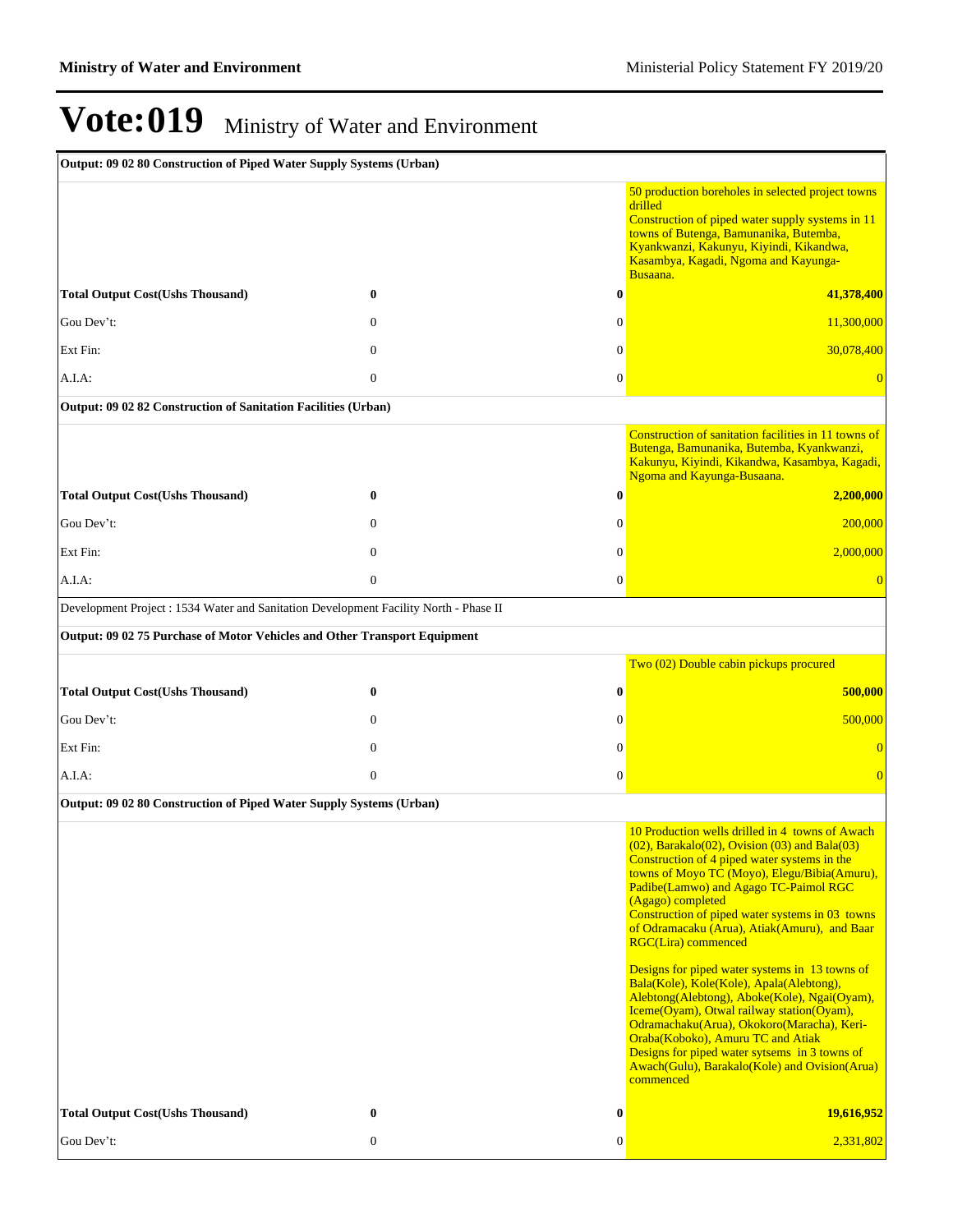| Ext Fin:                                                                                      | $\theta$     | $\mathbf{0}$   | 17,285,150                                                                                                                                                                                                                                                                                                                                                                                                                                                                                                                                                                                                                                                                                                                                                        |  |  |
|-----------------------------------------------------------------------------------------------|--------------|----------------|-------------------------------------------------------------------------------------------------------------------------------------------------------------------------------------------------------------------------------------------------------------------------------------------------------------------------------------------------------------------------------------------------------------------------------------------------------------------------------------------------------------------------------------------------------------------------------------------------------------------------------------------------------------------------------------------------------------------------------------------------------------------|--|--|
| A.I.A.                                                                                        | $\mathbf{0}$ | $\overline{0}$ | $\Omega$                                                                                                                                                                                                                                                                                                                                                                                                                                                                                                                                                                                                                                                                                                                                                          |  |  |
| Output: 09 02 82 Construction of Sanitation Facilities (Urban)                                |              |                |                                                                                                                                                                                                                                                                                                                                                                                                                                                                                                                                                                                                                                                                                                                                                                   |  |  |
|                                                                                               |              |                | Design of 01 Feacal Sludge Management facility<br>for cluster towns of Atiak, Bibia/Eleg, Pabbo,<br>Parabong and Amuru TC in Amuru district<br>completed<br>Construction of 01 feacal sludge management<br>facility in Yumbe TC(Yumbe) commenced<br>Construction of sanitation facilities in 03No towns<br>of Odramacaku (02 institutional toliets & 01 public<br>toilet), Atiak(02 institutional toliets & 01 public<br>toilet) and Baar RGC(02 institutional toliets)<br>commenced<br>Sanitation facilities in the towns of Moyo(02<br>institutional toilets $& 01$ public toilet), Elegu/Bibia<br>(02 institutional toliets & 01 public toilet), Padibe<br>(02 institutional toliets $&$ 01 public toilet), and<br>Agago TC(03 institutional toilets completed |  |  |
| <b>Total Output Cost(Ushs Thousand)</b>                                                       | $\bf{0}$     | $\bf{0}$       | 2,573,250                                                                                                                                                                                                                                                                                                                                                                                                                                                                                                                                                                                                                                                                                                                                                         |  |  |
| Gou Dev't:                                                                                    | $\theta$     | $\overline{0}$ | 1,190,000                                                                                                                                                                                                                                                                                                                                                                                                                                                                                                                                                                                                                                                                                                                                                         |  |  |
| Ext Fin:                                                                                      | $\theta$     | $\overline{0}$ | 1,383,250                                                                                                                                                                                                                                                                                                                                                                                                                                                                                                                                                                                                                                                                                                                                                         |  |  |
| A.I.A.                                                                                        | $\theta$     | $\overline{0}$ | $\Omega$                                                                                                                                                                                                                                                                                                                                                                                                                                                                                                                                                                                                                                                                                                                                                          |  |  |
| Program: 09 03 Water for Production                                                           |              |                |                                                                                                                                                                                                                                                                                                                                                                                                                                                                                                                                                                                                                                                                                                                                                                   |  |  |
| Development Project : 1396 Water for Production Regional Center-North (WfPRC-N) based in Lira |              |                |                                                                                                                                                                                                                                                                                                                                                                                                                                                                                                                                                                                                                                                                                                                                                                   |  |  |
| Output: 09 03 81 Construction of Water Surface Reservoirs                                     |              |                |                                                                                                                                                                                                                                                                                                                                                                                                                                                                                                                                                                                                                                                                                                                                                                   |  |  |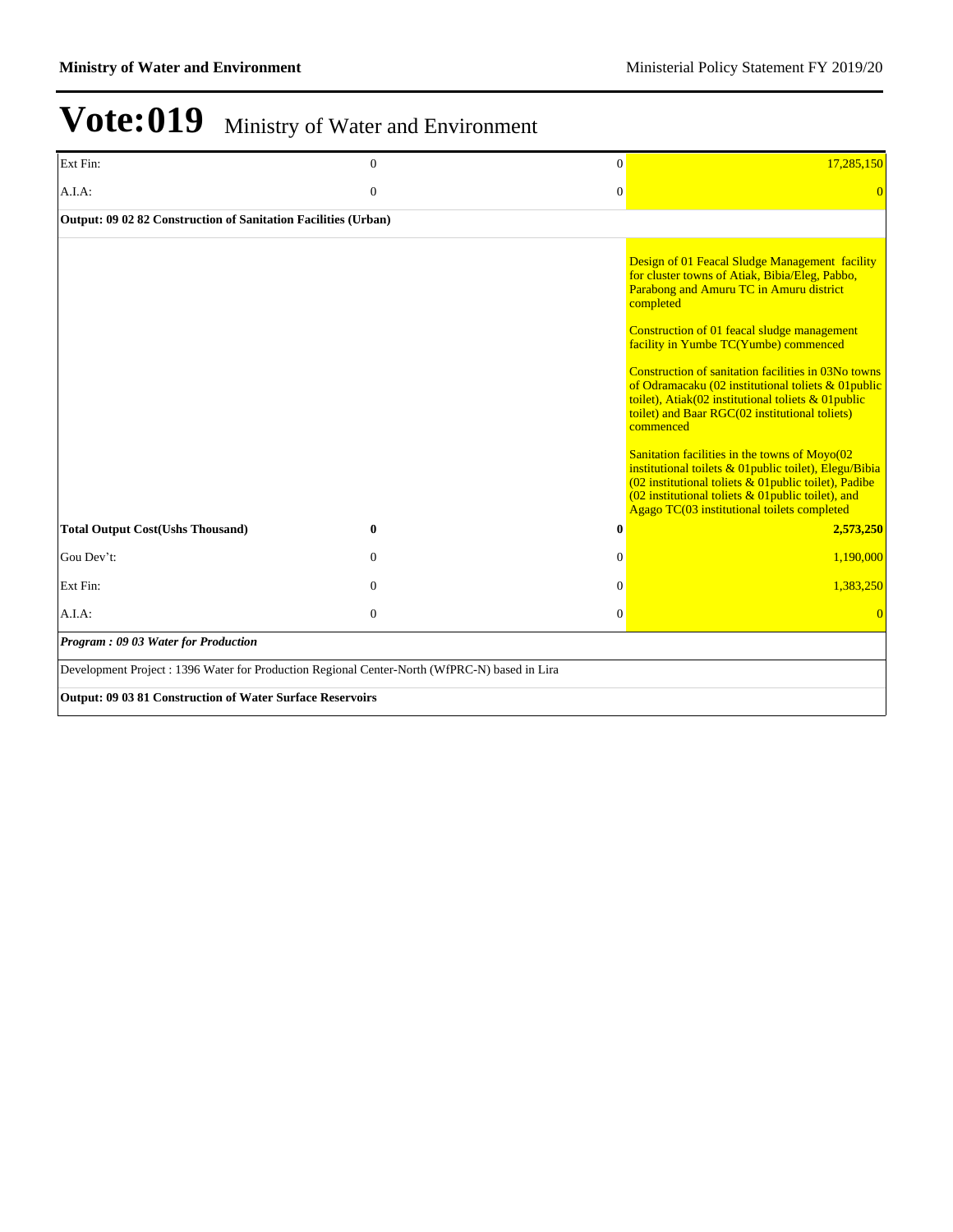| Forty Five(45) small scale irrigation systems constructed<br>increasing on crop production.<br>Geregere and multipurpose water systems and facilities in<br>Agago District designed.<br>Procured Consultancy services for the design of 30 Small scale<br>irrigation schemes in Western and Lower central regions of<br>Uganda.<br>Provided Technical backup support/backstopping for micro<br>irrigation demonstration systems.<br>Three (03) valley tanks in Arua, Yumbe and Amolatar<br>Districts designed.<br>Three (03) valley tanks in Otuke District constructed with a<br>provision for domestic water.<br>Weed controlled at Leye dam in Kole District. |                  | Construction of fifteen (15) Small Scale<br>Irrigation systems is ongoing at various stages<br>of progress in the Districts of Adjumani (70%),<br>Zombo (95% and 10%), Gulu (80%), Omoro<br>(85%), Kitgum (50%), Nwoya (70%), Alebtong<br>(100% and 95%), Oyam (10% and 25%),<br>Dokolo (15%), Pakwach (85%), Arua (75%),<br>Nakaseke (50%) and Agago (25%).<br>Design of Geregere Earth dam and multi-<br>purpose water systems and facilities in Agago<br>District is at Draft preliminary design stage<br>$(50\%$ progress).<br>Evaluation completed for Procurement of<br>Consultancy services for design of twenty three<br>(23) Small Scale Irrigation systems. Awaiting<br>approval by Contracts Committee.<br>Provided Technical backup support to Small<br>Scale Irrigation farmers through<br>Comprehensive agronomy training and supply<br>of agricultural inputs in the Districts of Nwoya,<br>Alebtong and Oyam.<br>Completed Evaluation of technical proposals<br>for procurement of design Consultants for three<br>(03) valley tanks in the Districts of Arua,<br>Yumbe and Amolatar.<br>Construction of three (03) valley tanks in the<br>district of Otuke is at 92% cumulative progress<br>(Earth works completed, abstraction system<br>installed and fencing) with a provision for<br>domestic water.<br>Evaluation of technical and financial proposals<br>completed for weed management plan of Leye<br>dam in Kole District. Awaiting submission to<br>Contracts Committee. | Four (04) valley tanks in Masindi, Maracha,<br>Kiryandongo and Agago Districts designed.<br>Geregere earth dam and multi-purpose water<br>systems and facilities in Agago District designed.<br>One (01) double cabin pick-up to support<br>Irrigation systems procured.<br>Three (03) Parish level valley tanks constructed<br>using WfP Equipment.<br>Twenty five (25) Small scale irrigation systems in<br>Northern and Upper Central Regions designed.<br>Twenty five (25) Small scale Irrigation systems in<br><b>Upper Nile, West Nile and Upper Central regions</b><br>of Uganda constructed increasing on crop<br>production.<br>Weed at Leye dam in Kole District controlled. |  |  |
|------------------------------------------------------------------------------------------------------------------------------------------------------------------------------------------------------------------------------------------------------------------------------------------------------------------------------------------------------------------------------------------------------------------------------------------------------------------------------------------------------------------------------------------------------------------------------------------------------------------------------------------------------------------|------------------|-----------------------------------------------------------------------------------------------------------------------------------------------------------------------------------------------------------------------------------------------------------------------------------------------------------------------------------------------------------------------------------------------------------------------------------------------------------------------------------------------------------------------------------------------------------------------------------------------------------------------------------------------------------------------------------------------------------------------------------------------------------------------------------------------------------------------------------------------------------------------------------------------------------------------------------------------------------------------------------------------------------------------------------------------------------------------------------------------------------------------------------------------------------------------------------------------------------------------------------------------------------------------------------------------------------------------------------------------------------------------------------------------------------------------------------------------------------------------------------------------------|----------------------------------------------------------------------------------------------------------------------------------------------------------------------------------------------------------------------------------------------------------------------------------------------------------------------------------------------------------------------------------------------------------------------------------------------------------------------------------------------------------------------------------------------------------------------------------------------------------------------------------------------------------------------------------------|--|--|
| <b>Total Output Cost(Ushs Thousand)</b>                                                                                                                                                                                                                                                                                                                                                                                                                                                                                                                                                                                                                          | 12,641,000       | 6,830,050                                                                                                                                                                                                                                                                                                                                                                                                                                                                                                                                                                                                                                                                                                                                                                                                                                                                                                                                                                                                                                                                                                                                                                                                                                                                                                                                                                                                                                                                                           | 10,864,730                                                                                                                                                                                                                                                                                                                                                                                                                                                                                                                                                                                                                                                                             |  |  |
| Gou Dev't:                                                                                                                                                                                                                                                                                                                                                                                                                                                                                                                                                                                                                                                       | 12,641,000       | 6,830,050                                                                                                                                                                                                                                                                                                                                                                                                                                                                                                                                                                                                                                                                                                                                                                                                                                                                                                                                                                                                                                                                                                                                                                                                                                                                                                                                                                                                                                                                                           | 10,864,730                                                                                                                                                                                                                                                                                                                                                                                                                                                                                                                                                                                                                                                                             |  |  |
| Ext Fin:                                                                                                                                                                                                                                                                                                                                                                                                                                                                                                                                                                                                                                                         | $\mathbf{0}$     | $\overline{0}$                                                                                                                                                                                                                                                                                                                                                                                                                                                                                                                                                                                                                                                                                                                                                                                                                                                                                                                                                                                                                                                                                                                                                                                                                                                                                                                                                                                                                                                                                      | $\overline{0}$                                                                                                                                                                                                                                                                                                                                                                                                                                                                                                                                                                                                                                                                         |  |  |
| A.I.A.                                                                                                                                                                                                                                                                                                                                                                                                                                                                                                                                                                                                                                                           | $\boldsymbol{0}$ | $\mathbf{0}$                                                                                                                                                                                                                                                                                                                                                                                                                                                                                                                                                                                                                                                                                                                                                                                                                                                                                                                                                                                                                                                                                                                                                                                                                                                                                                                                                                                                                                                                                        | $\overline{0}$                                                                                                                                                                                                                                                                                                                                                                                                                                                                                                                                                                                                                                                                         |  |  |
| Development Project : 1397 Water for Production Regional Center-East (WfPRC_E) based in Mbale<br><b>Output: 09 03 81 Construction of Water Surface Reservoirs</b>                                                                                                                                                                                                                                                                                                                                                                                                                                                                                                |                  |                                                                                                                                                                                                                                                                                                                                                                                                                                                                                                                                                                                                                                                                                                                                                                                                                                                                                                                                                                                                                                                                                                                                                                                                                                                                                                                                                                                                                                                                                                     |                                                                                                                                                                                                                                                                                                                                                                                                                                                                                                                                                                                                                                                                                        |  |  |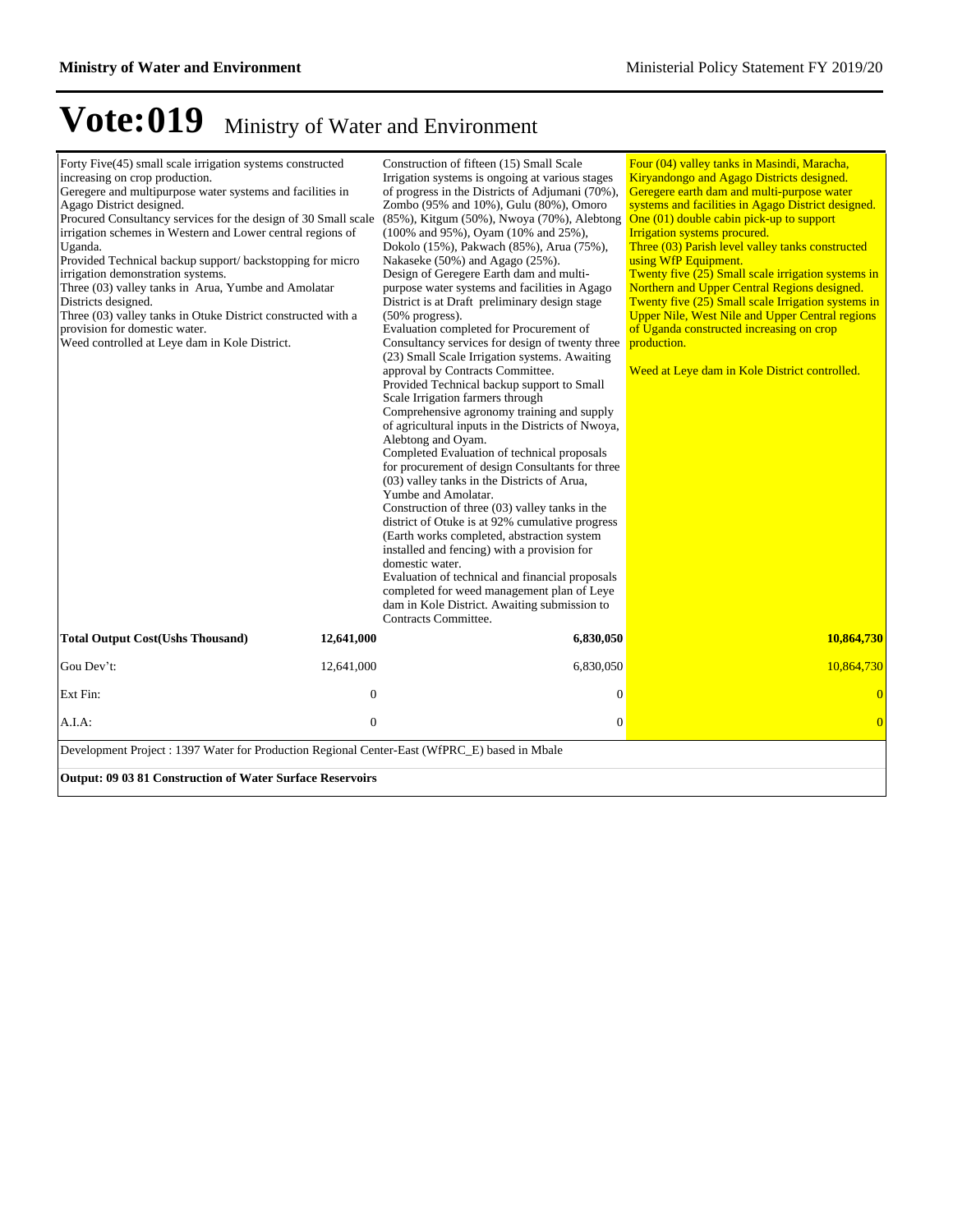| Completed construction of Amuria, Arechet and Gawa Small<br>scale Irrigation systems in Amuria, Ngora and Napak Districts<br>increasing on crop production.<br>Fifty(50) small scale irrigation systems in Eastern Uganda and<br>Karamoja regions constructed and installed increasing crop<br>production.<br>Four (04) community valley tanks using equipment through<br>force account mechanism including abstraction constructed<br>with a provision for domestic water.<br>Fourteen (14) windmill powered watering systems in<br>Karamoja sub-region installed increasing on water provision<br>for animals and people in the Sub-region.<br>Procured consultancy services for design of Fifteen(15) small<br>scale Irrigation systems in Eastern Uganda and Karamoja<br>regions.<br>valley tanks. dams under construction monitored and<br>supervised |                  | Completed Installation of Kawo, Kisote,<br>Bukatabira A, Limoto, Namwedwa, Amuria,<br>Arechet, Gawa and Akado Kulo Small scale<br>Irrigation systems in the Districts of Bukedea,<br>Tororo, Mayuge, Palisa, Kamuli, Amuria,<br>Ngora, Napak and Abim increasing on crop<br>production.<br>Completed construction of ten (10) Small scale<br>Irrigation systems in Pallisa, Bukedea, Katakwi, including abstraction constructed to completion<br>Tororo, Kamuli, Bugiri, Soroti, Abim, Kaabong<br>and Mayuge Districts.<br>Works are ongoing for construction of Six (08)<br>Small scale Irrigation systems in Manafwa,<br>Kibuku, Bukwo, Serere, Soroti, Amuria,<br>Kaabong Districts.<br>Constructed three (3) valley tanks in Natoto<br>Parish in Kibuku District, Limoto Parish in<br>Pallisa District and in Apeduru Sub-county in<br>Amuria District, two (02) of 15,000,000 litres<br>and one $(01)$ of 20,000,000 litres creating a<br>water storage capacity of 50,000,000 litres.<br>Installation of fourteen (14) Windmill powered<br>watering systems in Karamoja sub-region is at<br>95% cumulative progress.<br>Technical and financial Evaluation reports have<br>been submitted to Contracts Committee for<br>approval for procurement of consultancy<br>services for design of Nine (09) small scale<br>Irrigation systems in Eastern Uganda and<br>Karamoja regions. | Four (4) multipurpose dams and watering facilities<br>in Moroto, Napak, Nakapiripirit and Amudat<br>Districts designed.<br>Fourteen (14) Windmill powered watering supply<br>systems in Karamoja Sub-region constructed to<br>completion level.<br>Seven (7) community valley tanks using<br>equipment through force account mechanism<br>level with a provision for domestic water.<br>Thirty (30) small scale irrigation systems in<br>Eastern Uganda and Karamoja regions constructed<br>and installed for increased crop production.<br>Three (3) multipurpose dams and watering<br>facilities in Kotido, Kaabong and Abim Districts<br>designed.<br>Twenty (20) small scale irrigation systems in<br>Eastern Uganda and Karamoja Sub-region<br>designed. |  |  |  |
|------------------------------------------------------------------------------------------------------------------------------------------------------------------------------------------------------------------------------------------------------------------------------------------------------------------------------------------------------------------------------------------------------------------------------------------------------------------------------------------------------------------------------------------------------------------------------------------------------------------------------------------------------------------------------------------------------------------------------------------------------------------------------------------------------------------------------------------------------------|------------------|----------------------------------------------------------------------------------------------------------------------------------------------------------------------------------------------------------------------------------------------------------------------------------------------------------------------------------------------------------------------------------------------------------------------------------------------------------------------------------------------------------------------------------------------------------------------------------------------------------------------------------------------------------------------------------------------------------------------------------------------------------------------------------------------------------------------------------------------------------------------------------------------------------------------------------------------------------------------------------------------------------------------------------------------------------------------------------------------------------------------------------------------------------------------------------------------------------------------------------------------------------------------------------------------------------------------------------------------------------------------------------------|---------------------------------------------------------------------------------------------------------------------------------------------------------------------------------------------------------------------------------------------------------------------------------------------------------------------------------------------------------------------------------------------------------------------------------------------------------------------------------------------------------------------------------------------------------------------------------------------------------------------------------------------------------------------------------------------------------------------------------------------------------------|--|--|--|
| <b>Total Output Cost(Ushs Thousand)</b>                                                                                                                                                                                                                                                                                                                                                                                                                                                                                                                                                                                                                                                                                                                                                                                                                    | 14,788,100       | 14,694,050                                                                                                                                                                                                                                                                                                                                                                                                                                                                                                                                                                                                                                                                                                                                                                                                                                                                                                                                                                                                                                                                                                                                                                                                                                                                                                                                                                             | 13,723,010                                                                                                                                                                                                                                                                                                                                                                                                                                                                                                                                                                                                                                                                                                                                                    |  |  |  |
| Gou Dev't:                                                                                                                                                                                                                                                                                                                                                                                                                                                                                                                                                                                                                                                                                                                                                                                                                                                 | 14,788,100       | 14,694,050                                                                                                                                                                                                                                                                                                                                                                                                                                                                                                                                                                                                                                                                                                                                                                                                                                                                                                                                                                                                                                                                                                                                                                                                                                                                                                                                                                             | 13,723,010                                                                                                                                                                                                                                                                                                                                                                                                                                                                                                                                                                                                                                                                                                                                                    |  |  |  |
| Ext Fin:                                                                                                                                                                                                                                                                                                                                                                                                                                                                                                                                                                                                                                                                                                                                                                                                                                                   | $\boldsymbol{0}$ | $\mathbf{0}$                                                                                                                                                                                                                                                                                                                                                                                                                                                                                                                                                                                                                                                                                                                                                                                                                                                                                                                                                                                                                                                                                                                                                                                                                                                                                                                                                                           | $\overline{0}$                                                                                                                                                                                                                                                                                                                                                                                                                                                                                                                                                                                                                                                                                                                                                |  |  |  |
| A.I.A.                                                                                                                                                                                                                                                                                                                                                                                                                                                                                                                                                                                                                                                                                                                                                                                                                                                     | $\overline{0}$   | $\boldsymbol{0}$                                                                                                                                                                                                                                                                                                                                                                                                                                                                                                                                                                                                                                                                                                                                                                                                                                                                                                                                                                                                                                                                                                                                                                                                                                                                                                                                                                       | $\overline{0}$                                                                                                                                                                                                                                                                                                                                                                                                                                                                                                                                                                                                                                                                                                                                                |  |  |  |
| Development Project : 1398 Water for Production Regional Centre-West (WfPRC-W) based in Mbarara                                                                                                                                                                                                                                                                                                                                                                                                                                                                                                                                                                                                                                                                                                                                                            |                  |                                                                                                                                                                                                                                                                                                                                                                                                                                                                                                                                                                                                                                                                                                                                                                                                                                                                                                                                                                                                                                                                                                                                                                                                                                                                                                                                                                                        |                                                                                                                                                                                                                                                                                                                                                                                                                                                                                                                                                                                                                                                                                                                                                               |  |  |  |
| <b>Output: 09 03 81 Construction of Water Surface Reservoirs</b>                                                                                                                                                                                                                                                                                                                                                                                                                                                                                                                                                                                                                                                                                                                                                                                           |                  |                                                                                                                                                                                                                                                                                                                                                                                                                                                                                                                                                                                                                                                                                                                                                                                                                                                                                                                                                                                                                                                                                                                                                                                                                                                                                                                                                                                        |                                                                                                                                                                                                                                                                                                                                                                                                                                                                                                                                                                                                                                                                                                                                                               |  |  |  |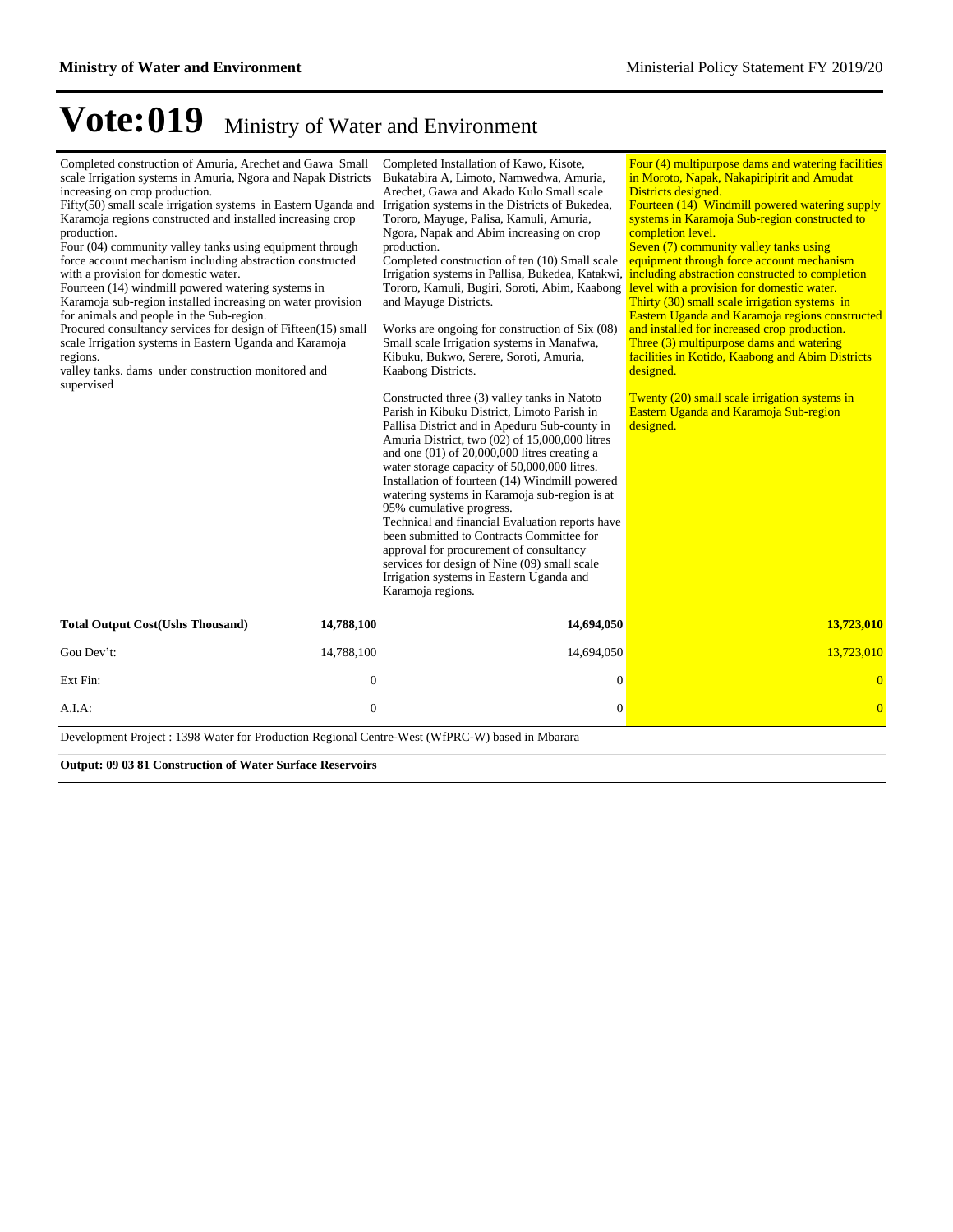| Forty Five (45) Small scale irrigation systems in Western and<br>Lower Central regions of Uganda constructed increasing on<br>crop production.<br>Mabira dam in Mbarara district constructed to completion<br>level increasing Livestock production.<br>Procured Consultancy services for the design of Thirty (30)<br>Small scale irrigation schemes in Western and Lower central<br>regions of Uganda.<br>Three (03) WfP facilities in the districts of Isingiro and Rakai<br>constructed with a provision for domestic water.<br>Two (2) valley tanks using WfP equipment in Western and<br>Lower Central Uganda desilted and Rejuvenated with a<br>provision for domestic water. |                                                                | Commenced construction of twenty (20) small<br>scale irrigation schemes in the Districts of<br>Gomba, Butambala, Rukungiri, Kabale,<br>Kabarole, Ntoroko, Ibanda, Ntungamo, Wakiso,<br>Kagadi, Kamwenge, Kyegegwa, Kabarole,<br>Bundibujo, Kalungu, Isingiro and Kalangala to<br>increase on crop production.<br>Construction of Mabira dam in Mbarara<br>District to increase on livestock production is at<br>85% cumulative progress (earth works<br>completed).<br>Completed designs of twenty (20) Small scale<br>Irrigation systems in the Districts of Rakai,<br>Mpigi, Kalangala, Isingiro, Rukungiri,<br>Kanungu, Buhweju, Buvuma, Hoima, Kibaale,<br>Kyankwanzi, Bunyangabu, Wakiso, Ntoroko,<br>Ibanda, Ntungamo, Kagadi, Kyegegwa, Kisoro,<br>Gomba and Butambala Districts.<br>Completed construction of Rushayumbe valley<br>tank creating a water storage of 12,000m3 in<br>Kyegegwa District with a provision for<br>domestic water.<br>Commenced construction of One (01) valley<br>tank in Rakai District.<br>Construction of two (02) valley tanks in<br>Isingiro and Kiruhura Districts is at 30%<br>progress (Earth works). | Catchment management of Mabira earth dam in<br>Mbarara district for sustainable management<br>undertaken.<br>Construction of Kyahi earth dam in Gomba<br>District for multipurpose uses commenced<br>increasing on Livestock production.<br>Construction of Kyenshama Dam in Mbarara<br>District for multipurpose uses commenced<br>increasing on Livestock production.<br>Fifteen (15) Solar powered small scale irrigation<br>schemes in selected Districts in Western and<br>Lower Central regions constructed for increased<br>crop production.<br>Rushozi earth dam in Mbarara District designed.<br>Six (06) WfP facilities in Isingiro, Kyotera Rakai,<br>Gomba and Lwengo districts constructed using<br>Equipment through force account mechanism<br>including abstraction for increased livestock<br>production.<br>Twenty five (25) Small scale Irrigation systems in<br>Western and Lower Central Uganda designed. |  |  |  |
|--------------------------------------------------------------------------------------------------------------------------------------------------------------------------------------------------------------------------------------------------------------------------------------------------------------------------------------------------------------------------------------------------------------------------------------------------------------------------------------------------------------------------------------------------------------------------------------------------------------------------------------------------------------------------------------|----------------------------------------------------------------|--------------------------------------------------------------------------------------------------------------------------------------------------------------------------------------------------------------------------------------------------------------------------------------------------------------------------------------------------------------------------------------------------------------------------------------------------------------------------------------------------------------------------------------------------------------------------------------------------------------------------------------------------------------------------------------------------------------------------------------------------------------------------------------------------------------------------------------------------------------------------------------------------------------------------------------------------------------------------------------------------------------------------------------------------------------------------------------------------------------------------------------------------|--------------------------------------------------------------------------------------------------------------------------------------------------------------------------------------------------------------------------------------------------------------------------------------------------------------------------------------------------------------------------------------------------------------------------------------------------------------------------------------------------------------------------------------------------------------------------------------------------------------------------------------------------------------------------------------------------------------------------------------------------------------------------------------------------------------------------------------------------------------------------------------------------------------------------------|--|--|--|
| <b>Total Output Cost(Ushs Thousand)</b>                                                                                                                                                                                                                                                                                                                                                                                                                                                                                                                                                                                                                                              | 16,650,000                                                     | 12,050,000                                                                                                                                                                                                                                                                                                                                                                                                                                                                                                                                                                                                                                                                                                                                                                                                                                                                                                                                                                                                                                                                                                                                       | 15,559,691                                                                                                                                                                                                                                                                                                                                                                                                                                                                                                                                                                                                                                                                                                                                                                                                                                                                                                                     |  |  |  |
| Gou Dev't:                                                                                                                                                                                                                                                                                                                                                                                                                                                                                                                                                                                                                                                                           | 16,650,000                                                     | 12,050,000                                                                                                                                                                                                                                                                                                                                                                                                                                                                                                                                                                                                                                                                                                                                                                                                                                                                                                                                                                                                                                                                                                                                       | 15,559,691                                                                                                                                                                                                                                                                                                                                                                                                                                                                                                                                                                                                                                                                                                                                                                                                                                                                                                                     |  |  |  |
| Ext Fin:                                                                                                                                                                                                                                                                                                                                                                                                                                                                                                                                                                                                                                                                             | $\mathbf{0}$                                                   | $\mathbf{0}$                                                                                                                                                                                                                                                                                                                                                                                                                                                                                                                                                                                                                                                                                                                                                                                                                                                                                                                                                                                                                                                                                                                                     | $\overline{0}$                                                                                                                                                                                                                                                                                                                                                                                                                                                                                                                                                                                                                                                                                                                                                                                                                                                                                                                 |  |  |  |
| $A.I.A$ :                                                                                                                                                                                                                                                                                                                                                                                                                                                                                                                                                                                                                                                                            | $\mathbf{0}$                                                   | $\mathbf{0}$                                                                                                                                                                                                                                                                                                                                                                                                                                                                                                                                                                                                                                                                                                                                                                                                                                                                                                                                                                                                                                                                                                                                     | $\overline{0}$                                                                                                                                                                                                                                                                                                                                                                                                                                                                                                                                                                                                                                                                                                                                                                                                                                                                                                                 |  |  |  |
| Development Project : 1523 Water for Production Phase II                                                                                                                                                                                                                                                                                                                                                                                                                                                                                                                                                                                                                             |                                                                |                                                                                                                                                                                                                                                                                                                                                                                                                                                                                                                                                                                                                                                                                                                                                                                                                                                                                                                                                                                                                                                                                                                                                  |                                                                                                                                                                                                                                                                                                                                                                                                                                                                                                                                                                                                                                                                                                                                                                                                                                                                                                                                |  |  |  |
| Output: 09 03 71 Acquisition of Land by Government                                                                                                                                                                                                                                                                                                                                                                                                                                                                                                                                                                                                                                   |                                                                |                                                                                                                                                                                                                                                                                                                                                                                                                                                                                                                                                                                                                                                                                                                                                                                                                                                                                                                                                                                                                                                                                                                                                  |                                                                                                                                                                                                                                                                                                                                                                                                                                                                                                                                                                                                                                                                                                                                                                                                                                                                                                                                |  |  |  |
|                                                                                                                                                                                                                                                                                                                                                                                                                                                                                                                                                                                                                                                                                      |                                                                |                                                                                                                                                                                                                                                                                                                                                                                                                                                                                                                                                                                                                                                                                                                                                                                                                                                                                                                                                                                                                                                                                                                                                  | Land secured and titled for facility development<br>where appropriate and compensated land owners<br>for construction of WfP facilities.                                                                                                                                                                                                                                                                                                                                                                                                                                                                                                                                                                                                                                                                                                                                                                                       |  |  |  |
| <b>Total Output Cost(Ushs Thousand)</b>                                                                                                                                                                                                                                                                                                                                                                                                                                                                                                                                                                                                                                              | $\bf{0}$                                                       | $\bf{0}$                                                                                                                                                                                                                                                                                                                                                                                                                                                                                                                                                                                                                                                                                                                                                                                                                                                                                                                                                                                                                                                                                                                                         | 1,000,000                                                                                                                                                                                                                                                                                                                                                                                                                                                                                                                                                                                                                                                                                                                                                                                                                                                                                                                      |  |  |  |
| Gou Dev't:                                                                                                                                                                                                                                                                                                                                                                                                                                                                                                                                                                                                                                                                           | $\boldsymbol{0}$                                               | $\mathbf{0}$                                                                                                                                                                                                                                                                                                                                                                                                                                                                                                                                                                                                                                                                                                                                                                                                                                                                                                                                                                                                                                                                                                                                     | 1,000,000                                                                                                                                                                                                                                                                                                                                                                                                                                                                                                                                                                                                                                                                                                                                                                                                                                                                                                                      |  |  |  |
| Ext Fin:                                                                                                                                                                                                                                                                                                                                                                                                                                                                                                                                                                                                                                                                             | $\overline{0}$                                                 | $\mathbf{0}$                                                                                                                                                                                                                                                                                                                                                                                                                                                                                                                                                                                                                                                                                                                                                                                                                                                                                                                                                                                                                                                                                                                                     | $\overline{0}$                                                                                                                                                                                                                                                                                                                                                                                                                                                                                                                                                                                                                                                                                                                                                                                                                                                                                                                 |  |  |  |
| A.I.A.                                                                                                                                                                                                                                                                                                                                                                                                                                                                                                                                                                                                                                                                               | $\mathbf{0}$                                                   | $\mathbf{0}$                                                                                                                                                                                                                                                                                                                                                                                                                                                                                                                                                                                                                                                                                                                                                                                                                                                                                                                                                                                                                                                                                                                                     | $\overline{0}$                                                                                                                                                                                                                                                                                                                                                                                                                                                                                                                                                                                                                                                                                                                                                                                                                                                                                                                 |  |  |  |
|                                                                                                                                                                                                                                                                                                                                                                                                                                                                                                                                                                                                                                                                                      | Output: 09 03 77 Purchase of Specialised Machinery & Equipment |                                                                                                                                                                                                                                                                                                                                                                                                                                                                                                                                                                                                                                                                                                                                                                                                                                                                                                                                                                                                                                                                                                                                                  |                                                                                                                                                                                                                                                                                                                                                                                                                                                                                                                                                                                                                                                                                                                                                                                                                                                                                                                                |  |  |  |
|                                                                                                                                                                                                                                                                                                                                                                                                                                                                                                                                                                                                                                                                                      |                                                                |                                                                                                                                                                                                                                                                                                                                                                                                                                                                                                                                                                                                                                                                                                                                                                                                                                                                                                                                                                                                                                                                                                                                                  | Spare parts for maintenance of Earth moving<br>equipment procured.<br>Two (02) Sets of Earth moving equipment and<br>two (02) Sets of drilling equipment procured.                                                                                                                                                                                                                                                                                                                                                                                                                                                                                                                                                                                                                                                                                                                                                             |  |  |  |
| <b>Total Output Cost(Ushs Thousand)</b>                                                                                                                                                                                                                                                                                                                                                                                                                                                                                                                                                                                                                                              | 0                                                              | 0                                                                                                                                                                                                                                                                                                                                                                                                                                                                                                                                                                                                                                                                                                                                                                                                                                                                                                                                                                                                                                                                                                                                                | 3,150,000                                                                                                                                                                                                                                                                                                                                                                                                                                                                                                                                                                                                                                                                                                                                                                                                                                                                                                                      |  |  |  |
| Gou Dev't:                                                                                                                                                                                                                                                                                                                                                                                                                                                                                                                                                                                                                                                                           | $\Omega$                                                       | 0                                                                                                                                                                                                                                                                                                                                                                                                                                                                                                                                                                                                                                                                                                                                                                                                                                                                                                                                                                                                                                                                                                                                                | 3,150,000                                                                                                                                                                                                                                                                                                                                                                                                                                                                                                                                                                                                                                                                                                                                                                                                                                                                                                                      |  |  |  |
| Ext Fin:                                                                                                                                                                                                                                                                                                                                                                                                                                                                                                                                                                                                                                                                             | $\mathbf{0}$                                                   | $\overline{0}$                                                                                                                                                                                                                                                                                                                                                                                                                                                                                                                                                                                                                                                                                                                                                                                                                                                                                                                                                                                                                                                                                                                                   |                                                                                                                                                                                                                                                                                                                                                                                                                                                                                                                                                                                                                                                                                                                                                                                                                                                                                                                                |  |  |  |
| A.I.A.                                                                                                                                                                                                                                                                                                                                                                                                                                                                                                                                                                                                                                                                               | $\mathbf{0}$                                                   | $\overline{0}$                                                                                                                                                                                                                                                                                                                                                                                                                                                                                                                                                                                                                                                                                                                                                                                                                                                                                                                                                                                                                                                                                                                                   |                                                                                                                                                                                                                                                                                                                                                                                                                                                                                                                                                                                                                                                                                                                                                                                                                                                                                                                                |  |  |  |
| Output: 09 03 80 Construction of Bulk Water Supply Schemes                                                                                                                                                                                                                                                                                                                                                                                                                                                                                                                                                                                                                           |                                                                |                                                                                                                                                                                                                                                                                                                                                                                                                                                                                                                                                                                                                                                                                                                                                                                                                                                                                                                                                                                                                                                                                                                                                  |                                                                                                                                                                                                                                                                                                                                                                                                                                                                                                                                                                                                                                                                                                                                                                                                                                                                                                                                |  |  |  |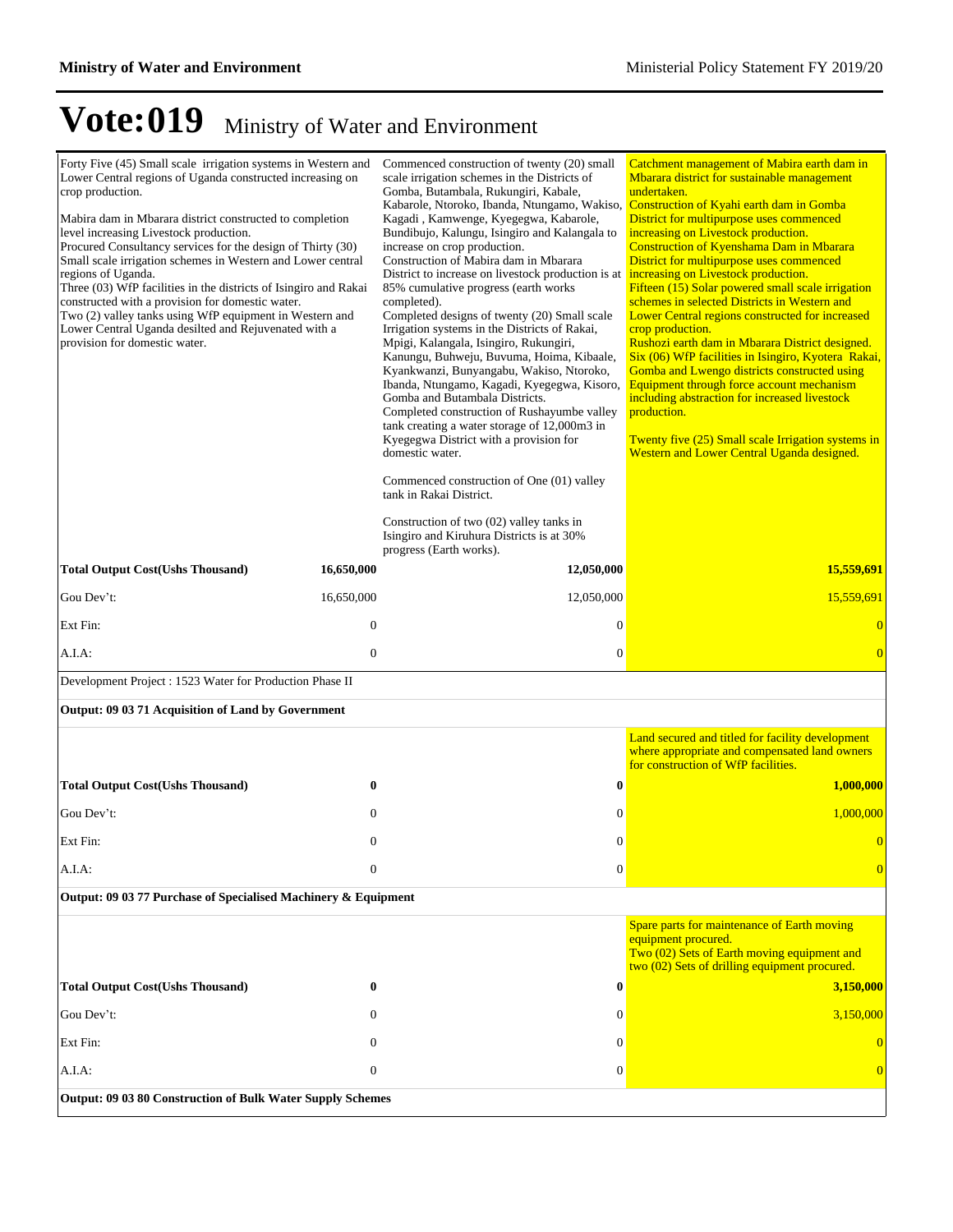|                                                                                      |              |                  | A National Irrigation Master plan formulated and<br>prepared.                                                      |
|--------------------------------------------------------------------------------------|--------------|------------------|--------------------------------------------------------------------------------------------------------------------|
|                                                                                      |              |                  | <b>Construction completion of Rwengaaju Irrigation</b><br>scheme in Kabarole District supervised and               |
|                                                                                      |              |                  | monitored complying to specifications.<br>Construction of Kawumu Irrigation scheme in                              |
|                                                                                      |              |                  | Luweero District commenced for increased crop<br>production.                                                       |
|                                                                                      |              |                  | Construction of Rwengaaju Irrigation scheme in                                                                     |
|                                                                                      |              |                  | Kabarole District completed for increased crop<br>production.                                                      |
|                                                                                      |              |                  | <b>Design Manual for Water for Production</b>                                                                      |
|                                                                                      |              |                  | Infrastructure and facilities prepared.<br>Detailed designs for bulk water systems for                             |
|                                                                                      |              |                  | Sanga-Kiktatsi-Kanyaryeru in Kiruhura District<br>and Kagera Corridor multi-purpose water for                      |
|                                                                                      |              |                  | production infrastructure and facilities in Isingiro                                                               |
|                                                                                      |              |                  | District completed.<br>Feasibility studies and design of bulk water                                                |
|                                                                                      |              |                  | systems and Irrigation schemes of Amagoro in<br>Tororo, Nabigaga in Kamuli, Rwimi in                               |
|                                                                                      |              |                  | Kasese/Bunyangabu, Purongo in Amuru, Palyec                                                                        |
|                                                                                      |              |                  | in Nwoya and Kibimba in Gomba undertaken.<br>Feasibility studies and design of bulk water                          |
|                                                                                      |              |                  | systems and Irrigation schemes of Unyama in<br>Gulu and Amuru, Namalu in Nakapiripirit, Sipi in                    |
|                                                                                      |              |                  | Bulambuli, Lumbuye in Luuka and Kaliro, Lopei                                                                      |
|                                                                                      |              |                  | in Napak, Angololo in Tororo, Enengo and<br>Matanda in Kanungu undertaken.                                         |
|                                                                                      |              |                  | Feasibility studies and detailed design for<br>Development of Water for Oil Refinery at Kabale,                    |
|                                                                                      |              |                  | Hoima District in Albertine Graben Region                                                                          |
|                                                                                      |              |                  | undertaken.<br>Feasibility studies for Bulk water systems for                                                      |
|                                                                                      |              |                  | Nakasongola undertaken.<br>Feasibility studies for large and Mega Irrigation                                       |
|                                                                                      |              |                  | schemes around Mt. Elgon area, Mt. Rwenzori                                                                        |
|                                                                                      |              |                  | area, Agoro Hills, South Western Highlands,<br><b>Central Lowlands and West Nile Lowlands</b>                      |
|                                                                                      |              |                  | undertaken.                                                                                                        |
| <b>Total Output Cost(Ushs Thousand)</b>                                              | $\bf{0}$     | $\boldsymbol{0}$ | 30,835,267                                                                                                         |
| Gou Dev't:                                                                           | $\mathbf{0}$ | $\mathbf{0}$     | 20,437,267                                                                                                         |
| Ext Fin:                                                                             | $\mathbf{0}$ | $\boldsymbol{0}$ | 10,398,000                                                                                                         |
| $A.I.A$ :                                                                            | $\mathbf{0}$ | $\boldsymbol{0}$ | $\overline{0}$                                                                                                     |
| <b>Output: 09 03 81 Construction of Water Surface Reservoirs</b>                     |              |                  |                                                                                                                    |
|                                                                                      |              |                  | Construction of Ojama and Rwebicucu earth dams<br>and multi-purpose storage facilities in Serere and               |
|                                                                                      |              |                  | Mubende Districts respectively commenced for                                                                       |
|                                                                                      |              |                  | increased livestock production.<br>Earth dams and multi-purpose water systems and                                  |
|                                                                                      |              |                  | facilities of Ojama in Serere District, Rwebicucu<br>in Mubende District and Lodoon in Napak District<br>designed. |
| <b>Total Output Cost(Ushs Thousand)</b>                                              | $\bf{0}$     | $\bf{0}$         | 4,589,964                                                                                                          |
| Gou Dev't:                                                                           | $\mathbf{0}$ | $\theta$         | 4,589,964                                                                                                          |
| Ext Fin:                                                                             | $\mathbf{0}$ | $\theta$         |                                                                                                                    |
| A.I.A:                                                                               | $\mathbf{0}$ | $\mathbf{0}$     |                                                                                                                    |
| Program: 09 04 Water Resources Management                                            |              |                  |                                                                                                                    |
| Development Project : 1302 Support for Hydro-Power Devt and Operations on River Nile |              |                  |                                                                                                                    |
| Output: 09 04 72 Government Buildings and Administrative Infrastructure              |              |                  |                                                                                                                    |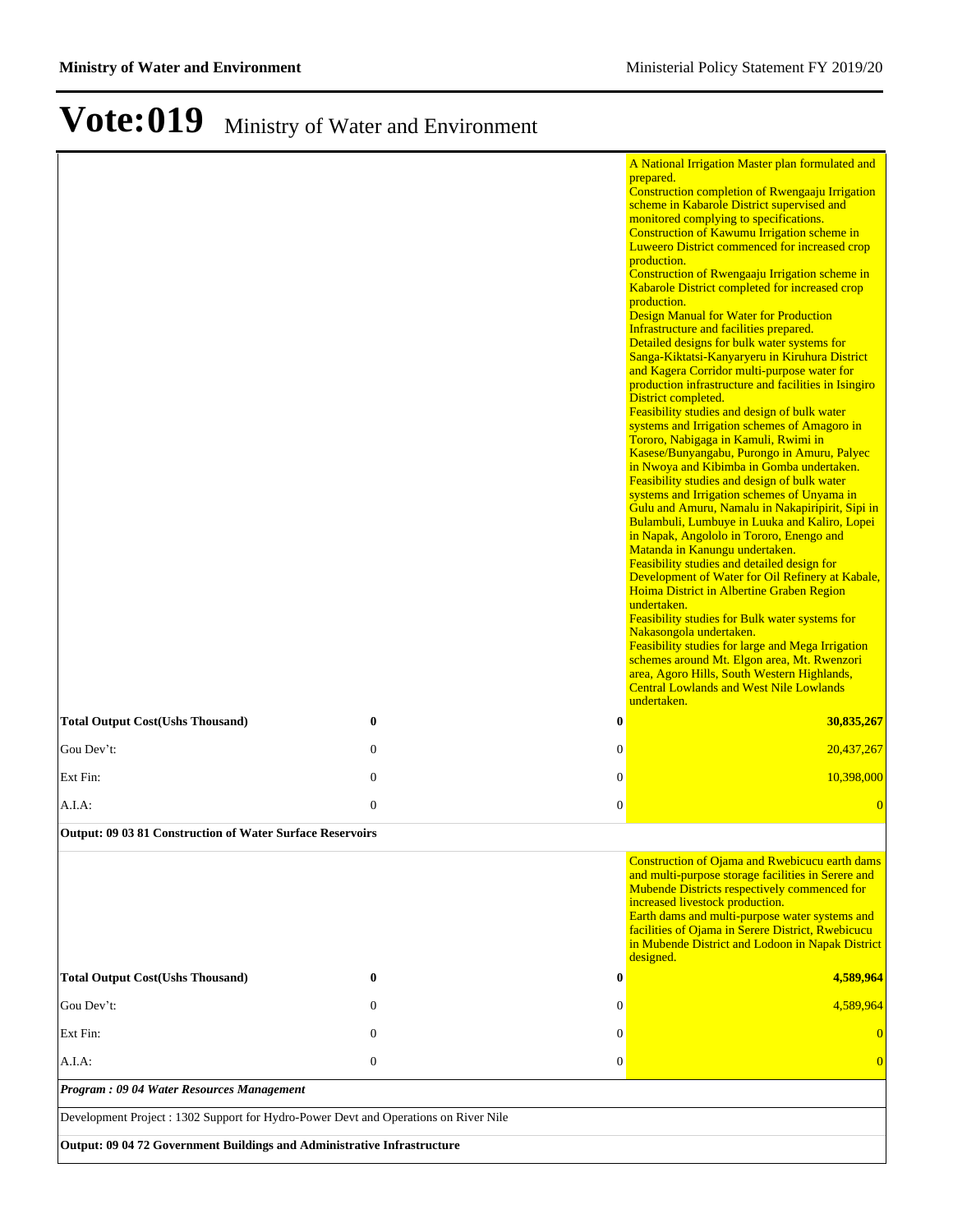| Studies in Water Release and Abstraction Policy undertaken                                                                                                                                                                                                                        |                  | Review Report of the Water Release and<br>Abstraction Policy presented to East African<br>Community (EAC) Council, regional task team<br>set up to ensure regional input is included | Other structures; Statutory meetings on<br>transboundary cooperative programmes held<br>(AMCOW, NBI&NELSAP, EAC & LVBC).<br>Joint Catchment management activities on<br><b>Angololo Multi-purpose Project</b><br><b>Water Quality Laboratory Block constructed</b><br>Water Resources Institute renovated and<br>maintained                                                                                                                                                                                                                                                                                                                                                                               |  |
|-----------------------------------------------------------------------------------------------------------------------------------------------------------------------------------------------------------------------------------------------------------------------------------|------------------|--------------------------------------------------------------------------------------------------------------------------------------------------------------------------------------|-----------------------------------------------------------------------------------------------------------------------------------------------------------------------------------------------------------------------------------------------------------------------------------------------------------------------------------------------------------------------------------------------------------------------------------------------------------------------------------------------------------------------------------------------------------------------------------------------------------------------------------------------------------------------------------------------------------|--|
| <b>Total Output Cost(Ushs Thousand)</b>                                                                                                                                                                                                                                           | 1,500,000        | 1,300,000                                                                                                                                                                            | 1,590,000                                                                                                                                                                                                                                                                                                                                                                                                                                                                                                                                                                                                                                                                                                 |  |
| Gou Dev't:                                                                                                                                                                                                                                                                        | 1,500,000        | 1,300,000                                                                                                                                                                            | 1,590,000                                                                                                                                                                                                                                                                                                                                                                                                                                                                                                                                                                                                                                                                                                 |  |
| Ext Fin:                                                                                                                                                                                                                                                                          | $\mathbf{0}$     | $\mathbf{0}$                                                                                                                                                                         |                                                                                                                                                                                                                                                                                                                                                                                                                                                                                                                                                                                                                                                                                                           |  |
| A.I.A.                                                                                                                                                                                                                                                                            | $\mathbf{0}$     | $\mathbf{0}$                                                                                                                                                                         |                                                                                                                                                                                                                                                                                                                                                                                                                                                                                                                                                                                                                                                                                                           |  |
| Development Project : 1348 Water Management Zones Project                                                                                                                                                                                                                         |                  |                                                                                                                                                                                      |                                                                                                                                                                                                                                                                                                                                                                                                                                                                                                                                                                                                                                                                                                           |  |
| Output: 09 04 72 Government Buildings and Administrative Infrastructure                                                                                                                                                                                                           |                  |                                                                                                                                                                                      |                                                                                                                                                                                                                                                                                                                                                                                                                                                                                                                                                                                                                                                                                                           |  |
| other structures; Rehabilitate monitoring stations<br>A detailed assessment of potential impacts of oil and gas on<br>water resources in the Albertine region undertaken and report<br>produced<br>Victoria and Albert Water Management Zone offices<br>renovated and partitioned |                  | Rehabilitated 2 monitoring stations (fixing<br>bolts and other minor repairs)<br>Renovated up to 70% office building for<br>Maziba Office under Victoria Water<br>Management         | 4 demonstration centres to facilitate experience<br>sharing activities regarding ecosystems<br>conservation, climate smart agriculture and<br>alternative income generating activities<br>established in 4 catchments (Mpanga, Mpologoma<br>and Lokere)<br><b>Meeting rooms for the Water Resources Institute</b><br>constructed and furnished.<br>Victoria and Albert Water Management Zone<br>offices and Laboratories furnished<br>Other structures; Infrastructure and catchment<br>management investments (river bank restoration,<br>flood control, tree planting, wetland restoration,<br>energy saving technologies, income generating<br>activities) implemented in 8 hotspot sub-<br>catchments |  |
| <b>Total Output Cost(Ushs Thousand)</b>                                                                                                                                                                                                                                           | 1,706,700        | 775,000                                                                                                                                                                              | 2,235,000                                                                                                                                                                                                                                                                                                                                                                                                                                                                                                                                                                                                                                                                                                 |  |
| Gou Dev't:                                                                                                                                                                                                                                                                        | 1,678,700        | 775,000                                                                                                                                                                              | 1,725,000                                                                                                                                                                                                                                                                                                                                                                                                                                                                                                                                                                                                                                                                                                 |  |
| Ext Fin:                                                                                                                                                                                                                                                                          | 28,000           | $\theta$                                                                                                                                                                             | 510,000                                                                                                                                                                                                                                                                                                                                                                                                                                                                                                                                                                                                                                                                                                   |  |
| A.I.A.                                                                                                                                                                                                                                                                            | $\boldsymbol{0}$ | $\mathbf{0}$                                                                                                                                                                         |                                                                                                                                                                                                                                                                                                                                                                                                                                                                                                                                                                                                                                                                                                           |  |
| Output: 09 04 75 Purchase of Motor Vehicles and Other Transport Equipment                                                                                                                                                                                                         |                  |                                                                                                                                                                                      |                                                                                                                                                                                                                                                                                                                                                                                                                                                                                                                                                                                                                                                                                                           |  |
|                                                                                                                                                                                                                                                                                   |                  |                                                                                                                                                                                      | 6 new vehicles purchased for use by Water<br><b>Management Zones</b>                                                                                                                                                                                                                                                                                                                                                                                                                                                                                                                                                                                                                                      |  |
| <b>Total Output Cost(Ushs Thousand)</b>                                                                                                                                                                                                                                           | $\bf{0}$         | 0                                                                                                                                                                                    | 700,000                                                                                                                                                                                                                                                                                                                                                                                                                                                                                                                                                                                                                                                                                                   |  |
| Gou Dev't:                                                                                                                                                                                                                                                                        | $\mathbf{0}$     | 0                                                                                                                                                                                    | 700,000                                                                                                                                                                                                                                                                                                                                                                                                                                                                                                                                                                                                                                                                                                   |  |
| Ext Fin:                                                                                                                                                                                                                                                                          | $\mathbf{0}$     | 0                                                                                                                                                                                    |                                                                                                                                                                                                                                                                                                                                                                                                                                                                                                                                                                                                                                                                                                           |  |
| $A.I.A$ :                                                                                                                                                                                                                                                                         | $\boldsymbol{0}$ |                                                                                                                                                                                      | 0<br>$\overline{0}$                                                                                                                                                                                                                                                                                                                                                                                                                                                                                                                                                                                                                                                                                       |  |
| Development Project : 1424 Multi-Lateral Lakes Edward & Albert Integrated Fisheries and Water Resources Management (LEAFII)                                                                                                                                                       |                  |                                                                                                                                                                                      |                                                                                                                                                                                                                                                                                                                                                                                                                                                                                                                                                                                                                                                                                                           |  |
| Output: 09 04 72 Government Buildings and Administrative Infrastructure                                                                                                                                                                                                           |                  |                                                                                                                                                                                      |                                                                                                                                                                                                                                                                                                                                                                                                                                                                                                                                                                                                                                                                                                           |  |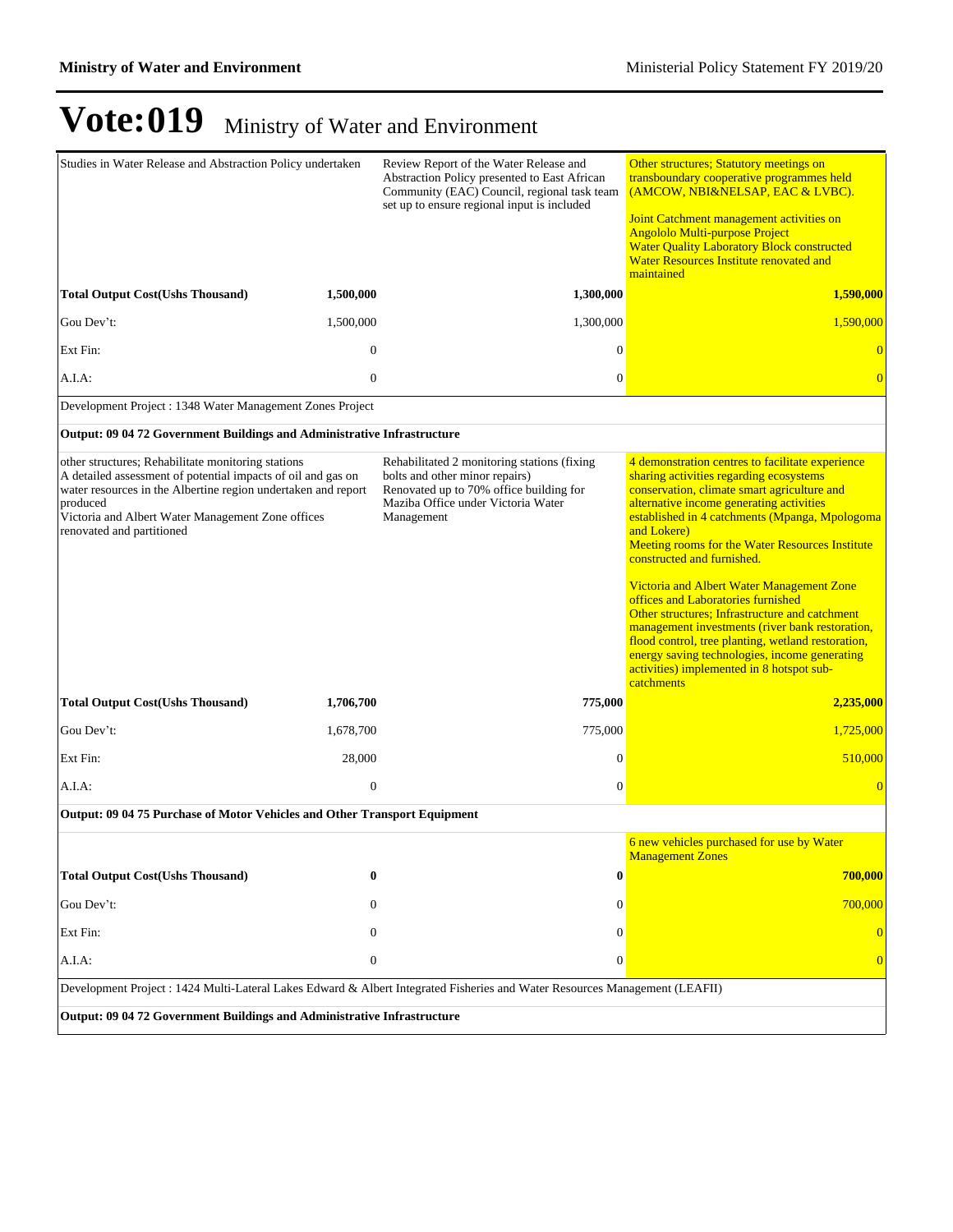| One Surveillance station constructed, Office block and water<br>quality laboratory in Albert Water Management Zone<br>constructed, Three Landing sites with fish processing facilities<br>constructed, feeder roads to landing sites rehabilitated/<br>maintained, |                  | 5 Landing sites & feeder roads leading to<br>landing sites were constructed (Kitebere in<br>Kagadi at 13% progress, Mbegu in Hoima at<br>11% progress, Dei in Packwach at 15%<br>progress, Rwenshama in Rukungiri at 6%<br>progress, and Mahyoro in Kamwenge at 12%<br>progress). | <b>Construct 1 Surveillance/Research station,</b><br>Construct 5 Landing sites (Rwenshama/Rukungiri,<br>Mahyoro/Kamwenge, Kitebere/Kagadi,<br>Mbegu/Hoima & Dei/Packwach) & Rehabilitate<br>feeder roads to landing sites. Design community<br><b>WASH</b> facilities at Landing sites.                                            |  |
|--------------------------------------------------------------------------------------------------------------------------------------------------------------------------------------------------------------------------------------------------------------------|------------------|-----------------------------------------------------------------------------------------------------------------------------------------------------------------------------------------------------------------------------------------------------------------------------------|------------------------------------------------------------------------------------------------------------------------------------------------------------------------------------------------------------------------------------------------------------------------------------------------------------------------------------|--|
|                                                                                                                                                                                                                                                                    |                  | Office block and water quality laboratory in<br>Fort Portal was constructed to 93%.                                                                                                                                                                                               |                                                                                                                                                                                                                                                                                                                                    |  |
| <b>Total Output Cost(Ushs Thousand)</b>                                                                                                                                                                                                                            | 5,430,406        | 1,710,400                                                                                                                                                                                                                                                                         | 6,352,930                                                                                                                                                                                                                                                                                                                          |  |
| Gou Dev't:                                                                                                                                                                                                                                                         | 1,074,400        | 1,074,400                                                                                                                                                                                                                                                                         | 1,019,000                                                                                                                                                                                                                                                                                                                          |  |
| Ext Fin:                                                                                                                                                                                                                                                           | 4,356,006        | 636,000                                                                                                                                                                                                                                                                           | 5.333.930                                                                                                                                                                                                                                                                                                                          |  |
| A.I.A:                                                                                                                                                                                                                                                             | $\boldsymbol{0}$ | $\boldsymbol{0}$                                                                                                                                                                                                                                                                  |                                                                                                                                                                                                                                                                                                                                    |  |
| Output: 09 04 77 Purchase of Specialised Machinery & Equipment                                                                                                                                                                                                     |                  |                                                                                                                                                                                                                                                                                   |                                                                                                                                                                                                                                                                                                                                    |  |
| surveillance station and fisheries research equipment procured, Procurement of Starter kits for livelihood<br>research vessel Procured                                                                                                                             |                  | improvement activities in Ntoroko and<br>Kamwenge Districts was completed.                                                                                                                                                                                                        | Procure surveillance & research station<br>equipment, Construct 1 research vessel, General<br>supplies and works.                                                                                                                                                                                                                  |  |
| <b>Total Output Cost(Ushs Thousand)</b>                                                                                                                                                                                                                            | 1,690,700        | 327,200                                                                                                                                                                                                                                                                           | 3,096,240                                                                                                                                                                                                                                                                                                                          |  |
| Gou Dev't:                                                                                                                                                                                                                                                         | 327,200          | 327,200                                                                                                                                                                                                                                                                           | 150,000                                                                                                                                                                                                                                                                                                                            |  |
| Ext Fin:                                                                                                                                                                                                                                                           | 1,363,500        | $\theta$                                                                                                                                                                                                                                                                          | 2,946,240                                                                                                                                                                                                                                                                                                                          |  |
| A.I.A:                                                                                                                                                                                                                                                             | $\boldsymbol{0}$ | $\mathbf{0}$                                                                                                                                                                                                                                                                      |                                                                                                                                                                                                                                                                                                                                    |  |
| Development Project : 1487 Enhancing Resilience of Communities to Climate Change                                                                                                                                                                                   |                  |                                                                                                                                                                                                                                                                                   |                                                                                                                                                                                                                                                                                                                                    |  |
| Output: 09 04 72 Government Buildings and Administrative Infrastructure                                                                                                                                                                                            |                  |                                                                                                                                                                                                                                                                                   |                                                                                                                                                                                                                                                                                                                                    |  |
| Project offices in Victoria Water Management Zone renovated 20% project offices renovated in Kabale<br>and partitioned                                                                                                                                             |                  | Victoria Water Management Zone                                                                                                                                                                                                                                                    | Demonstration centres renovated and equipped<br>with furniture to facilitate trainings and experience<br>sharing activities regarding ecosystems<br>conservation, climate smart agriculture and<br>alternative income generating activities<br>Project office in Kabale town for Maziba<br>Catchment renovated and fully furnished |  |
| <b>Total Output Cost(Ushs Thousand)</b>                                                                                                                                                                                                                            | 1,025,000        | 280,000                                                                                                                                                                                                                                                                           | 2,200,278                                                                                                                                                                                                                                                                                                                          |  |
| Gou Dev't:                                                                                                                                                                                                                                                         | 380,000          | 280,000                                                                                                                                                                                                                                                                           | 700,278                                                                                                                                                                                                                                                                                                                            |  |
| Ext Fin:                                                                                                                                                                                                                                                           | 645,000          | $\mathbf{0}$                                                                                                                                                                                                                                                                      | 1,500,000                                                                                                                                                                                                                                                                                                                          |  |
| A.I.A:                                                                                                                                                                                                                                                             | $\bf{0}$         | $\sigma$                                                                                                                                                                                                                                                                          |                                                                                                                                                                                                                                                                                                                                    |  |
| Output: 09 04 75 Purchase of Motor Vehicles and Other Transport Equipment                                                                                                                                                                                          |                  |                                                                                                                                                                                                                                                                                   |                                                                                                                                                                                                                                                                                                                                    |  |
| Purchase of office vehicle                                                                                                                                                                                                                                         |                  | Contractor is already on board and process for<br>purchase of vehicle is under way                                                                                                                                                                                                | 3 vehicles for project supervision purchased                                                                                                                                                                                                                                                                                       |  |
| <b>Total Output Cost(Ushs Thousand)</b>                                                                                                                                                                                                                            | 280,000          | 138,040                                                                                                                                                                                                                                                                           | 500,000                                                                                                                                                                                                                                                                                                                            |  |
| Gou Dev't:                                                                                                                                                                                                                                                         | 280,000          | 138,040                                                                                                                                                                                                                                                                           | 500,000                                                                                                                                                                                                                                                                                                                            |  |
| Ext Fin:                                                                                                                                                                                                                                                           | $\boldsymbol{0}$ | $\mathbf{0}$                                                                                                                                                                                                                                                                      | $\vert 0 \vert$                                                                                                                                                                                                                                                                                                                    |  |
| A.I.A:                                                                                                                                                                                                                                                             | $\boldsymbol{0}$ | 0                                                                                                                                                                                                                                                                                 | $\overline{0}$                                                                                                                                                                                                                                                                                                                     |  |
| Development Project : 1530 Integrated Water Resources Management and Development Project (IWMDP)                                                                                                                                                                   |                  |                                                                                                                                                                                                                                                                                   |                                                                                                                                                                                                                                                                                                                                    |  |
| Output: 09 04 72 Government Buildings and Administrative Infrastructure                                                                                                                                                                                            |                  |                                                                                                                                                                                                                                                                                   |                                                                                                                                                                                                                                                                                                                                    |  |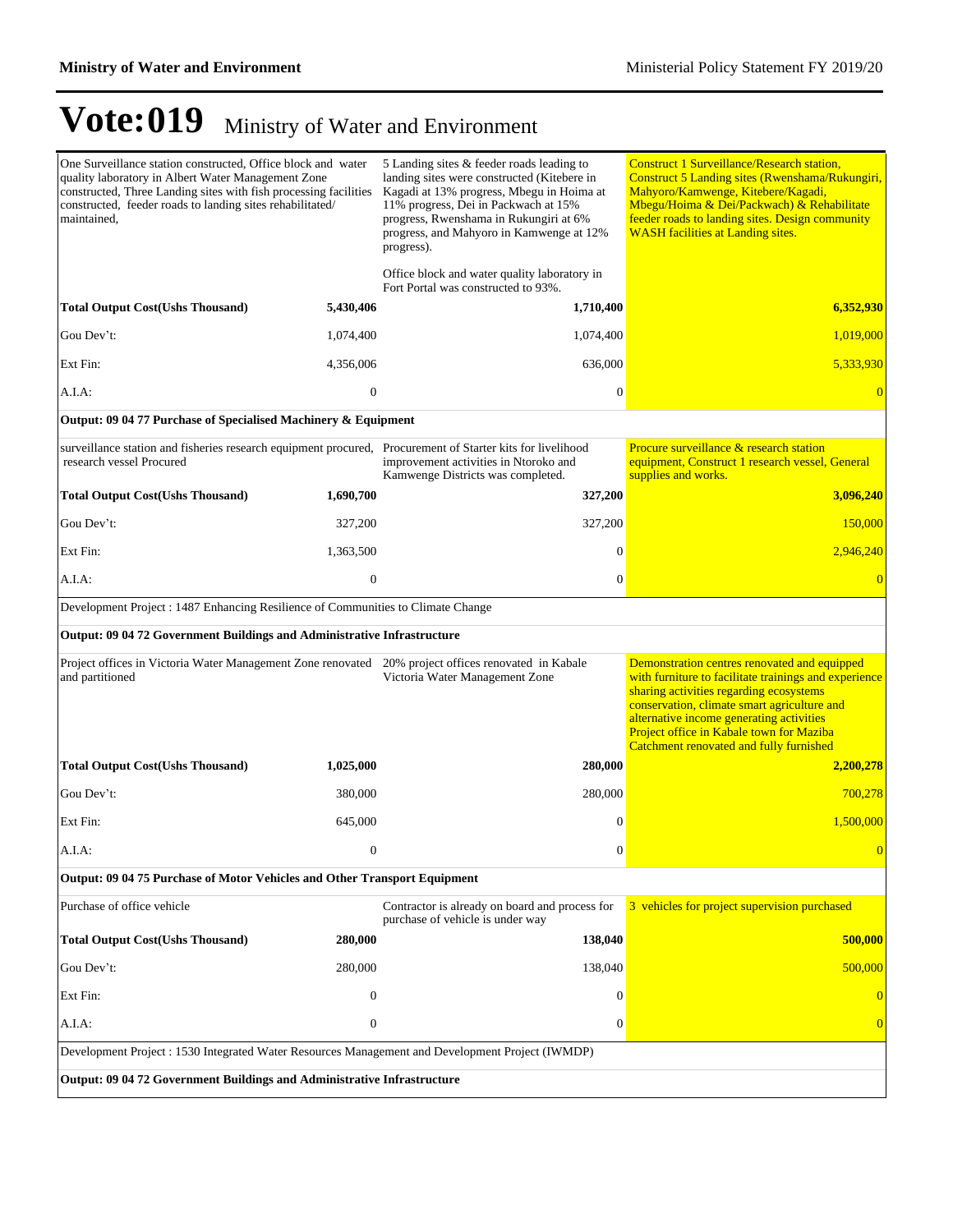|                                                                                                                                                                                                                                                                                                                                                                                                                                                                                                                                                                                                                                                                                                                                                                                                                                            |                  |                                                                                                                                                                                                                                                                                                                                                                                                                                                                                                                                                                                                                                                                                                                                                                                                                    | 1 National Water Quality Reference Laboratory at<br>Entebbe constructed.                                                                                                                                                                                                                                                                                                                                                                                                                                                                                                                                |
|--------------------------------------------------------------------------------------------------------------------------------------------------------------------------------------------------------------------------------------------------------------------------------------------------------------------------------------------------------------------------------------------------------------------------------------------------------------------------------------------------------------------------------------------------------------------------------------------------------------------------------------------------------------------------------------------------------------------------------------------------------------------------------------------------------------------------------------------|------------------|--------------------------------------------------------------------------------------------------------------------------------------------------------------------------------------------------------------------------------------------------------------------------------------------------------------------------------------------------------------------------------------------------------------------------------------------------------------------------------------------------------------------------------------------------------------------------------------------------------------------------------------------------------------------------------------------------------------------------------------------------------------------------------------------------------------------|---------------------------------------------------------------------------------------------------------------------------------------------------------------------------------------------------------------------------------------------------------------------------------------------------------------------------------------------------------------------------------------------------------------------------------------------------------------------------------------------------------------------------------------------------------------------------------------------------------|
|                                                                                                                                                                                                                                                                                                                                                                                                                                                                                                                                                                                                                                                                                                                                                                                                                                            |                  |                                                                                                                                                                                                                                                                                                                                                                                                                                                                                                                                                                                                                                                                                                                                                                                                                    | 2 WMZ offices (Mbale and Lira) maintained<br><b>Other structures: Construct water resources</b><br>measures (Soil conservation, River bank<br>restoration, wetland restoration and rain water<br>harvesting structurest) in Albert Nile, Kochi,                                                                                                                                                                                                                                                                                                                                                         |
| <b>Total Output Cost(Ushs Thousand)</b>                                                                                                                                                                                                                                                                                                                                                                                                                                                                                                                                                                                                                                                                                                                                                                                                    | $\bf{0}$         | 0                                                                                                                                                                                                                                                                                                                                                                                                                                                                                                                                                                                                                                                                                                                                                                                                                  | 7,265,529                                                                                                                                                                                                                                                                                                                                                                                                                                                                                                                                                                                               |
| Gou Dev't:                                                                                                                                                                                                                                                                                                                                                                                                                                                                                                                                                                                                                                                                                                                                                                                                                                 | $\boldsymbol{0}$ | 0                                                                                                                                                                                                                                                                                                                                                                                                                                                                                                                                                                                                                                                                                                                                                                                                                  | 200,000                                                                                                                                                                                                                                                                                                                                                                                                                                                                                                                                                                                                 |
| Ext Fin:                                                                                                                                                                                                                                                                                                                                                                                                                                                                                                                                                                                                                                                                                                                                                                                                                                   | $\mathbf 0$      | 0                                                                                                                                                                                                                                                                                                                                                                                                                                                                                                                                                                                                                                                                                                                                                                                                                  | 7,065,529                                                                                                                                                                                                                                                                                                                                                                                                                                                                                                                                                                                               |
| A.I.A:                                                                                                                                                                                                                                                                                                                                                                                                                                                                                                                                                                                                                                                                                                                                                                                                                                     | $\mathbf{0}$     | 0                                                                                                                                                                                                                                                                                                                                                                                                                                                                                                                                                                                                                                                                                                                                                                                                                  |                                                                                                                                                                                                                                                                                                                                                                                                                                                                                                                                                                                                         |
| Program: 09 05 Natural Resources Management                                                                                                                                                                                                                                                                                                                                                                                                                                                                                                                                                                                                                                                                                                                                                                                                |                  |                                                                                                                                                                                                                                                                                                                                                                                                                                                                                                                                                                                                                                                                                                                                                                                                                    |                                                                                                                                                                                                                                                                                                                                                                                                                                                                                                                                                                                                         |
| Development Project : 1301 The National REDD-Plus Project                                                                                                                                                                                                                                                                                                                                                                                                                                                                                                                                                                                                                                                                                                                                                                                  |                  |                                                                                                                                                                                                                                                                                                                                                                                                                                                                                                                                                                                                                                                                                                                                                                                                                    |                                                                                                                                                                                                                                                                                                                                                                                                                                                                                                                                                                                                         |
| Output: 09 05 79 Acquisition of Other Capital Assets                                                                                                                                                                                                                                                                                                                                                                                                                                                                                                                                                                                                                                                                                                                                                                                       |                  |                                                                                                                                                                                                                                                                                                                                                                                                                                                                                                                                                                                                                                                                                                                                                                                                                    |                                                                                                                                                                                                                                                                                                                                                                                                                                                                                                                                                                                                         |
| 1,200,000 seedlings of various tree species procured and<br>distributed to farmers in target landscape/ecosystem to off set<br>REDD+ project carbon foot prints.                                                                                                                                                                                                                                                                                                                                                                                                                                                                                                                                                                                                                                                                           |                  |                                                                                                                                                                                                                                                                                                                                                                                                                                                                                                                                                                                                                                                                                                                                                                                                                    | 1,200,000 seedlings of various tree species<br>procured and distributed to farmers in target<br>landscape/ecosystem to off set REDD+ project<br>carbon foot prints.                                                                                                                                                                                                                                                                                                                                                                                                                                     |
| <b>Total Output Cost(Ushs Thousand)</b>                                                                                                                                                                                                                                                                                                                                                                                                                                                                                                                                                                                                                                                                                                                                                                                                    | 2,400,000        | 1,500,000                                                                                                                                                                                                                                                                                                                                                                                                                                                                                                                                                                                                                                                                                                                                                                                                          | 2,400,000                                                                                                                                                                                                                                                                                                                                                                                                                                                                                                                                                                                               |
| Gou Dev't:                                                                                                                                                                                                                                                                                                                                                                                                                                                                                                                                                                                                                                                                                                                                                                                                                                 | 2,400,000        | 1,500,000                                                                                                                                                                                                                                                                                                                                                                                                                                                                                                                                                                                                                                                                                                                                                                                                          | 2,400,000                                                                                                                                                                                                                                                                                                                                                                                                                                                                                                                                                                                               |
| Ext Fin:                                                                                                                                                                                                                                                                                                                                                                                                                                                                                                                                                                                                                                                                                                                                                                                                                                   | $\theta$         | 0                                                                                                                                                                                                                                                                                                                                                                                                                                                                                                                                                                                                                                                                                                                                                                                                                  | $\overline{0}$                                                                                                                                                                                                                                                                                                                                                                                                                                                                                                                                                                                          |
| $A.I.A$ :                                                                                                                                                                                                                                                                                                                                                                                                                                                                                                                                                                                                                                                                                                                                                                                                                                  | $\mathbf{0}$     | $\theta$                                                                                                                                                                                                                                                                                                                                                                                                                                                                                                                                                                                                                                                                                                                                                                                                           | $\overline{0}$                                                                                                                                                                                                                                                                                                                                                                                                                                                                                                                                                                                          |
| Development Project : 1417 Farm Income Enhancement and Forestry Conservation Project Phase II (FIEFOC II)                                                                                                                                                                                                                                                                                                                                                                                                                                                                                                                                                                                                                                                                                                                                  |                  |                                                                                                                                                                                                                                                                                                                                                                                                                                                                                                                                                                                                                                                                                                                                                                                                                    |                                                                                                                                                                                                                                                                                                                                                                                                                                                                                                                                                                                                         |
| Output: 09 05 72 Government Buildings and Administrative Infrastructure                                                                                                                                                                                                                                                                                                                                                                                                                                                                                                                                                                                                                                                                                                                                                                    |                  |                                                                                                                                                                                                                                                                                                                                                                                                                                                                                                                                                                                                                                                                                                                                                                                                                    |                                                                                                                                                                                                                                                                                                                                                                                                                                                                                                                                                                                                         |
| Back up support to the remedial works irrigation schemes<br>previously constructed in FIEFOC Phase I (Agoro, Olweny<br>and Doho I) provided<br>Construction Works for the Access Roads to five(5) irrigation<br>schemes; Wadelai, Tochi, Ngenge, Mubuku II and Doho II<br>Schemes completed<br>Construction Works for the Access Roads to the three (3)<br>irrigation schemes of SIIPI, Unyama and Namalu completed<br>Construction Works of five(5) irrigation schemes; Wadelai,<br>Tochi, Ngenge, Mubuku II and Doho II Schemes completed<br>Construction works of the three (3) irrigation schemes of<br>SIIPI, Unyama and Namalu commenced<br>Construction works on Micro Irrigation schemes commenced<br>Irrigation scheme construction and road works for the three (3)<br>irrigation schemes of SIIPI, Unyama and Namalu supervised |                  | Completed Construction of Olweny Irrigation<br>Scheme to 95% (the scheme is under Defect<br>Liability Period). Remedial works in Agoro,<br>Doho I & Mubuku I irrigation schemes<br>commenced (in the case of Agoro, procurement<br>of GRP types is ongoing, while for Doho-I and<br>Mubuku-I assessment was undertaken and<br>works to begin next quarter).<br>Access Roads for Ngenge, Mubuku-II and<br>Tochi completed; Construction of Doho-II and <b>Scheme to 100%;</b><br>Wadelai Access roads at 80% and 3.5%<br>respectively.<br>3 large scale (Unyama, Namalu, and Siipi)<br>irrigation designs at different levels of<br>completion<br>Physical implementation works progress at the<br>different sites stood as follows;<br>Tochi 39.5%, Mubuku-II 27.4%, Doho-II 27%,<br>Ngenge 33.1% and Wadelai 3.5% | 200 hectares to Wapala extended<br>40 new small scale irrigation schemes<br>countrywide identified and feasibility studies<br>conducted<br>Construction of Wadelai to 75%; Tochi 95%;<br>Mubuku II to 95%; Ngenge to 95%, Doho-II to<br>95% and Olweny to 100% levels of completion<br><b>Designs for 96 Small Scale Irrigation Schemes</b><br>Hydraulic Improvement works at Agoro Irrigation<br>Irrigation schemes of sipi, Namalu, Namatala and<br>Unyama constructed to 50% level of completion<br><b>Irrigation works in Agoro Irrigation Scheme</b><br><b>Irrigation works in Mubuku-I scheme</b> |
|                                                                                                                                                                                                                                                                                                                                                                                                                                                                                                                                                                                                                                                                                                                                                                                                                                            |                  | 3 large scale (Unyama, Namalu, and Siipi)<br>irrigation designs at different levels of<br>completion<br>96 small scale irrigation designs at different<br>levels of completion<br>3 large scale (Unyama, Namalu, and Siipi)<br>irrigation designs at different levels of<br>completion                                                                                                                                                                                                                                                                                                                                                                                                                                                                                                                             |                                                                                                                                                                                                                                                                                                                                                                                                                                                                                                                                                                                                         |
| <b>Total Output Cost(Ushs Thousand)</b>                                                                                                                                                                                                                                                                                                                                                                                                                                                                                                                                                                                                                                                                                                                                                                                                    | 93,530,140       | 18,556,352                                                                                                                                                                                                                                                                                                                                                                                                                                                                                                                                                                                                                                                                                                                                                                                                         | 92,839,446                                                                                                                                                                                                                                                                                                                                                                                                                                                                                                                                                                                              |
| Gou Dev't:                                                                                                                                                                                                                                                                                                                                                                                                                                                                                                                                                                                                                                                                                                                                                                                                                                 | 24,396,790       | 15,556,352                                                                                                                                                                                                                                                                                                                                                                                                                                                                                                                                                                                                                                                                                                                                                                                                         | 18,580,000                                                                                                                                                                                                                                                                                                                                                                                                                                                                                                                                                                                              |
| Ext Fin:                                                                                                                                                                                                                                                                                                                                                                                                                                                                                                                                                                                                                                                                                                                                                                                                                                   | 69,133,350       | 3,000,000                                                                                                                                                                                                                                                                                                                                                                                                                                                                                                                                                                                                                                                                                                                                                                                                          | 74,259,446                                                                                                                                                                                                                                                                                                                                                                                                                                                                                                                                                                                              |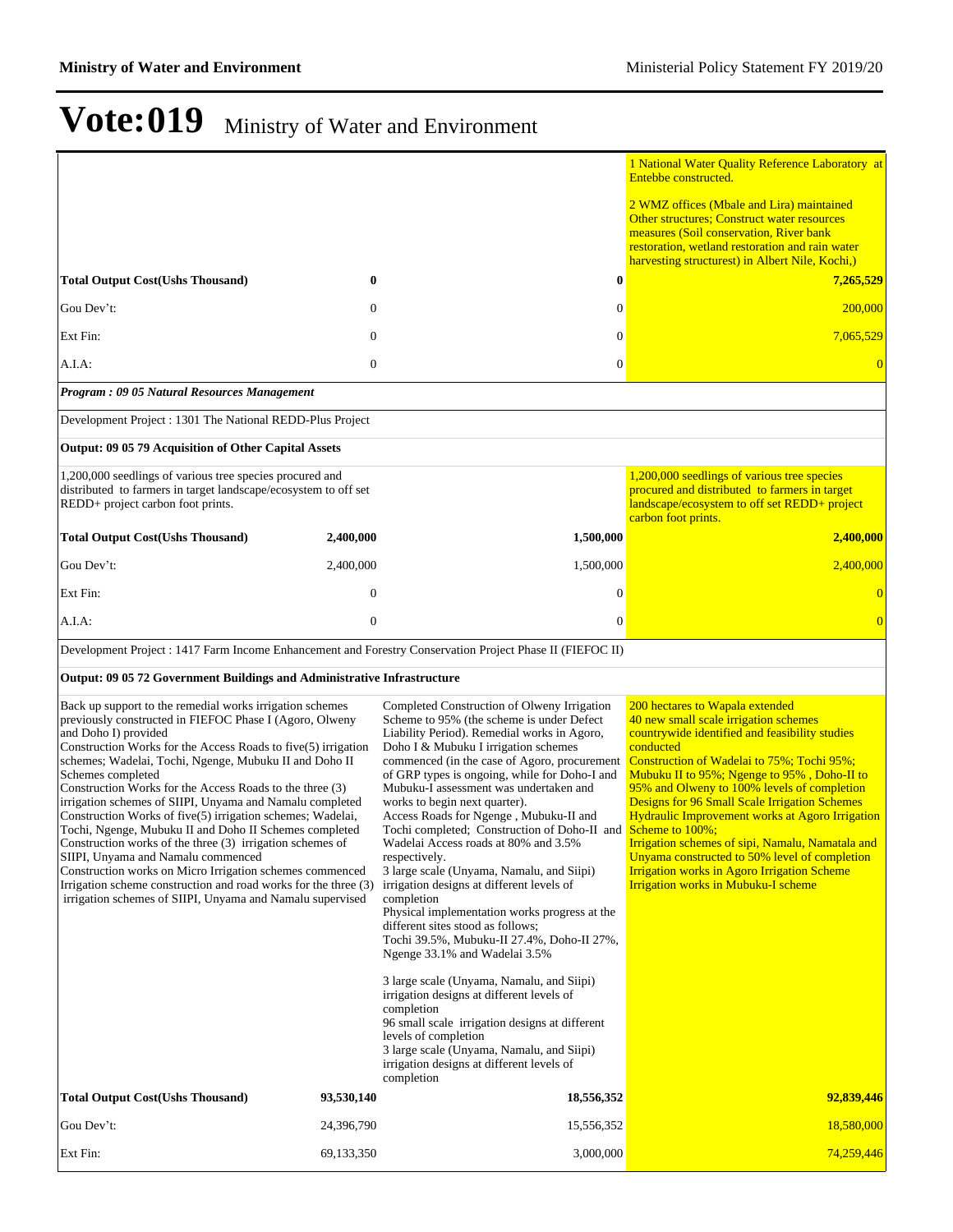| A.I.A.                                                                                                                                                                                                                                                                                                                                                                        | $\boldsymbol{0}$ | $\boldsymbol{0}$                                                                                                                                                                   | $\overline{0}$                                                                                                                                                                                              |  |  |
|-------------------------------------------------------------------------------------------------------------------------------------------------------------------------------------------------------------------------------------------------------------------------------------------------------------------------------------------------------------------------------|------------------|------------------------------------------------------------------------------------------------------------------------------------------------------------------------------------|-------------------------------------------------------------------------------------------------------------------------------------------------------------------------------------------------------------|--|--|
| Output: 09 05 75 Purchase of Motor Vehicles and Other Transport Equipment                                                                                                                                                                                                                                                                                                     |                  |                                                                                                                                                                                    |                                                                                                                                                                                                             |  |  |
| Motor cycles (14) and Vehicles (3 pickups and 1 station<br>wagon) procured                                                                                                                                                                                                                                                                                                    |                  | Standard Bidding Document for supply of 14<br>motor cycles and 3 vehicles prepared and<br>submitted to AfDB for a No Objection                                                     | Motor vehicle for monitoring for the planning<br><b>Department procured</b>                                                                                                                                 |  |  |
| <b>Total Output Cost(Ushs Thousand)</b>                                                                                                                                                                                                                                                                                                                                       | 2,067,208        | 56,160                                                                                                                                                                             | 620,000                                                                                                                                                                                                     |  |  |
| Gou Dev't:                                                                                                                                                                                                                                                                                                                                                                    | 112,320          | 56,160                                                                                                                                                                             | 620,000                                                                                                                                                                                                     |  |  |
| Ext Fin:                                                                                                                                                                                                                                                                                                                                                                      | 1,954,888        | $\overline{0}$                                                                                                                                                                     | $\overline{0}$                                                                                                                                                                                              |  |  |
| A.I.A:                                                                                                                                                                                                                                                                                                                                                                        | $\mathbf{0}$     | $\mathbf{0}$                                                                                                                                                                       | $\overline{0}$                                                                                                                                                                                              |  |  |
| Output: 09 05 79 Acquisition of Other Capital Assets                                                                                                                                                                                                                                                                                                                          |                  |                                                                                                                                                                                    |                                                                                                                                                                                                             |  |  |
| 2,200,000 million Assorted tree seedlings for planting in<br>catchment areas of Wadelai, Tochii, Ngenge, Mubuku II, Doho districts of Kween, Butaleja, Oyam and<br>II, Unyama, Sipi and Nakapiripit irrigation schemes and other<br>Micro Irrigation schemes procured<br>Communities in the catchment areas of the selected irrigation<br>schemes supported in tree planting. |                  | 2,389,372 assorted tree seedlings in the 4<br>Pakwach distributed.<br>Post planting care capacity building conducted<br>in the 4 districts of Kween, Butaleja, Oyam and<br>Pakwach | 5.6 million seedlings for catchment protection in<br>the five irrigation schemes distributed                                                                                                                |  |  |
| <b>Total Output Cost(Ushs Thousand)</b>                                                                                                                                                                                                                                                                                                                                       | 5,600,000        | 30,834,407                                                                                                                                                                         | 5,600,000                                                                                                                                                                                                   |  |  |
| Gou Dev't:                                                                                                                                                                                                                                                                                                                                                                    | 4,400,000        | 3,147,592                                                                                                                                                                          | 4,400,000                                                                                                                                                                                                   |  |  |
| Ext Fin:                                                                                                                                                                                                                                                                                                                                                                      | 1,200,000        | 27,686,815                                                                                                                                                                         | 1,200,000                                                                                                                                                                                                   |  |  |
| A.I.A:                                                                                                                                                                                                                                                                                                                                                                        | $\mathbf{0}$     | $\mathbf{0}$                                                                                                                                                                       |                                                                                                                                                                                                             |  |  |
| Program: 09 49 Policy, Planning and Support Services                                                                                                                                                                                                                                                                                                                          |                  |                                                                                                                                                                                    |                                                                                                                                                                                                             |  |  |
| Development Project: 0151 Policy and Management Support                                                                                                                                                                                                                                                                                                                       |                  |                                                                                                                                                                                    |                                                                                                                                                                                                             |  |  |
| Output: 09 49 72 Government Buildings and Administrative Infrastructure                                                                                                                                                                                                                                                                                                       |                  |                                                                                                                                                                                    |                                                                                                                                                                                                             |  |  |
| Completion of the Ministry of Water and Environment<br>Headquarters.                                                                                                                                                                                                                                                                                                          |                  |                                                                                                                                                                                    | Completion of the construction for the Ministry<br>headquarters.<br>Construction of the Water Quality laboratories in<br><b>Wakiso and Lira.</b><br>Construction of the office extension for WSDF-<br>East. |  |  |
| <b>Total Output Cost(Ushs Thousand)</b>                                                                                                                                                                                                                                                                                                                                       | 3,558,829        | 6,268,864                                                                                                                                                                          | 5,308,829                                                                                                                                                                                                   |  |  |
| Gou Dev't:                                                                                                                                                                                                                                                                                                                                                                    | 3,558,829        | 6,268,864                                                                                                                                                                          | 5,308,829                                                                                                                                                                                                   |  |  |
| Ext Fin:                                                                                                                                                                                                                                                                                                                                                                      | $\theta$         | $\boldsymbol{0}$                                                                                                                                                                   | $\theta$                                                                                                                                                                                                    |  |  |
| A.I.A:                                                                                                                                                                                                                                                                                                                                                                        | $\boldsymbol{0}$ | $\boldsymbol{0}$                                                                                                                                                                   | $\overline{0}$                                                                                                                                                                                              |  |  |
| Development Project : 1190 Support to Nabyeya Forestry College Project                                                                                                                                                                                                                                                                                                        |                  |                                                                                                                                                                                    |                                                                                                                                                                                                             |  |  |
| Output: 09 49 72 Government Buildings and Administrative Infrastructure                                                                                                                                                                                                                                                                                                       |                  |                                                                                                                                                                                    |                                                                                                                                                                                                             |  |  |
| Construction extension of<br>student dormitory to 100%<br>completion levels.                                                                                                                                                                                                                                                                                                  |                  | Construction extension of student dormitory<br>progressed to 45% completion levels.                                                                                                | Construction of a perimeter wall to 100%<br>completion levels done.                                                                                                                                         |  |  |
| Staff houses renovated and college internal roads resealed.                                                                                                                                                                                                                                                                                                                   |                  | Renovated staff houses and resealed college<br>internal roads                                                                                                                      | Revamping of water lines to 100% completion<br>levels done                                                                                                                                                  |  |  |
|                                                                                                                                                                                                                                                                                                                                                                               |                  |                                                                                                                                                                                    | Resealing of 1 km of internal roads done                                                                                                                                                                    |  |  |
| <b>Total Output Cost(Ushs Thousand)</b>                                                                                                                                                                                                                                                                                                                                       | 726,397          | 726,397                                                                                                                                                                            | 904,800                                                                                                                                                                                                     |  |  |
| Gou Dev't:                                                                                                                                                                                                                                                                                                                                                                    | 726,397          | 726,397                                                                                                                                                                            | 904,800                                                                                                                                                                                                     |  |  |
| Ext Fin:                                                                                                                                                                                                                                                                                                                                                                      | $\mathbf{0}$     | $\theta$                                                                                                                                                                           | $\overline{0}$                                                                                                                                                                                              |  |  |
| A.I.A:                                                                                                                                                                                                                                                                                                                                                                        | $\mathbf{0}$     | $\boldsymbol{0}$                                                                                                                                                                   | $\overline{0}$                                                                                                                                                                                              |  |  |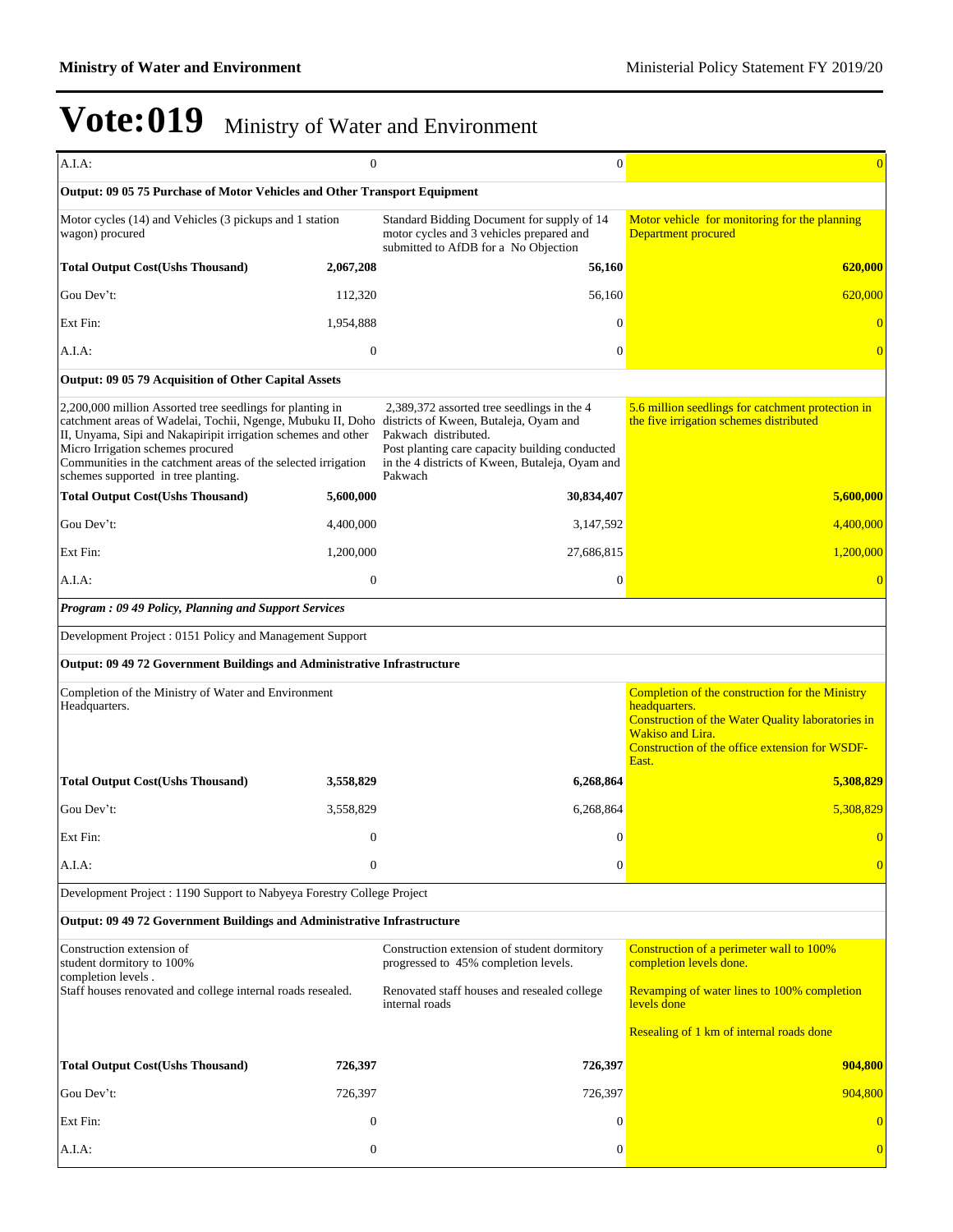| Development Project : 1530 Integrated Water Resources Management and Development Project (IWMDP) |                                                                                                                                                                                                                                                                       |              |                          |
|--------------------------------------------------------------------------------------------------|-----------------------------------------------------------------------------------------------------------------------------------------------------------------------------------------------------------------------------------------------------------------------|--------------|--------------------------|
| Output: 09 49 72 Government Buildings and Administrative Infrastructure                          |                                                                                                                                                                                                                                                                       |              |                          |
|                                                                                                  | Commence construction of piped water supply<br>systems in 1 project town of Nakasongola.<br>Feasibility designs for pilot projects under the<br>Uganda strategic program for climate change<br>resilience developed in Kyoga and Upper Nile<br><b>Catchment</b> areas |              |                          |
| <b>Total Output Cost(Ushs Thousand)</b>                                                          | 0                                                                                                                                                                                                                                                                     | $\mathbf{0}$ | 2,000,000                |
| Gou Dev't:                                                                                       | $\mathbf{0}$                                                                                                                                                                                                                                                          | $\Omega$     | 2,000,000                |
| Ext Fin:                                                                                         | $\Omega$                                                                                                                                                                                                                                                              | $\Omega$     |                          |
| A.I.A:                                                                                           | $\mathbf{0}$                                                                                                                                                                                                                                                          | $\Omega$     | $\Omega$                 |
| Output: 09 49 75 Purchase of Motor Vehicles and Other Transport Equipment                        |                                                                                                                                                                                                                                                                       |              |                          |
|                                                                                                  |                                                                                                                                                                                                                                                                       |              | Procure 2 motor vehicles |
| <b>Total Output Cost(Ushs Thousand)</b>                                                          | $\bf{0}$                                                                                                                                                                                                                                                              | $\mathbf{0}$ | 3,134,372                |
| Gou Dev't:                                                                                       | $\theta$                                                                                                                                                                                                                                                              | 0            | 450,892                  |
| Ext Fin:                                                                                         | $\Omega$                                                                                                                                                                                                                                                              | $\Omega$     | 2,683,481                |
| A.I.A.                                                                                           | $\overline{0}$                                                                                                                                                                                                                                                        | $\Omega$     |                          |

#### **X. Vote Challenges and Plans To Improve Performance**

#### **Vote Challenges**

Inadequate funding provision to undertake the Presidential Initiative of source per village and also to achieve the NDPII strategic objective of 79% safe water access by 2020

Land acquisition and the high costs - for location of sector infrastructure investments has become a major constraint which causes delays in project implementation. In some cases the problem of land has caused projects to be abandoned due high compensation demands that are way higher than those prescribed by the by the Chief Government Valuer as required by Law.

Encroachment on ecosystems – due to high population growth rates and the need for arable land, the sector continues to experience increased levels of environment degradation and uncontrolled encroachment on the already fragile environment and natural resources remaining beyond the restoration efforts. There is need for increased efforts to curb this trend and the need for protection of these Eco-systems. This has led to unsustainable exploitation of our forestry resources (for timber and wood fuel/charcoal), plus encroachment on our wetlands for agriculture, human settlement and industries.

Low prioritization and emphasis of physical Planning  $-\text{in}$  some areas especially in urban settings creates a very big challenge to provide water and sanitation facilities at lower unit costs especially in the zonal cities and Kampala Metropolitan.

Under funding to environment and Natural Resources sub sector. Despite the country's dependency on environment and natural resources for economic development, there's is still low financing of the sub-sector, yet these resources are facing high encroachment and depletion as a result poor protection, restoration and enforcement.

#### **Plans to improve Vote Performance**

The sector plans to operationalize the rural water supply strategy with regard to the water-stressed areas. Emphasis will be on the use of multiple approaches to ensure a water source per village through large gravity flow schemes, solar powered mini-piped water schemes, boreholes, rainwater harvesting and self-supply. This approach will lead to a higher per capita cost.

Assess and prepare implementation plan for the rehabilitation of the existing facilities in the water stressed districts and continue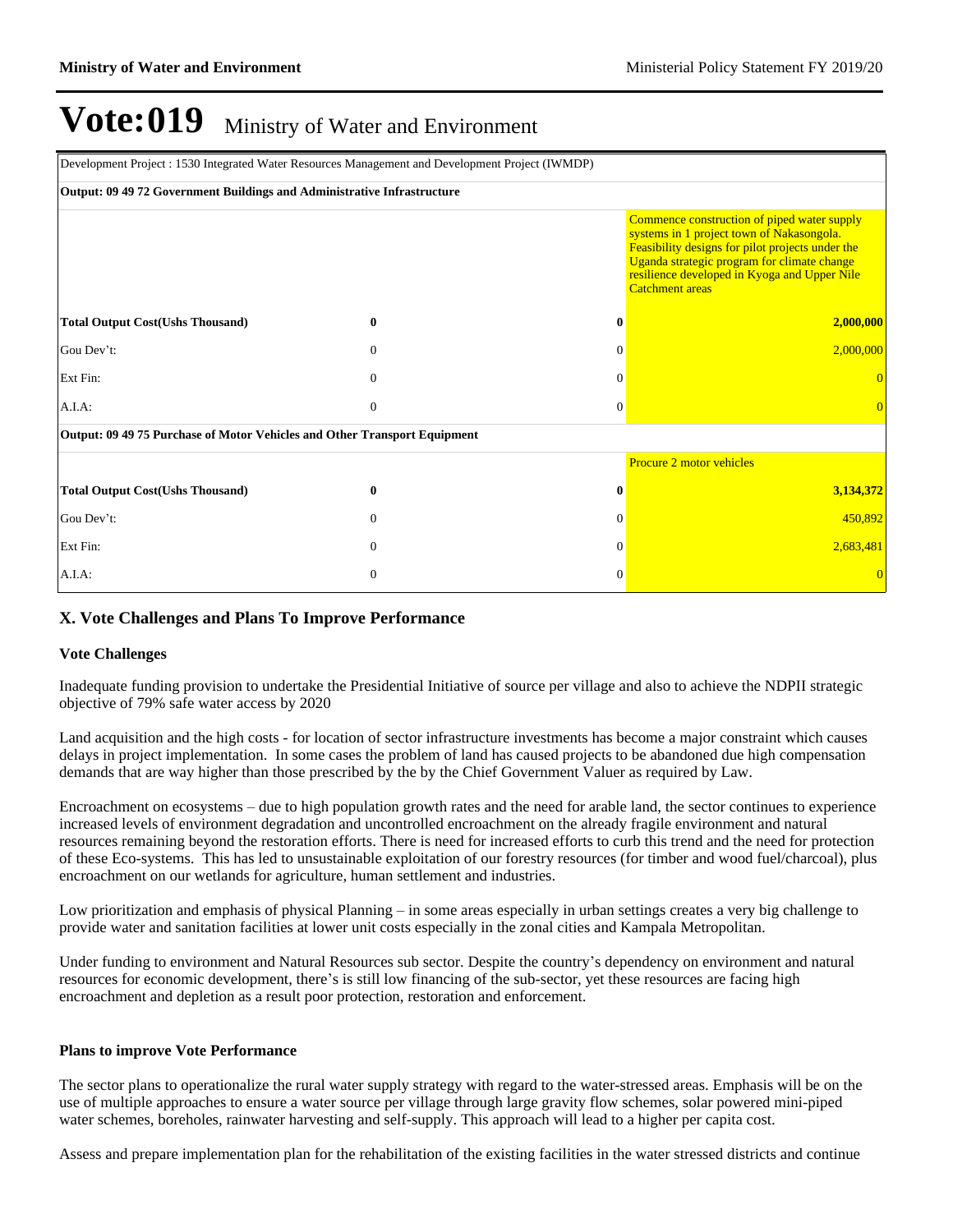with Implementation of the management framework to improve functionality

Continue with Construction of new water, sanitation and Water for production facilities.

Procurement and operation of more construction equipment to improve water production

The sector plans to address the issue of capacity gap in the sector thorough Recruitment of staff to fill the vacant positions in the structure, intensified monitoring, supervision and backup support to districts through the TSU arrangement.

Strength the operational capacity of the Environment Protection Force under the sector, with coordinated operations within government Ministries departments and agencies to ensure protection of ecosystem.

Allocate more resources to output activities for reducing deforestation and increase forest cover from the 9% to 16% by 2020 and 18% by 2021, including boundary survey and demarcation, natural and plantations forest protection and removal of encroachments, restoration planting and maintenance, industrial plantations establishment and tending, production and supply of seed and seedlings. In the medium term, NFA plans to undertake the following

Prepare bankable project proposals for resource mobilization

#### **XI Off Budget Support**

#### **Table 11.1 Off-Budget Support by Sub-Programme**

| <b>Billion Uganda Shillings</b>                                                                | 2018/19 Approved<br><b>Budget</b> | 2019/20 Draft<br><b>Estimates</b> |
|------------------------------------------------------------------------------------------------|-----------------------------------|-----------------------------------|
| Programme 0901 Rural Water Supply and Sanitation                                               | 0.00                              | 84.38                             |
| Development budget Estimates                                                                   |                                   |                                   |
| 1359 Piped Water in Rural Areas                                                                | 0.00                              | 84.38                             |
| 426-UNICEF                                                                                     | 0.00                              | 80.60                             |
| 514-Germany Fed. Rep.                                                                          | 0.00                              | 3.78                              |
| Programme 0902 Urban Water Supply and Sanitation                                               | 0.00                              | 2.53                              |
| Development budget Estimates                                                                   |                                   |                                   |
| 1534 Water and Sanitation Development Facility North - Phase II                                | 0.00                              | 2.53                              |
| 552-Australia                                                                                  | 0.00                              | 2.53                              |
| <b>Programme 0904 Water Resources Management</b>                                               | 0.00                              | 3.78                              |
| Development budget Estimates                                                                   |                                   |                                   |
| 1348 Water Management Zones Project                                                            | 0.00                              | 3.78                              |
| 510-Denmark                                                                                    | 0.00                              | 3.78                              |
| Programme 0905 Natural Resources Management                                                    | 0.00                              | 2.80                              |
| Development budget Estimates                                                                   |                                   |                                   |
| 1520 Building Resilient Communities, Wetland Ecosystems and Associated Catchments<br>in Uganda | 0.00                              | 2.80                              |
| 422-United Nations Development Program (UNDP)                                                  | 0.00                              | 2.80                              |
| <b>Total for Vote</b>                                                                          | 0.00                              | 93.49                             |

#### **XII. Vote Cross Cutting Policy And Other Budgetary Issues**

**Table 12.1: Cross- Cutting Policy Issues**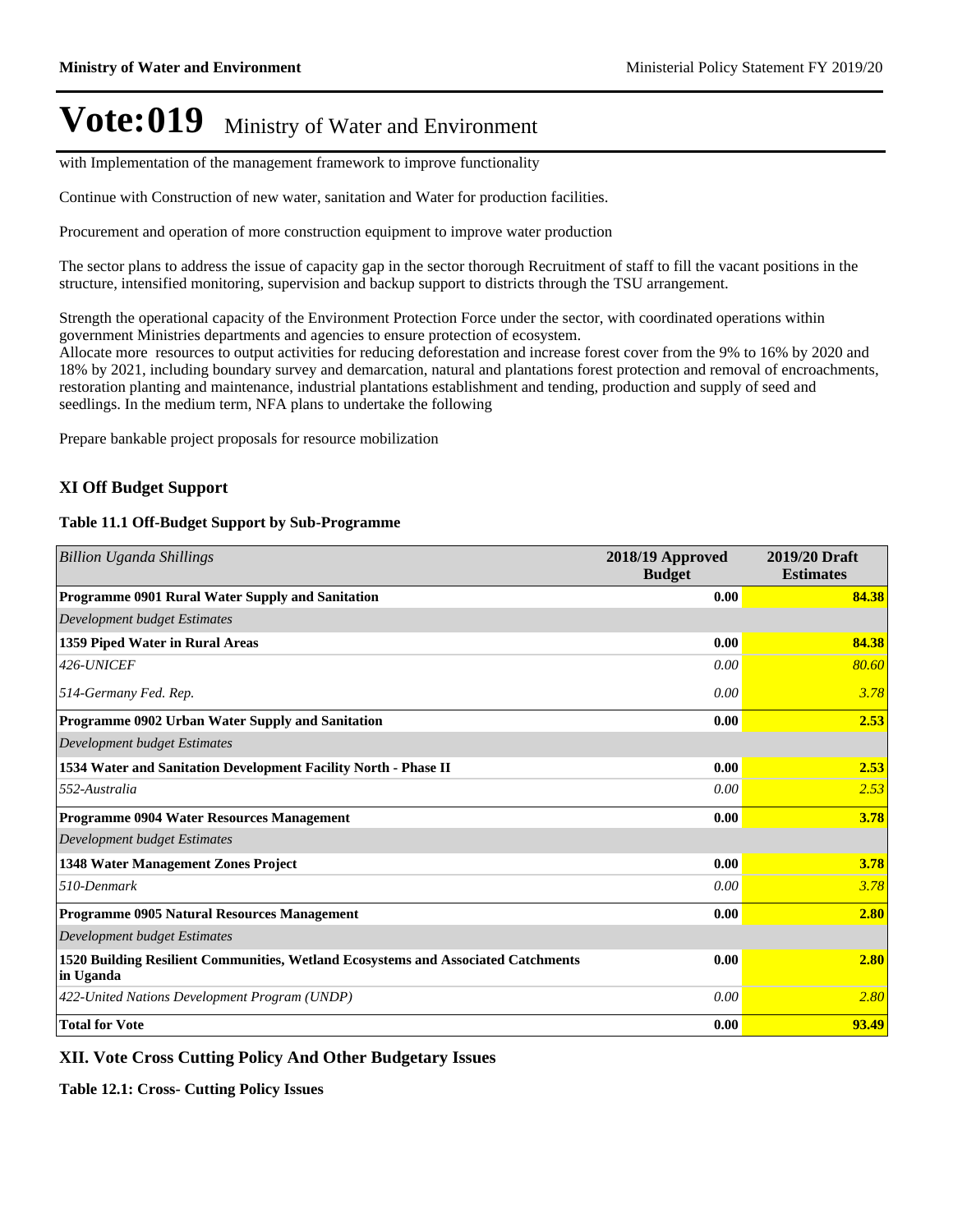| <b>Issue Type:</b>                  | <b>HIV/AIDS</b>                                                                                                                                                                                                                                                                                                                                                                 |
|-------------------------------------|---------------------------------------------------------------------------------------------------------------------------------------------------------------------------------------------------------------------------------------------------------------------------------------------------------------------------------------------------------------------------------|
| Objective:                          | To promote the development and implementation of policies relevant to the HIV/AIDS pandemic<br>in the water and environment sector                                                                                                                                                                                                                                              |
| <b>Issue of Concern:</b>            | To retain the capacity and increase the productivity of the Water and Environment sector by<br>reducing its susceptibility and vulnerability to HIV/AIDS                                                                                                                                                                                                                        |
| <b>Planned Interventions:</b>       | Build capacity of Ministry staff in HIV/AIDS mainstreaming; Conduct voluntary counselling and<br>testing; provide circumcision services to staff; ensure staff have access to condoms                                                                                                                                                                                           |
| <b>Budget Allocation (Billion):</b> | 0.100                                                                                                                                                                                                                                                                                                                                                                           |
| <b>Performance Indicators:</b>      | No of sector staff trained; No. of Voluntary Counselling and Testing sessions conducted; No of<br>condoms distributed to staff                                                                                                                                                                                                                                                  |
| Objective:                          | Develop guidelines to enhance HIV/AIDS mainstreaming in the water and environment sector                                                                                                                                                                                                                                                                                        |
| <b>Issue of Concern:</b>            | Lack of clear and elaborate strategies and guidelines affects mainstreaming initiatives.                                                                                                                                                                                                                                                                                        |
| <b>Planned Interventions:</b>       | Develop HIV/AIDS implementation guidelines.                                                                                                                                                                                                                                                                                                                                     |
| <b>Budget Allocation (Billion):</b> | 0.030                                                                                                                                                                                                                                                                                                                                                                           |
| <b>Performance Indicators:</b>      | HIV/AIDS sector implementation guideline developed and in place                                                                                                                                                                                                                                                                                                                 |
| <b>Issue Type:</b>                  | Gender                                                                                                                                                                                                                                                                                                                                                                          |
| Objective:                          | Improve opportunities for men, women, children and other disadvantaged groups to access of<br>water, sanitation and environment resources/facilities and to participate in their management<br>through construction of a water source per village, training of water user committees and female<br>hand pump mechanics to be able to construct and maintain their water sources |
| <b>Issue of Concern:</b>            | Distance, time and Inequality in access to safe water and sanitation facilities                                                                                                                                                                                                                                                                                                 |
| <b>Planned Interventions:</b>       | Construction of public water kiosks in towns and targeting slum areas with lowest access to safe<br>water. Construction of sanitation facilities in schools with stances separated for girls, boys,<br>teachers and access ramps for the disabled and incinerators                                                                                                              |
| <b>Budget Allocation (Billion):</b> | 0.100                                                                                                                                                                                                                                                                                                                                                                           |
| <b>Performance Indicators:</b>      | Number of water kiosks constructed. Number of gender sensitive sanitation facilities constructed in<br>schools with incinerators Number of mini solar piped systems constructed                                                                                                                                                                                                 |
| Objective:                          | Build capacity of Local Government staff in gender mainstreaming;<br>Build capacity of 100 extension staff in participatory methodologies, 3) Monitor gender<br>mainstreaming activities.                                                                                                                                                                                       |
| <b>Issue of Concern:</b>            | Low capacity of sector stakeholders in mainstreaming gender in planning, budgeting,<br>implementation and monitoring water and sanitation activities.                                                                                                                                                                                                                           |
| <b>Planned Interventions:</b>       | 1) Build capacity of 120 Local Government staff in gender mainstreaming; 2) Build capacity of<br>100 extension staff in participatory methodologies, 3) Monitor gender mainstreaming activities.                                                                                                                                                                                |
| <b>Budget Allocation (Billion):</b> | 0.050                                                                                                                                                                                                                                                                                                                                                                           |
| <b>Performance Indicators:</b>      | No. of staff trained in gender mainstreaming; No of extension staff trained in participatory<br>methodologies; No. of monitoring visits undertaken in districts                                                                                                                                                                                                                 |
| Objective:                          | Develop guidelines to operationalize gender in programme planning, implementation, monitoring<br>and evaluation                                                                                                                                                                                                                                                                 |
| <b>Issue of Concern:</b>            | Lack of clear and elaborate strategies and guidelines affects mainstreaming initiatives                                                                                                                                                                                                                                                                                         |
| <b>Planned Interventions:</b>       | Develop a popular version of the revised gender strategy (2017-2022) for the urban water and<br>sanitation department                                                                                                                                                                                                                                                           |
| <b>Budget Allocation (Billion):</b> | 0.050                                                                                                                                                                                                                                                                                                                                                                           |
| <b>Performance Indicators:</b>      | A popular version of the gender strategy for the Urban department developed and disseminated                                                                                                                                                                                                                                                                                    |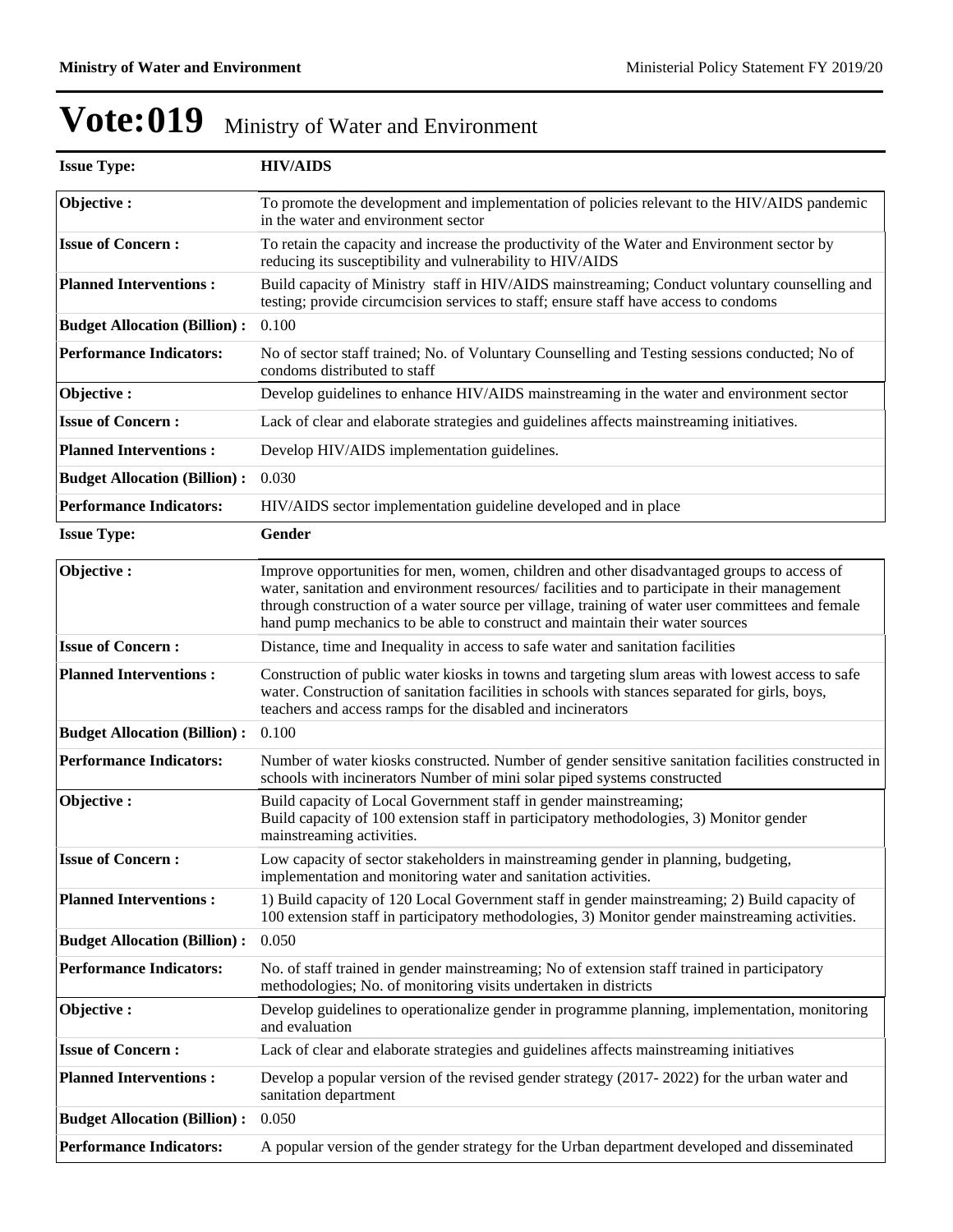| <b>Issue Type:</b>                  | <b>Enviroment</b>                                                                     |
|-------------------------------------|---------------------------------------------------------------------------------------|
| <b>Objective:</b>                   | implementation of water source protection measures as identified for each water point |
| <b>Issue of Concern:</b>            | Lack of source protection leading to drying of the water sources                      |
| <b>Planned Interventions:</b>       | Conservation and protection of the water source to ensure constant supply of water    |
| <b>Budget Allocation (Billion):</b> | 0.070                                                                                 |
| <b>Performance Indicators:</b>      | Number of Water supply sources with implemented source protections plans              |

#### **XIII. Personnel Information**

#### **Table 13.1 Staff Establishment Analysis**

| <b>Title</b>                                   | <b>Salary Scale</b> | <b>Number Of Approved Positions</b> | <b>Number Of Filled Positions</b> |
|------------------------------------------------|---------------------|-------------------------------------|-----------------------------------|
| <b>Assistant Commissioner -</b><br>Procurement | U1E                 |                                     | $\theta$                          |
| <b>Assistant Commissioner, Accounts</b>        | U1E                 | 1                                   | $\overline{0}$                    |
| Principal Climate Change Officer               | U <sub>2</sub>      | 4                                   | $\Omega$                          |
| Principal Economist (Monitoring)               | U2                  |                                     | $\boldsymbol{0}$                  |
| Principal Engineer                             | U2                  | 7                                   | $\boldsymbol{0}$                  |
| Principal Hydrogeologist                       | U <sub>2</sub>      | 1                                   | $\boldsymbol{0}$                  |
| Principal Hydrologist                          | U2                  | 1                                   | $\boldsymbol{0}$                  |
| Principal Lab Technologist                     | U <sub>2</sub>      | 1                                   | $\mathbf{0}$                      |
| Principal Lecturer                             | U <sub>2</sub>      | 5                                   | $\overline{2}$                    |
| Principal Officer(DEA)                         | U <sub>2</sub>      | 1                                   | $\boldsymbol{0}$                  |
| Principal Sociologist                          | U <sub>2</sub>      |                                     | $\boldsymbol{0}$                  |
| Principal Water officer                        | U <sub>2</sub>      | 6                                   | $\boldsymbol{0}$                  |
| Principal Wetlands Officer                     | U <sub>2</sub>      | $\overline{2}$                      | $\theta$                          |
| Principla Water Analyst                        | U <sub>2</sub>      | $\overline{c}$                      | $\mathbf{0}$                      |
| Senior Water Officer                           | U <sub>3</sub>      | 5                                   | $\boldsymbol{0}$                  |
| Climate Change Officer                         | U <sub>3</sub>      | 8                                   | 4                                 |
| Database Manager                               | U <sub>3</sub>      | 1                                   | $\mathbf{0}$                      |
| Dean                                           | U <sub>3</sub>      | 1                                   | $\boldsymbol{0}$                  |
| Principal Forest Officer                       | U <sub>3</sub>      | $\overline{2}$                      | $\mathbf{0}$                      |
| Senior Climate Change                          | U <sub>3</sub>      | 3                                   | $\Omega$                          |
| Senior Data Analyst                            | U <sub>3</sub>      | 1                                   | $\boldsymbol{0}$                  |
| Senior Engineer                                | U <sub>3</sub>      | 7                                   | $\boldsymbol{0}$                  |
| Senior Forestry Officer                        | U <sub>3</sub>      | 3                                   | $\boldsymbol{0}$                  |
| Senior Hydrogeologist                          | U <sub>3</sub>      |                                     | $\boldsymbol{0}$                  |
| Senior Hydrologist                             | U <sub>3</sub>      | $\overline{2}$                      | $\boldsymbol{0}$                  |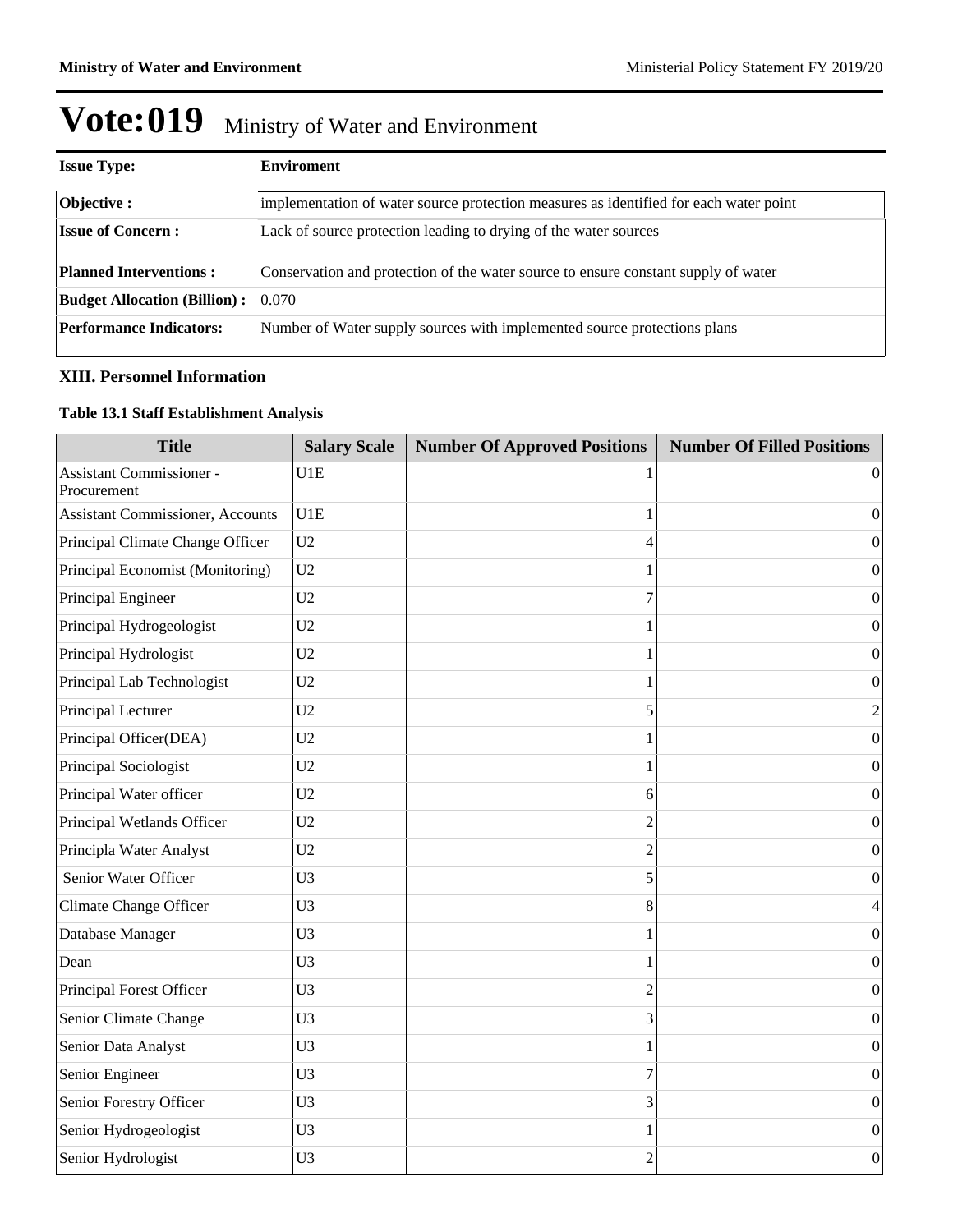| Senior Management Information<br>Scientist | U <sub>3</sub> | $\overline{2}$ | $\boldsymbol{0}$ |
|--------------------------------------------|----------------|----------------|------------------|
| Senior MS Officer                          | U <sub>3</sub> | 1              | $\boldsymbol{0}$ |
| Senior Personal Secretary                  | U <sub>3</sub> | $\overline{2}$ | $\boldsymbol{0}$ |
| Senior Water Analyst                       | U <sub>3</sub> | 3              | $\boldsymbol{0}$ |
| Senior Wetlands Officer                    | U <sub>3</sub> | 2              | $\boldsymbol{0}$ |
| <b>Assistant Academic Registra</b>         | U <sub>4</sub> |                | $\boldsymbol{0}$ |
| <b>College Forest Officer</b>              | U <sub>4</sub> |                | $\boldsymbol{0}$ |
| Engineer                                   | U <sub>4</sub> | 5              | $\boldsymbol{0}$ |
| <b>Environmental Health Officer</b>        | U <sub>4</sub> | 2              | $\boldsymbol{0}$ |
| <b>Estates Officer</b>                     | U <sub>4</sub> |                | $\boldsymbol{0}$ |
| <b>Forest Officer</b>                      | U <sub>4</sub> |                | $\boldsymbol{0}$ |
| Lecturer                                   | U <sub>4</sub> | 4              | $\boldsymbol{0}$ |
| Librarian                                  | U <sub>4</sub> |                | $\boldsymbol{0}$ |
| MIS Officer                                | U <sub>4</sub> | 1              | $\boldsymbol{0}$ |
| <b>Personal Secretary</b>                  | U <sub>4</sub> | 6              | $\boldsymbol{0}$ |
| Quantity Surveyor                          | U <sub>4</sub> | 1              | $\boldsymbol{0}$ |
| Senior Hydrogeological Inspector           | U <sub>4</sub> | 2              | $\boldsymbol{0}$ |
| Senior Hydrological Inspector              | U <sub>4</sub> |                | $\boldsymbol{0}$ |
| Senior Instructor                          | U <sub>4</sub> | 2              | $\boldsymbol{0}$ |
| Sociologist                                | U <sub>4</sub> | 4              | $\boldsymbol{0}$ |
| <b>Water Analyst</b>                       | U <sub>4</sub> |                | $\boldsymbol{0}$ |
| Water Officer                              | U <sub>4</sub> | 6              | $\boldsymbol{0}$ |
| <b>Wetlands Officer</b>                    | U <sub>4</sub> | 3              | $\boldsymbol{0}$ |
| Information Technology Officer             | U4S            | $\overline{2}$ | $\boldsymbol{0}$ |
| <b>Assistant Lecturer</b>                  | $U$ 5          | 4              | 0                |
| Cartographer                               | U <sub>5</sub> |                | $\vert 0 \vert$  |
| Draughttsman                               | U <sub>5</sub> |                | $\vert 0 \vert$  |
| Matron                                     | U <sub>5</sub> |                | $\vert 0 \vert$  |
| Principal Stores Assistant                 | U <sub>5</sub> | 1              | $\vert 0 \vert$  |
| Security Officer                           | U <sub>5</sub> |                | $\vert 0 \vert$  |
| Senior Accounts Assistant                  | U <sub>5</sub> | $\overline{2}$ | $\vert 0 \vert$  |
| Senior Technician                          | U <sub>5</sub> | 3              | $\vert 0 \vert$  |
| <b>Steno Secretary</b>                     | U <sub>5</sub> |                | $\vert 0 \vert$  |
| Caterer                                    | U <sub>6</sub> | 1              | $\vert 0 \vert$  |
| Data Entry Clerk                           | U <sub>6</sub> | $\overline{2}$ | $\vert 0 \vert$  |
| Pool Stenographer                          | U <sub>6</sub> | $\overline{c}$ | 0                |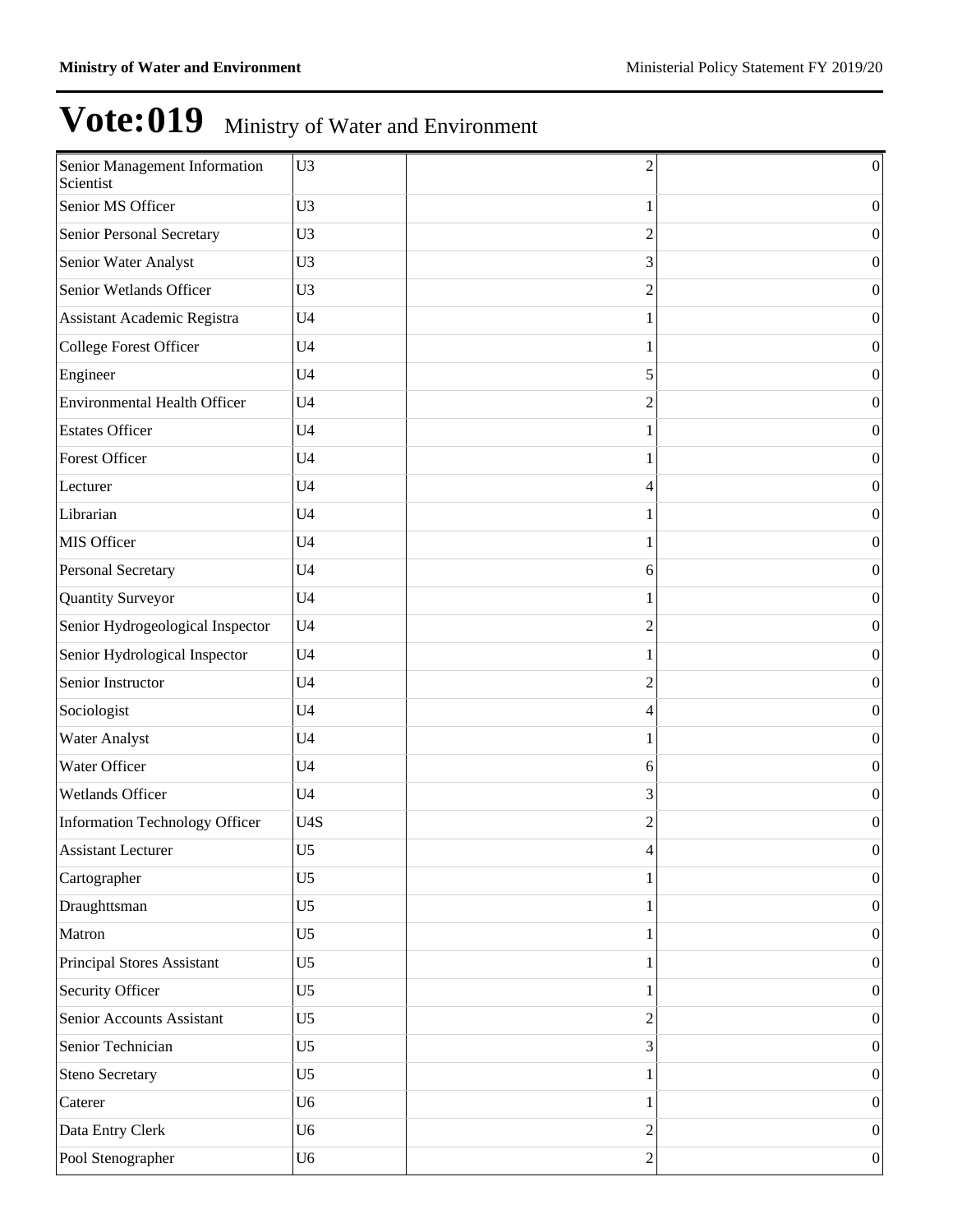| <b>Accounts Assistant</b>    | U7          |                | $\boldsymbol{0}$ |
|------------------------------|-------------|----------------|------------------|
| <b>Enrolled Nurse</b>        | U7          |                | $\vert 0 \vert$  |
| Library Assistant            | U7          |                | $\boldsymbol{0}$ |
| Mechanic                     | U7          |                | $\boldsymbol{0}$ |
| <b>Stores Assistant</b>      | U7          |                | $\boldsymbol{0}$ |
| Records Assisstant           | U7L         |                | $\boldsymbol{0}$ |
| Askari                       | U8          | 5              | $\boldsymbol{0}$ |
| Cleaner                      | U8          | 6              | $\boldsymbol{0}$ |
| Cook                         | U8          | 5              | $\boldsymbol{0}$ |
| Driver                       | U8          |                | $\boldsymbol{0}$ |
| Forest Worker                | U8          | 6              | $\boldsymbol{0}$ |
| Machine Operator             | U8          |                | $\boldsymbol{0}$ |
| Plumber                      | U8          |                | $\boldsymbol{0}$ |
| Saw Doctor                   | U8          |                | $\boldsymbol{0}$ |
| <b>Assistant Commisioner</b> | ${\rm UIE}$ | $\overline{7}$ | $\boldsymbol{0}$ |
| Principal                    | <b>UIE</b>  |                | $\boldsymbol{0}$ |

#### **Table 13.2 Staff Recruitment Plan**

| Post Title                                     | Salalry<br>Scale | No. Of<br>Approved<br>Posts | No Of<br><b>Filled Posts</b> | Vacant<br>Posts | No. of Posts<br>Cleared for<br>Filling<br>FY2019/20 | <b>Gross Salary</b><br>Per Month<br>(UGX) | <b>Total Annual</b><br>Salary<br>(UGX) |
|------------------------------------------------|------------------|-----------------------------|------------------------------|-----------------|-----------------------------------------------------|-------------------------------------------|----------------------------------------|
| Senior Water Officer                           | U <sub>3</sub>   | 5                           | $\Omega$                     | 5               |                                                     | 6,021,440                                 | 72,257,280                             |
| <b>Accounts Assistant</b>                      | U7               |                             | $\Omega$                     |                 |                                                     | 377,781                                   | 4,533,372                              |
| Askari                                         | U8               | 5                           | $\theta$                     | 5               | 5                                                   | 1,069,160                                 | 12,829,920                             |
| <b>Assistant Academic Registra</b>             | U <sub>4</sub>   |                             | $\theta$                     |                 |                                                     | 868,603                                   | 10,423,236                             |
| <b>Assistant Commisioner</b>                   | <b>UIE</b>       | 7                           | $\Omega$                     |                 |                                                     | 16,132,109                                | 193,585,308                            |
| <b>Assistant Commissioner -</b><br>Procurement | U1E              |                             | 0                            |                 |                                                     | 1,669,621                                 | 20,035,452                             |
| <b>Assistant Commissioner</b> , Accounts       | U1E              |                             | $\Omega$                     |                 |                                                     | 1,690,780                                 | 20,289,360                             |
| <b>Assistant Lecturer</b>                      | U <sub>5</sub>   | 4                           | $\theta$                     | Δ               |                                                     | 1,919,036                                 | 23,028,432                             |
| Cartographer                                   | U <sub>5</sub>   |                             | $\theta$                     |                 |                                                     | 677,236                                   | 8,126,832                              |
| Caterer                                        | U <sub>6</sub>   |                             | 0                            |                 |                                                     | 386,972                                   | 4,643,664                              |
| Cleaner                                        | U8               | 6                           | $\Omega$                     | 6               |                                                     | 3,002,560                                 | 36,030,720                             |
| Climate Change Officer                         | U <sub>3</sub>   | 8                           | 4                            | 4               |                                                     | 2,200,000                                 | 26,400,000                             |
| College Forest Officer                         | U <sub>4</sub>   |                             | $\Omega$                     |                 |                                                     | 868,604                                   | 10,423,248                             |
| Cook                                           | U8               | 5                           | $\Omega$                     | 5               | 5                                                   | 1,069,160                                 | 12,829,920                             |
| Data Entry Clerk                               | U <sub>6</sub>   | $\overline{c}$              | 0                            | $\mathfrak{D}$  |                                                     | 833,234                                   | 9,998,808                              |
| Database Manager                               | U <sub>3</sub>   |                             | $\Omega$                     |                 |                                                     | 2,300,000                                 | 27,600,000                             |
| Dean                                           | U <sub>3</sub>   |                             | $\theta$                     |                 |                                                     | 1,442,025                                 | 17,304,300                             |
| Draughttsman                                   | U <sub>5</sub>   |                             | 0                            |                 |                                                     | 1,200,000                                 | 14,400,000                             |
| Driver                                         | U8               |                             | $\theta$                     |                 |                                                     | 232,657                                   | 2,791,884                              |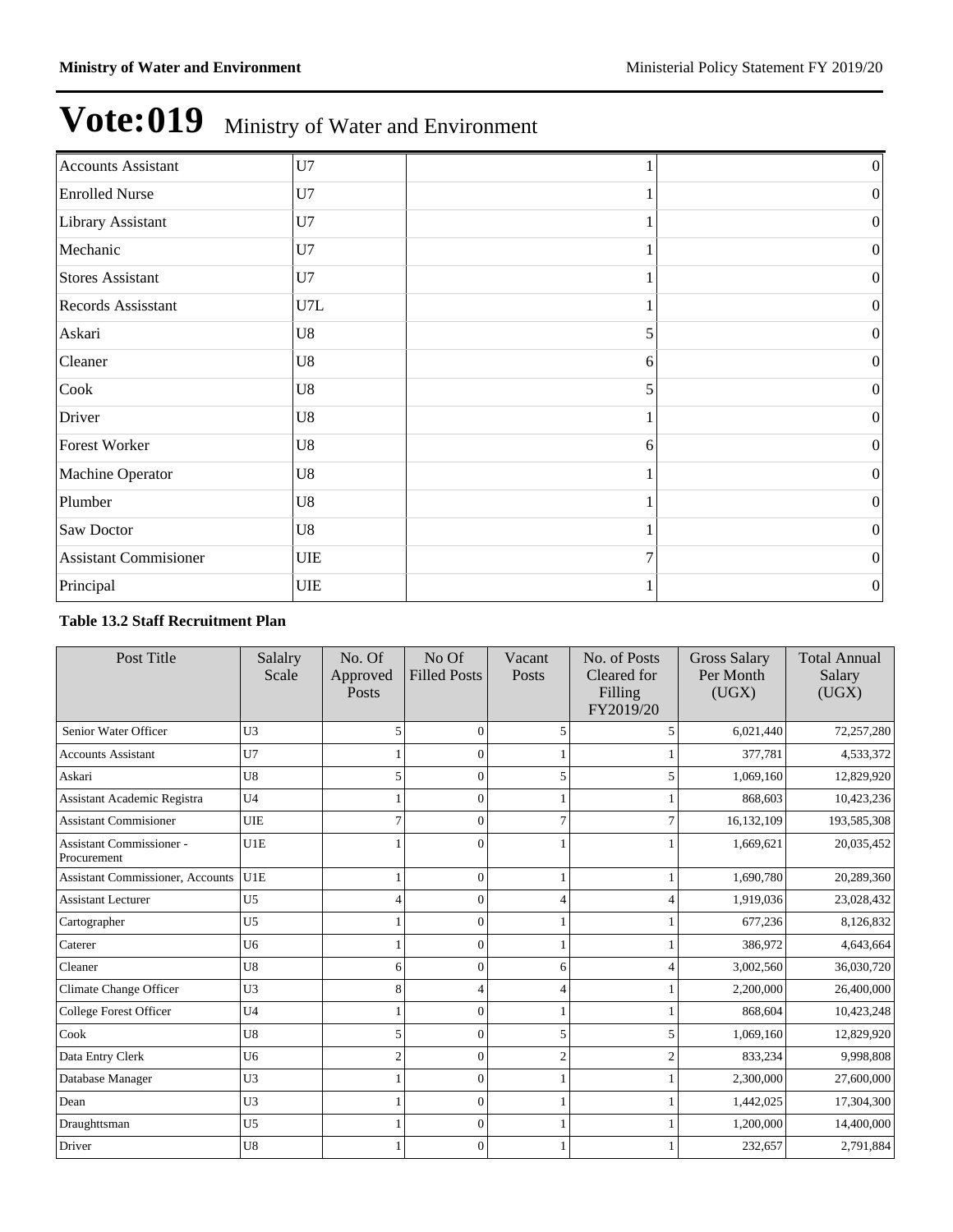| Engineer                              | U <sub>4</sub> | 5                       | $\boldsymbol{0}$ | 5              | 5                | 5,447,665  | 65,371,980  |
|---------------------------------------|----------------|-------------------------|------------------|----------------|------------------|------------|-------------|
| <b>Enrolled Nurse</b>                 | U7             | 1                       | $\Omega$         |                |                  | 316,396    | 3,796,752   |
| <b>Environmental Health Officer</b>   | U <sub>4</sub> | $\overline{c}$          | $\mathbf{0}$     | $\mathfrak{2}$ | $\boldsymbol{2}$ | 8,800,000  | 105,600,000 |
| <b>Estates Officer</b>                | U4             | 1                       | $\theta$         |                |                  | 604,341    | 7,252,092   |
| <b>Forest Officer</b>                 | U4             | 1                       | $\mathbf{0}$     | 1              |                  | 1,103,582  | 13,242,984  |
| <b>Forest Worker</b>                  | U8             | 6                       | $\mathbf{0}$     | 6              | 6                | 1,282,992  | 15,395,904  |
| <b>Information Technology Officer</b> | U4S            | $\overline{\mathbf{c}}$ | $\overline{0}$   | $\mathfrak{2}$ | 2                | 2,355,376  | 28,264,512  |
| Lecturer                              | U <sub>4</sub> | $\overline{4}$          | $\mathbf{0}$     | 4              | $\overline{4}$   | 3,066,356  | 36,796,272  |
| Librarian                             | U4             | 1                       | $\theta$         |                |                  | 644,785    | 7,737,420   |
| Library Assistant                     | U7             | 1                       | $\overline{0}$   | 1              |                  | 316,394    | 3,796,728   |
| Machine Operator                      | U8             | $\mathbf{1}$            | $\mathbf{0}$     |                |                  | 191,180    | 2,294,160   |
| Matron                                | U5             | 1                       | $\overline{0}$   |                |                  | 536,496    | 6,437,952   |
| Mechanic                              | U7             | $\mathbf{1}$            | $\mathbf{0}$     | 1              |                  | 316,397    | 3,796,764   |
| MIS Officer                           | U4             | 1                       | $\theta$         |                |                  | 1,089,533  | 13,074,396  |
| Personal Secretary                    | U4             | 6                       | $\boldsymbol{0}$ | 6              | 6                | 4,469,196  | 53,630,352  |
| Plumber                               | U8             | 1                       | $\mathbf{0}$     |                |                  | 316,393    | 3,796,716   |
| Pool Stenographer                     | U6             | $\overline{\mathbf{c}}$ | $\overline{0}$   | $\mathfrak{2}$ | $\overline{2}$   | 833,234    | 9,998,808   |
| Principal                             | UIE            | $\mathbf{1}$            | $\mathbf{0}$     | 1              |                  | 1,728,007  | 20,736,084  |
| Principal Climate Change Officer      | U <sub>2</sub> | $\overline{4}$          | $\theta$         | $\overline{4}$ | 4                | 6,912,748  | 82,952,976  |
| Principal Economist (Monitoring)      | U <sub>2</sub> | 1                       | $\mathbf{0}$     | 1              |                  | 979,805    | 11,757,660  |
| Principal Engineer                    | U <sub>2</sub> | $\overline{7}$          | $\mathbf{0}$     | 7              | 7                | 12,472,726 | 149,672,712 |
| Principal Forest Officer              | U3             | $\overline{c}$          | $\overline{0}$   | $\overline{2}$ | $\overline{2}$   | 3,456,374  | 41,476,488  |
| Principal Hydrogeologist              | U <sub>2</sub> | $\mathbf{1}$            | $\mathbf{0}$     | 1              |                  | 2,400,000  | 28,800,000  |
| Principal Hydrologist                 | U <sub>2</sub> | 1                       | $\theta$         |                |                  | 1,741,079  | 20,892,948  |
| Principal Lab Technologist            | U <sub>2</sub> | 1                       | $\boldsymbol{0}$ | 1              |                  | 2,400,000  | 28,800,000  |
| Principal Lecturer                    | U <sub>2</sub> | 5                       | $\overline{c}$   | 3              | 3                | 7,200,000  | 86,400,000  |
| Principal Officer(DEA)                | U2             | 1                       | $\overline{0}$   |                |                  | 2,400,000  | 28,800,000  |
| Principal Sociologist                 | U <sub>2</sub> | $\mathbf{1}$            | $\overline{0}$   | 1              |                  | 1,201,688  | 14,420,256  |
| Principal Stores Assistant            | U5             | 1                       | $\theta$         |                |                  | 472,079    | 5,664,948   |
| Principal Water officer               | U <sub>2</sub> | 6                       | $\boldsymbol{0}$ | 6              | 6                | 10,369,122 | 124,429,464 |
| Principal Wetlands Officer            | U <sub>2</sub> | $\overline{c}$          | $\mathbf{0}$     | $\overline{2}$ | 2                | 3,456,374  | 41,476,488  |
| Principla Water Analyst               | U <sub>2</sub> | $\overline{\mathbf{c}}$ | $\boldsymbol{0}$ | $\overline{2}$ | 2                | 3,456,374  | 41,476,488  |
| Quantity Surveyor                     | U <sub>4</sub> | $\mathbf{1}$            | $\overline{0}$   | $\mathbf{1}$   | $\mathbf{1}$     | 2,200,000  | 26,400,000  |
| Records Assisstant                    | U7L            | 1                       | $\boldsymbol{0}$ | 1              |                  | 316,393    | 3,796,716   |
| Saw Doctor                            | U8             | 1                       | $\boldsymbol{0}$ | 1              |                  | 209,859    | 2,518,308   |
| Security Officer                      | U <sub>5</sub> | $\mathbf{1}$            | $\boldsymbol{0}$ |                |                  | 536,497    | 6,437,964   |
| Senior Accounts Assistant             | U5             | $\overline{\mathbf{c}}$ | $\boldsymbol{0}$ | $\mathbf{2}$   | $\boldsymbol{2}$ | 1,197,644  | 14,371,728  |
| Senior Climate Change                 | U3             | 3                       | $\boldsymbol{0}$ | 3              | 3                | 3,612,864  | 43,354,368  |
| Senior Data Analyst                   | U3             | 1                       | $\mathbf{0}$     |                |                  | 2,300,000  | 27,600,000  |
| Senior Engineer                       | U3             | $\boldsymbol{7}$        | $\boldsymbol{0}$ | $\tau$         | 7                | 8,430,016  | 101,160,192 |
| Senior Forestry Officer               | U3             | 3                       | $\boldsymbol{0}$ | $3^{\circ}$    | 3                | 4,171,140  | 50,053,680  |
| Senior Hydrogeological Inspector      | U <sub>4</sub> | $\overline{\mathbf{c}}$ | $\boldsymbol{0}$ | $\sqrt{2}$     | $\mathfrak{2}$   | 4,600,000  | 55,200,000  |
| Senior Hydrogeologist                 | U3             | $\mathbf{1}$            | $\boldsymbol{0}$ | $\mathbf{1}$   | $\mathbf{1}$     | 1,204,288  | 14,451,456  |
| Senior Hydrological Inspector         | U <sub>4</sub> | 1                       | $\boldsymbol{0}$ | 1              |                  | 1,089,533  | 13,074,396  |
| Senior Hydrologist                    | U3             | $\mathbf{2}$            | $\boldsymbol{0}$ | $\overline{c}$ | $\overline{c}$   | 3,482,158  | 41,785,896  |